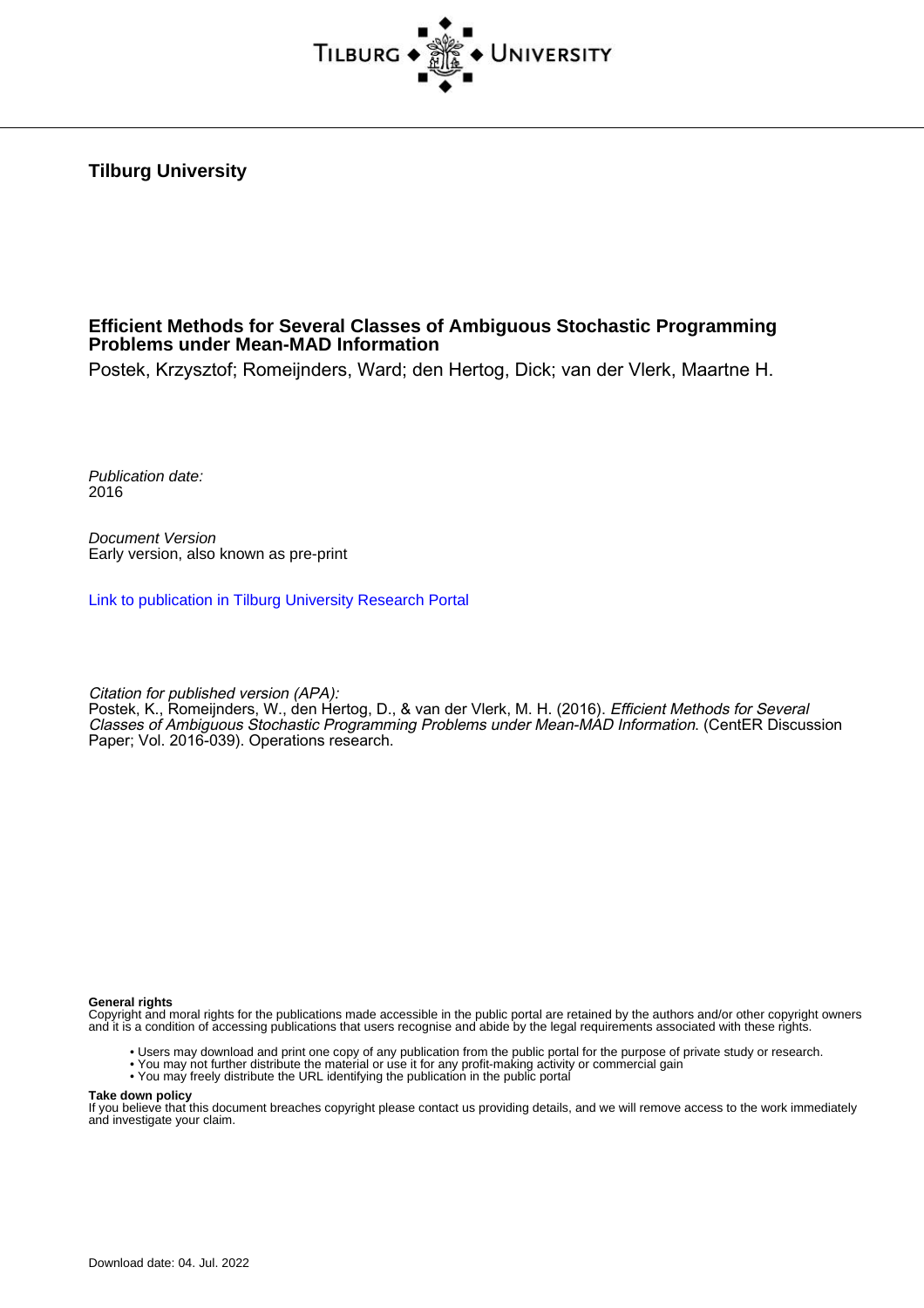

No. 2016-039

## **EFFICIENT METHODS FOR SEVERAL CLASSES OF AMBIGUOUS STOCHASTIC PROGRAMMING PROBLEMS UNDER MEAN-MAD INFORMATION**

**By** 

Krzysztof Postek, Ward Romeijnders, Dick den Hertog, Maarten H. van der Vlerk

22 September 2016

ISSN 0924-7815 ISSN 2213-9532

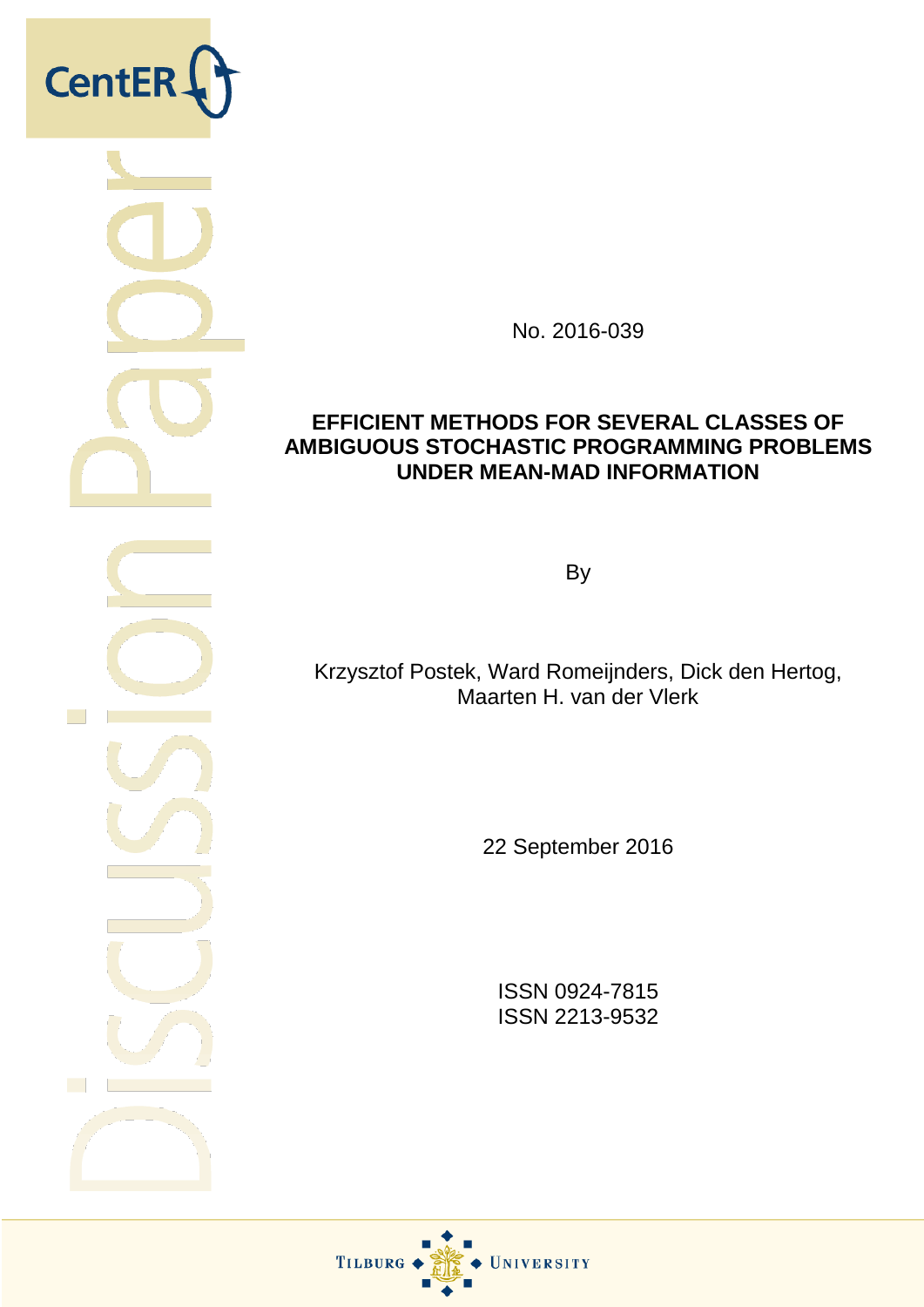# Efficient methods for several classes of ambiguous stochastic programming problems under mean-MAD information

#### Krzysztof Postek

CentER and Department of Econometrics and Operations Research, Tilburg University, k.postek@tilburguniversity.edu

#### Ward Romeijnders

Department of Operations, Faculty of Economics and Business, University of Groningen, w.romeijnders@rug.nl

#### Dick den Hertog

CentER and Department of Econometrics and Operations Research, Tilburg University, d.denhertog@tilburguniversity.edu

#### Maarten H. van der Vlerk

Department of Operations, Faculty of Economics and Business, University of Groningen, m.h.van.der.vlerk@rug.nl

We consider decision making problems under uncertainty, assuming that only partial distributional information is available - as is often the case in practice. In such problems, the goal is to determine here-and-now decisions, which optimally balance deterministic immediate costs and worst-case expected future costs. These problems are challenging, since the worst-case distribution needs to be determined while the underlying problem is already a difficult multistage recourse problem. Moreover, as found in many applications, the model may contain integer variables in some or all stages.

Applying a well-known result by Ben-Tal and Hochman (1972), we are able to efficiently solve such problems without integer variables, assuming only readily available distributional information on means and mean-absolute deviations. Moreover, we extend the result to the non-convex integer setting by means of convex approximations (see Romeijnders et al. (2016a)), proving corresponding performance bounds. Our approach is straightforward to implement using of-the-shelf software as illustrated in our numerical experiments.

Key words : robust; ambiguous; integer; recourse; stochastic; multi-stage

## 1. Introduction

In practice, many decision makers are faced with uncertainty in some parameters of their model. Consider, for example, customer demand in production planning, supply of renewable energy in unit commitment problems, the precision of physical devices in engineering design, and the return on investment in finance. In these problems, the information on the uncertain parameters, based on e.g. historical data or expert opinions, can either be limited or extensive. In the latter case, uncertainty is typically modelled using random parameters with known probability distributions, whereas in the former case the distributions are *ambiguous*, i.e. only partly known (Knight 1921). In this paper, we address mathematical optimization problems where (some of) the parameter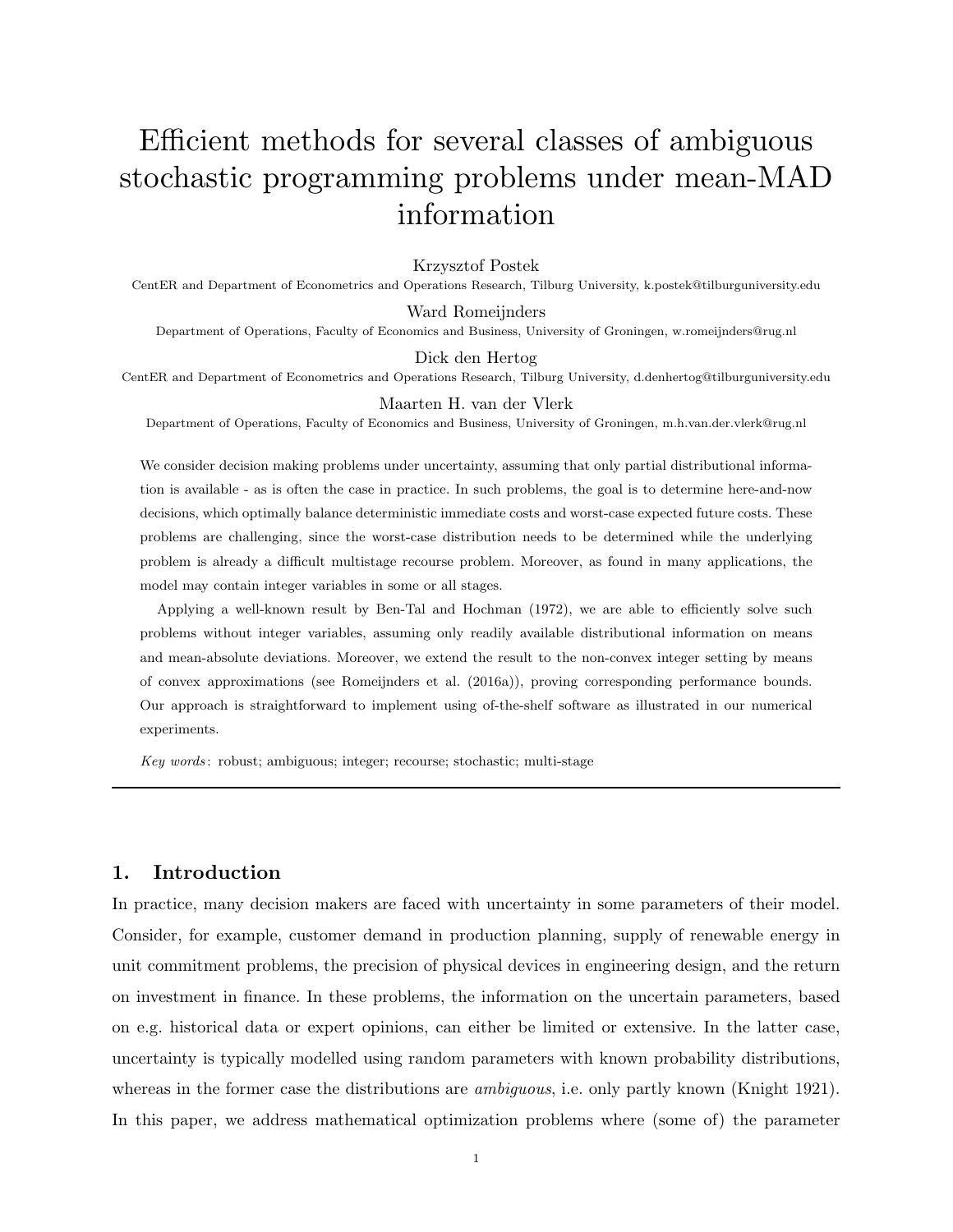distributions are ambiguous. One of our main contributions is that for such problems we provide efficient solution methods that are easy to implement using off-the-shelf software.

If the uncertain random parameters are revealed gradually over time, then we can model the decision problem as a multi-stage stochastic programming (SP) problem (see, e.g., the textbooks Birge and Louveaux (1997), Prékopa (1995), Shapiro et al. (2009)) in which the planning horizon consists of multiple time stages. Under the assumption that the probability distributions of the uncertain random parameters are known, the problem is to determine so-called here-and-now decisions implemented before (some of) these uncertain parameters are revealed and new decisions have to be made. This process repeats itself over several stages and the objective is to minimize the sum of the here-and-now costs and the expected future costs, taking the distributions of the uncertain random parameters and the decisions in later stages into account.

We, however, assume in line with practical experience that only limited information on the distributions of the uncertain random parameters is available, and instead of minimizing the expected costs, we take a distributionally robust (ambiguous) approach and minimize the worst-case expected costs over all possible (or admissible) probability distributions.

Early contributions to the minimization of worst-case expectations are the works of Scarf (1958) and  $\overline{Z}$ áčková (1966). In the SP literature it has been referred to as *minimax* problems, and is mainly considered within the framework of generalized moment problems (Kemperman 1968), where the objective is to determine the worst-case expectation of a given function under conditions on some (generalized) moments of the uncertain random parameters. For a discussion on cases in which exact bounds or approximation procedures are available, we refer to Edirisinghe (2011).

Moreover, Shapiro and Kleywegt (2002) and Shapiro and Ahmed (2004) use duality to show that distributionally robust SP problems can be equivalently reformulated as a standard SP problem in which the probability distributions of the random parameters are known. The difference with our approach is that we can utilize the explicitly known worst-case distributions under the given distributional information, instead of using duality.

Recently, distributional uncertainty has gained the attention of the Robust Optimization (RO) community. They treat the sets of admissible probability distributions as uncertainty sets and use conic duality (see the references above and also, e.g., Isii (1963), Shapiro (2001), and Ben-Tal et al. (2015)) to derive equivalent, computationally tractable forms of constraints on the worst-case expectation. Prominent examples of this approach are the papers of Delage and Ye (2010) and Wiesemann et al. (2014), who provide also good surveys of the existing approaches.

Despite these developments, solving distributionally robust SP problems remains challenging for several reasons. First, it may be hard to determine the worst-case probability distribution (maximizing the expected costs), even for given here-and-now decisions. Second, it may be computationally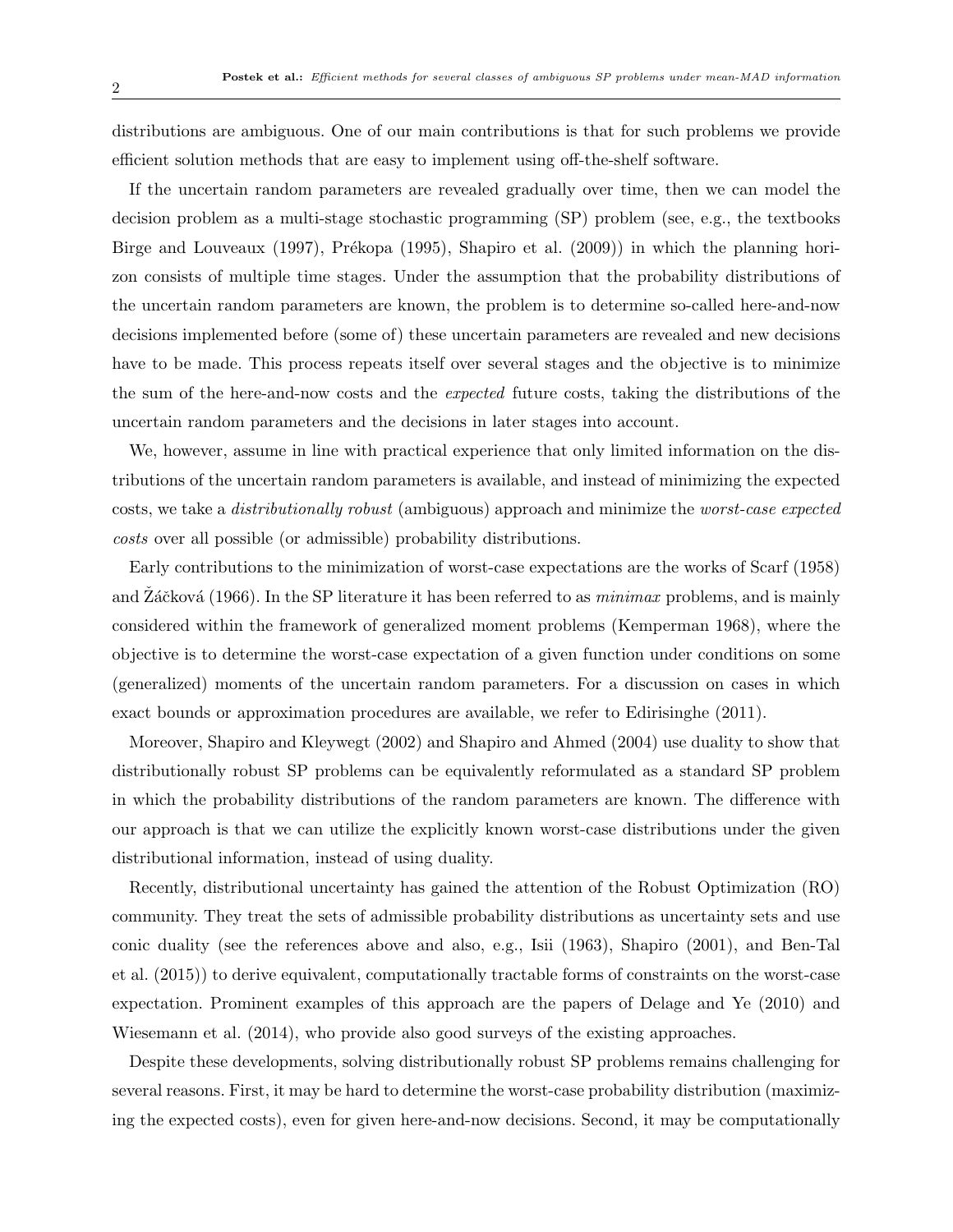intractable to determine optimal here-and-now decisions taking into account all decisions in future time stages under all possible realizations of the uncertain parameters. Third, the problem may contain integer decision variables, and fourth, solving the problem may require special purpose algorithms that are not available in standard software packages.

In this paper we overcome these four challenges for a large class of distributionally robust SP problems. In the remainder of this introduction we discuss each of these major challenges separately.

In our setting, the first challenge (evaluating the worst-case expectation) is void because of the particular distributional information we use — the supports, means, mean absolute deviations from the means (MADs), and the probability that a given variable is at least equal to its mean, which are easy to estimate using e.g. the procedures given in Postek et al. (2015). Under such distributional information, we can use a result of Ben-Tal and Hochman (1972, referred to as BTH72 below), to prove that the worst-case and best-case marginal distributions are discrete with at most three possible realizations if the distributionally robust SP problem only contains continuous decision variables. The well-known Edmundson-Madansky upper bound (Edmundson 1956) and Jensen lower bound (Jensen 1906) are similar in spirit to the results we use. The main difference between our results and the work of e.g. Shapiro and Kleywegt (2002) and Shapiro and Ahmed (2004) is that in our case we obtain simple worst-case and best-case distributions that are the same for every here-and-now decision. This indeed simplifies matters considerably: the problem becomes much more tractable and from the practical perspective it is much more intuitive that the distributions do not depend on the (initial) decisions. Our approach is applicable only if the random parameters are stochastically independent. This is obviously a restrictive assumption but an advantage of our approach is that it can exploit this property.

The difference between the worst-case and best-case expectations of the objective gives an easyto-calculate upper bound on the value of distributional information (VDI); see e.g. Delage et al. (2015). The VDI is related to the value of the stochastic solution (VSS) introduced by Birge (1982). However, the VSS measures the added value of solving the stochastic problem instead of its deterministic version, whereas the VDI measures the added value of (or the willingness to pay for) knowing the probability distributions of the random parameters. The VDI is particularly relevant in a data-driven environment where it can be used to assess the costs of gathering more data.

If all worst-case distributions are discrete with three possible realizations (as we will find), then the distributionally robust SP problem reduces to a standard SP problem with  $3<sup>n</sup>$  realizations (or scenarios) of the joint distribution of the  $n$  random parameters. This exponential number of scenarios underlies the second major challenge (computational tractability): it is the reason why the problem is computationally intractable from an RO point of view. For this reason, the problem is often approximated by imposing decision rules on future decisions as a function of the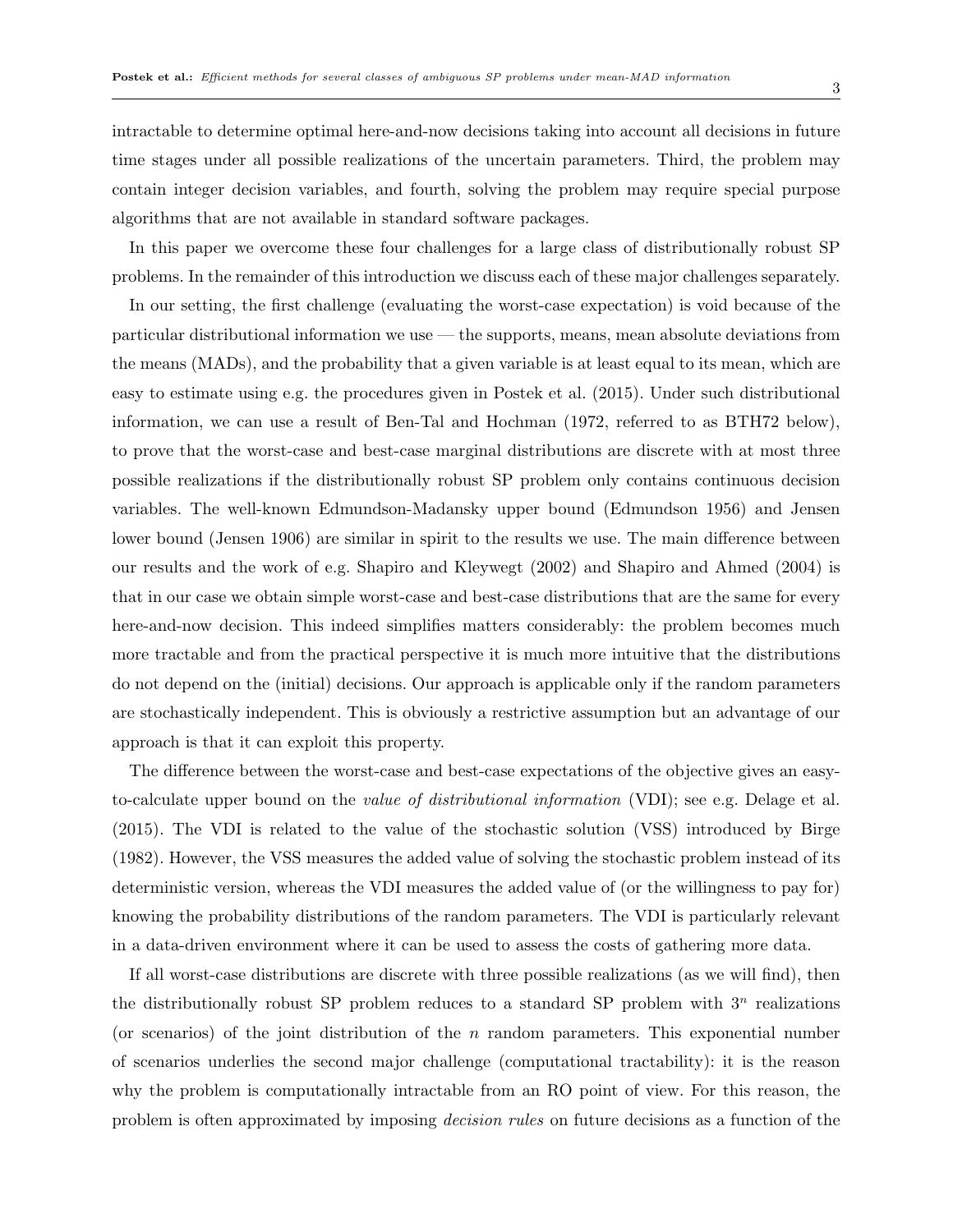revealed random parameters; see Garstka and Wets (1974) for the first contribution in the SP literature. In the RO literature Ben-Tal et al. (2004) first formulated the decision rules as *affine* functions of the revealed parameters, and their approach has been extended to other function classes by e.g. Chen and Zhang (2009), Ben-Tal et al. (2009) and Bertsimas et al. (2011). From an SP perspective, however, dealing with  $3<sup>n</sup>$  scenarios is not unusual and there exist many solution methods to (approximately) solve such problems. In Section 4 we give a brief overview of these methods. In particular, in Appendix B we present a particularly efficient implementation of such methods tailored to the problem at hand.

The third major challenge (inclusion of integer variables) is relevant since many decision problems require integer decision variables to be modelled realistically. Consider e.g. unit commitment decisions in electric power generation (see e.g. Römisch and Schultz (1996), Bertsimas et al. (2013) and many others) or lot sizing decisions in inventory control (see, e.g., Postek and den Hertog (2016)). Within the SP literature, stochastic mixed-integer programming (SMIP) problems have been studied by e.g. Laporte and Louveaux (1993), Carøe and Schultz (1999), and Ahmed et al. (2004), (see also the surveys by Schultz (2003), Klein Haneveld and van der Vlerk (1999), and Sen (2005)), while in the RO literature systematic approaches have been developed to allow for integer decision variables in future time stages; see e.g. Bertsimas and Georghiou (2015), Hanasusanto et al. (2015), and Postek and den Hertog (2016).

For SMIP problems the main difficulty is that due to the integer variables in future time stages, the optimal objective value is generally not convex in the uncertain parameters. For this reason, van der Vlerk (2004), Klein Haneveld et al. (2006), Romeijnders et al. (2015), and Romeijnders et al. (2016b) have proposed convex approximations for several classes of SMIP problems. For these approximations error bounds have been derived that depend on the total variations of the probability density functions of the random parameters in the model. We use the idea of convex approximations to provide a framework for solving a large class of two-stage distributionally robust SMIP problems in which the distributions of some random parameters are known and others are ambiguous. We derive error bounds for two approximations of which one is obtained by (incorrectly) assuming that the worst-case distributions are the same as in the continuous distributionally robust SP case, i.e., assuming convexity. In Section 5 we apply this framework to an operating room scheduling problem.

In that section we carry out numerical experiments on an inventory control problem as well. Dealing with the fourth major challenge (ease of implementation), we show that we can obtain good solutions using off-the-shelf software, despite the exponential number of scenarios. Moreover, we show that for problems of realistic size we may obtain exact optimal solutions, using the specific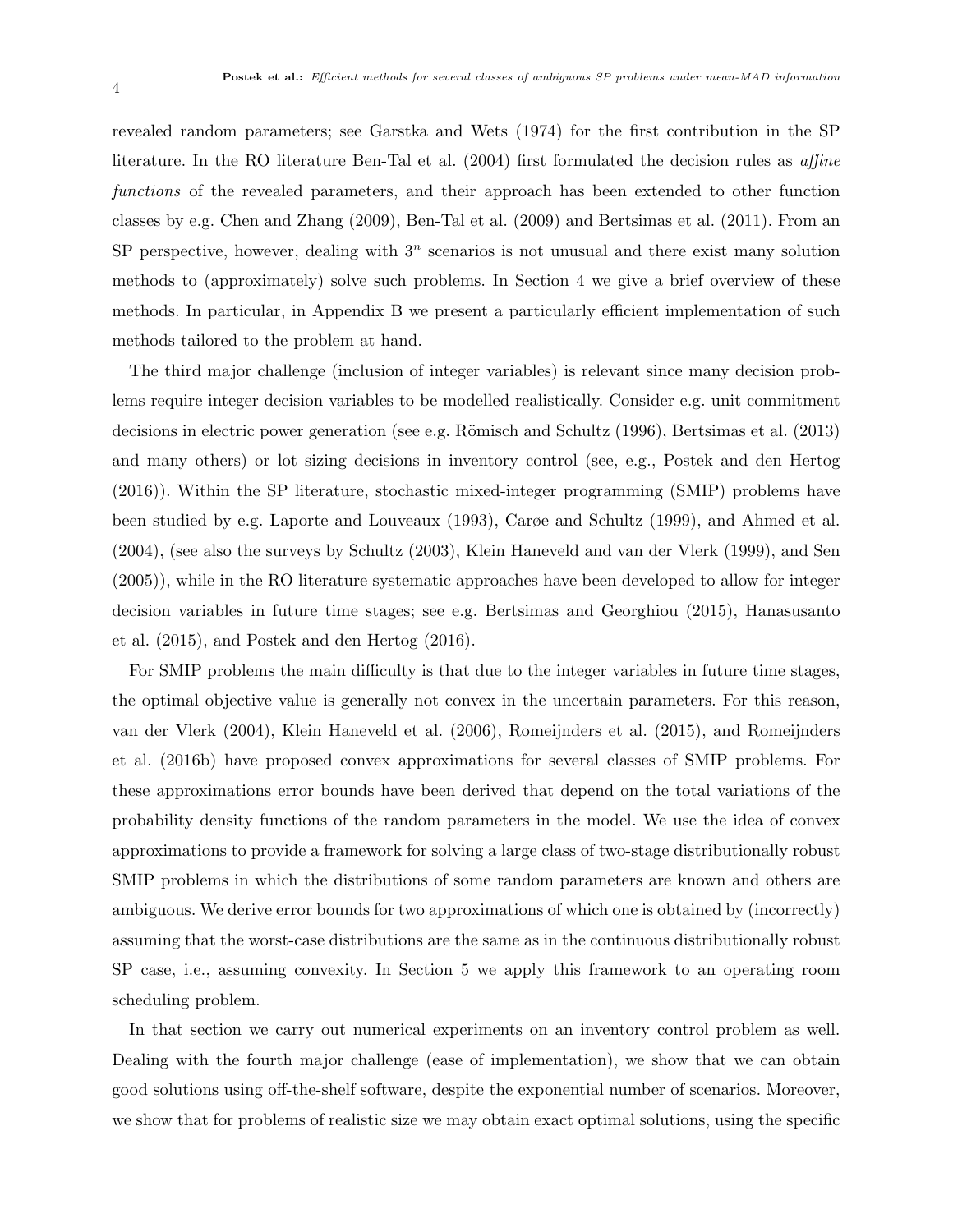structure of the problem to speed up existing algorithms. Furthermore, we provide additional managerial insights (i) by calculating the VDI, (ii) by graphically depicting the so-called Pareto-stripe, an extension of the Pareto curve, which shows the tradeoff between various types of objectives, and (iii) by comparing various approaches from the SP and RO literature.

To summarize, we provide a framework for solving distributionally robust SP problems, satisfying the following properties:

- (1) the required parameters of the independent probability distributions in the ambiguity set can be estimated from data;
- (2) there is a simple worst-case distribution that is the same for all here-and-now decisions;
- (3) future decisions depend on the observed values of the uncertain parameters;
- (4) the solution method is able to accommodate for integer decision variables in two-stage problems;
- (5) the value of distributional information can be quantified;

(6) the solution method is easy to implement using off-the-shelf software and known SP techniques. The structure of our paper is as follows. In Section 2.1 we introduce our approach for two-stage continuous problems and we extend it to the multi-stage setting in Section 2.2. Section 3 includes our new theoretical results on convex approximations of two-stage stochastic programs with integer decision variables. In Section 4 we discuss general techniques helpful in dealing with the number of scenarios which grows exponentially with the dimension of the vector of uncertain parameters. In Section 5 we present three numerical experiments involving operating room planning and inventory management. Each of the experiments illustrates our approach for a particular class of distributionally robust SP problems: two-stage problems problems with continuous and with integer variables, and a continuous multi-stage problem.

## 2. Distributionally robust SP problems

In this section we describe our approach for solving distributionally robust SP problems in case all decision variables are continuous. For ease of exposition, we first consider two-stage problems in Section 2.1; multi-stage problems are discussed in Section 2.2. Although the results in this section appear to be known in the SP literature (Ben-Tal and Hochman 1976), we are the first — to our knowledge — to make these results explicit in a multi-stage setting.

#### 2.1. Two-stage problems

The distributionally robust SP problem that we consider is

$$
\inf_{x \in X} \sup_{\mathbb{P}_z \in \mathcal{P}_z} \mathbb{E}_{\mathbb{P}_z} [c^\top x + v(x, z)],\tag{1}
$$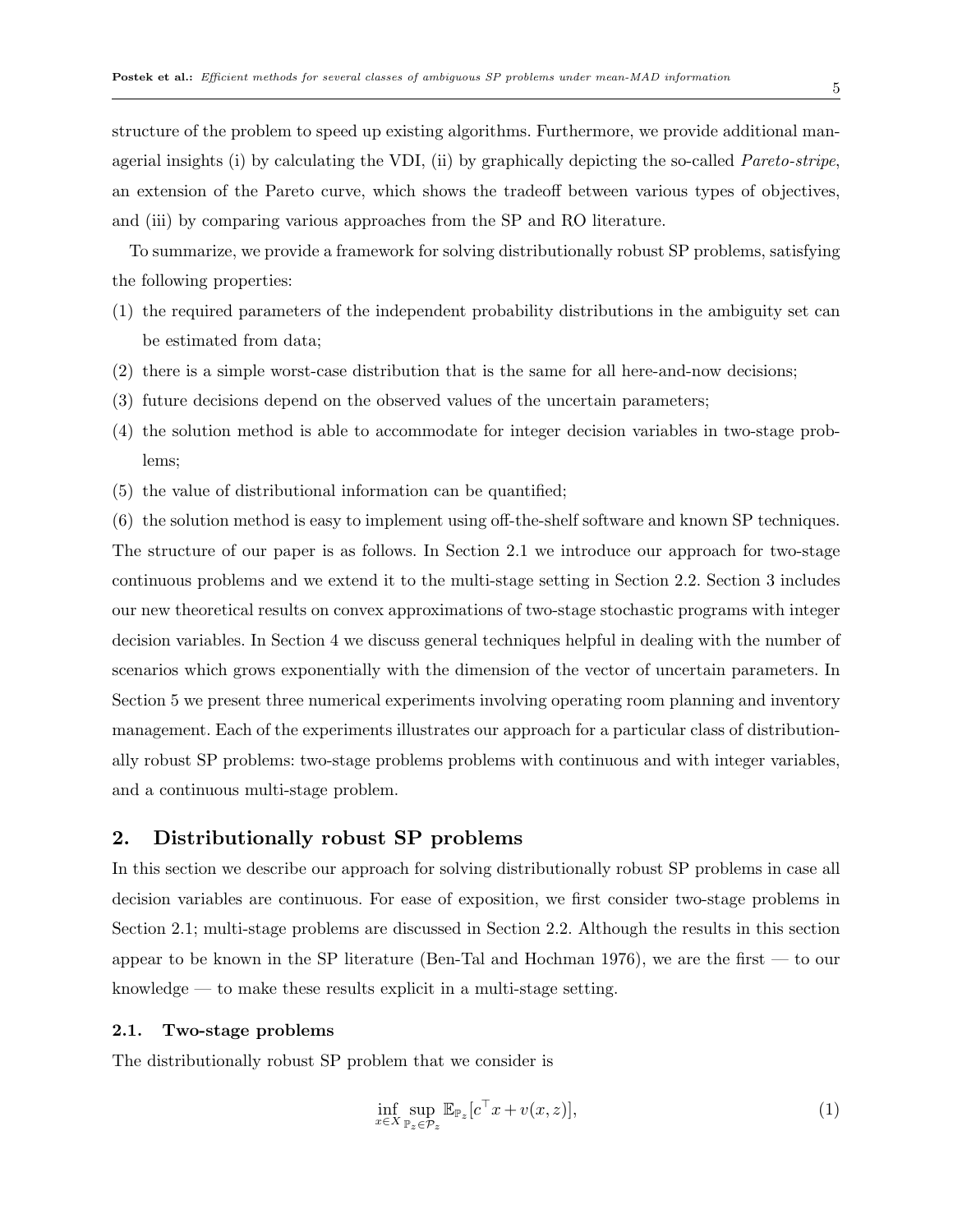where  $X = \{x \in \mathbb{R}^{n_1}_+ : Ax = b\}$  represents the set of feasible first-stage solutions,  $\mathcal{P}_z$  is the ambiguity set for probability distributions, and  $v(x, z)$  is the second-stage value function defined as a function of the first-stage variables x and the random parameters  $z = (\xi, \omega)$ :

$$
v(x, z) = \inf_{y \in Y} \left\{ q(\xi)^{\top} y : W y = h(\omega) - T(\omega) x \right\}.
$$

Here, y are the second-stage (or recourse) variables and  $Y \subset \mathbb{R}^{n_2}_+$  is a polyhedral set. The secondstage costs  $q(\xi)$ , the technology matrix  $T(\omega)$ , and the right-hand side  $h(\omega)$  depend on the random vector  $z = (\xi, \omega)$ . We assume that q, T, and h are affine functions of z and that all components of z are independent. Thus, in particular,  $q(\xi)$  is independent from  $T(\omega)$  and  $h(\omega)$ . Moreover, since the recourse matrix  $W$  is deterministic, we say that the problem has *fixed recourse* (see, e.g., Shapiro et al. (2009)).

In problem  $(1)$ , the here-and-now decisions x have to be made while the parameter z are unknown, and after the uncertain parameter  $z$  is revealed we are allowed to take recourse actions  $y$  to compensate for possible violations of the constraints  $T(\omega)x = h(\omega)$ . The objective is to minimize the sum of the direct costs  $c^{\top}x$  and the worst-case expected costs  $\sup_{\mathbb{P}_z \in \mathcal{P}_z} \mathbb{E}_{\mathbb{P}_z}[v(x,z)].$ 

Here, the ambiguity set  $\mathcal{P}_z$  is defined as

$$
\mathcal{P}_z = \left\{ \mathbb{P}_z : \text{supp}(z_i) \subseteq [a_i, b_i], \quad \mathbb{E}_{\mathbb{P}_z}[z_i] = \mu_i, \quad \mathbb{E}_{\mathbb{P}_z} |z_i - \mu_i| = d_i, \quad \mathbb{P}_z \{ z_i \ge \mu_i \} = \beta_i, \quad z_i \perp z_j, \ i \ne j \right\},\tag{2}
$$

where  $z_i \perp z_j$  means that  $z_i$  and  $z_j$  are stochastically independent. Postek et al. (2015) explain procedures to estimate these parameters from historical data and the conditions on  $a, b, \mu, d, \beta$  such that  $\mathcal{P}_z$  is non-empty. Throughout this paper we refer to the ambiguity set  $\mathcal{P}_z$  in (2) as a  $(\mu, d, \beta)$ ambiguity set.

EXAMPLE 1. Consider an inventory manager who needs to order a specific amount  $x$  of products. Later, when the uncertain customer demand  $z$  is known, he can order an additional amount  $y$  of the products, however, at unknown but likely higher prices. The objective of the manager is to minimize the expected total cost. However, due to lack of knowledge on the true distribution, he chooses the 'safe option' and minimizes the worst-case expected cost over the set  $\mathcal{P}_z$  of distributions that can be 'true' based on the data.

2.1.1. Worst-case expectation Problem (1) is difficult to solve because the worst-case probability distribution  $\mathbb{P}_z \in \mathcal{P}_z$  may depend on the first-stage decision  $x \in X$ , and we need to optimize over x. However, for the  $(\mu, d, \beta)$  ambiguity set  $\mathcal{P}_z$  in (2), the worst-case distribution  $\mathbb{P}_{\bar{z}}$  turns out to be the same for every first-stage decision so that the distributionally robust SP problem in (1) reduces to

$$
\inf_{x \in X} \mathbb{E}_{\mathbb{P}_{\bar{z}}}[c^{\top}x + v(x, \bar{z})],
$$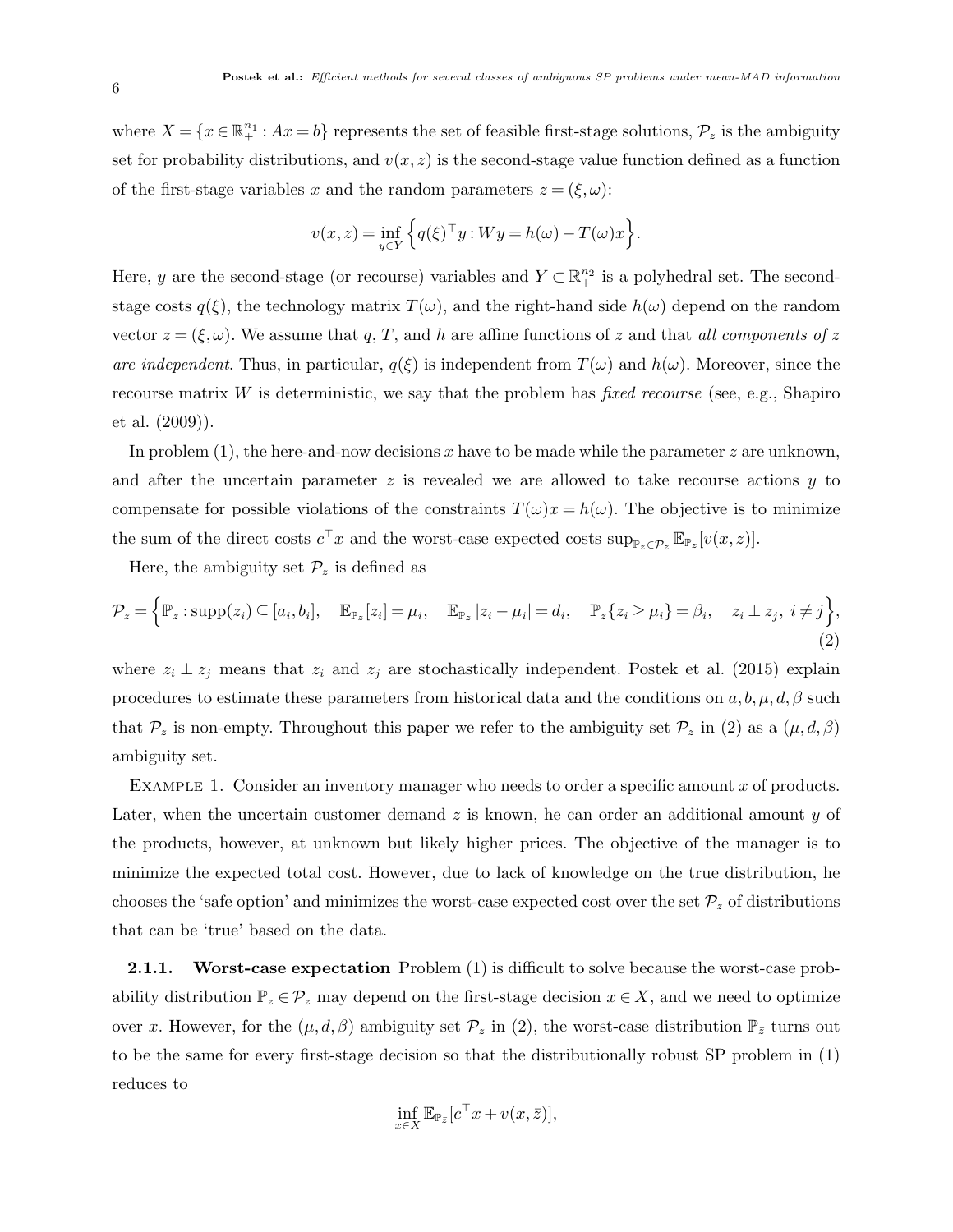where each component of  $\bar{z}$  follows a known discrete distribution with at most three realizations. This result is summarized in Proposition 1 below. Its proof combines the fact that the secondstage value function  $v(x, z)$  is convex in  $\omega$  and concave in  $\xi$  (see, e.g., Fiacco and Kyparisis 1986) with results from BTH72, who provide closed-form expressions for the worst-case expectations maximizing and minimizing the expectations of convex and concave functions.

Proposition 1 The two-stage distributionally robust SP problem

$$
\inf_{x \in X} \sup_{\mathbb{P}_z \in \mathcal{P}_z} \mathbb{E}_{\mathbb{P}_z} \left[ c^\top x + \inf_{y \in Y} \left\{ q(\xi)^\top y : W y = h(\omega) - T(\omega) x \right\} \right]
$$

with  $(\mu, d, \beta)$  ambiguity set  $\mathcal{P}_z$  for  $z = (\xi, \omega) \in \mathbb{R}^{n_{\xi}} \times \mathbb{R}^{n_{\omega}}$  as defined in (2) is equivalent to

$$
\inf_{x \in X} \mathbb{E}_{\mathbb{P}_{\bar{z}}} \Big[ c^\top x + \inf_{y \in Y} \Big\{ q(\bar{\xi})^\top y : W y = h(\bar{\omega}) - T(\bar{\omega})x \Big\} \Big],
$$

where the worst-case random vector  $\bar{z} = (\bar{\xi}, \bar{\omega}) \in \mathbb{R}^{n_{\xi}} \times \mathbb{R}^{n_{\omega}}$  has independent components with marginal distributions

$$
\mathbb{P}\Big\{\bar{\xi}_i=\mu_i-\frac{d_i}{2(1-\beta_i)}\Big\}=1-\beta_i,\quad and \quad \mathbb{P}\Big\{\bar{\xi}_i=\mu_i+\frac{d_i}{2\beta_i}\Big\}=\beta_i,\ \ i=1,\ldots,n_\xi,
$$

and

$$
\mathbb{P}\left\{\bar{\omega}_{i} = a_{n_{\xi}+i}\right\} = \frac{d_{n_{\xi}+i}}{2(\mu_{n_{\xi}+i} - a_{n_{\xi}+i})}, \quad \mathbb{P}\left\{\bar{\omega}_{i} = b_{n_{\xi}+i}\right\} = \frac{d_{n_{\xi}+i}}{2(b_{n_{\xi}+i} - \mu_{n_{\xi}+i})},
$$

$$
\mathbb{P}\left\{\bar{\omega}_{i} = \mu_{n_{\xi}+i}\right\} = 1 - \frac{d_{n_{\xi}+i}}{2(\mu_{n_{\xi}+i} - a_{n_{\xi}+i})} - \frac{d_{n_{\xi}+i}}{2(b_{n_{\xi}+i} - \mu_{n_{\xi}+i})}
$$

for  $i = 1, \ldots, n_{\omega}$ .

*Proof.* See Appendix A. □

Since the worst-case distribution  $\mathbb{P}_{\bar{z}}$  has finite support, we can enumerate all  $K := 2^{n_{\xi}} \times 3^{n_{\omega}}$ scenarios of  $\bar{z}$  and rewrite the distributionally robust SP problem in (1) as

$$
\inf_{x \in X} \sup_{\mathbb{P}_z \in \mathcal{P}_z} \mathbb{E}_{\mathbb{P}_z} [c^\top x + v(x, z)] = \inf_{x \in X} \mathbb{E}_{\mathbb{P}_{\bar{z}}} [c^\top x + v(x, \bar{z})]
$$

$$
= \inf_{x \in X} \sum_{k=1}^K p_k [c^\top x + v(x, \bar{z}^k)],
$$

where  $p_k$  denotes the probability of scenario  $\bar{z}^k$ ,  $k = 1, \ldots, K$ . The latter problem can be rewritten in its deterministic equivalent form, yielding

$$
\inf_{x \in X, y_k \in Y} \Big\{ c^\top x + \sum_{k=1}^K p_k q(\bar{\xi}^k) y_k : W y_k = h(\bar{\omega}^k) - T(\bar{\omega}^k) x, \, k = 1, \dots, K \Big\}.
$$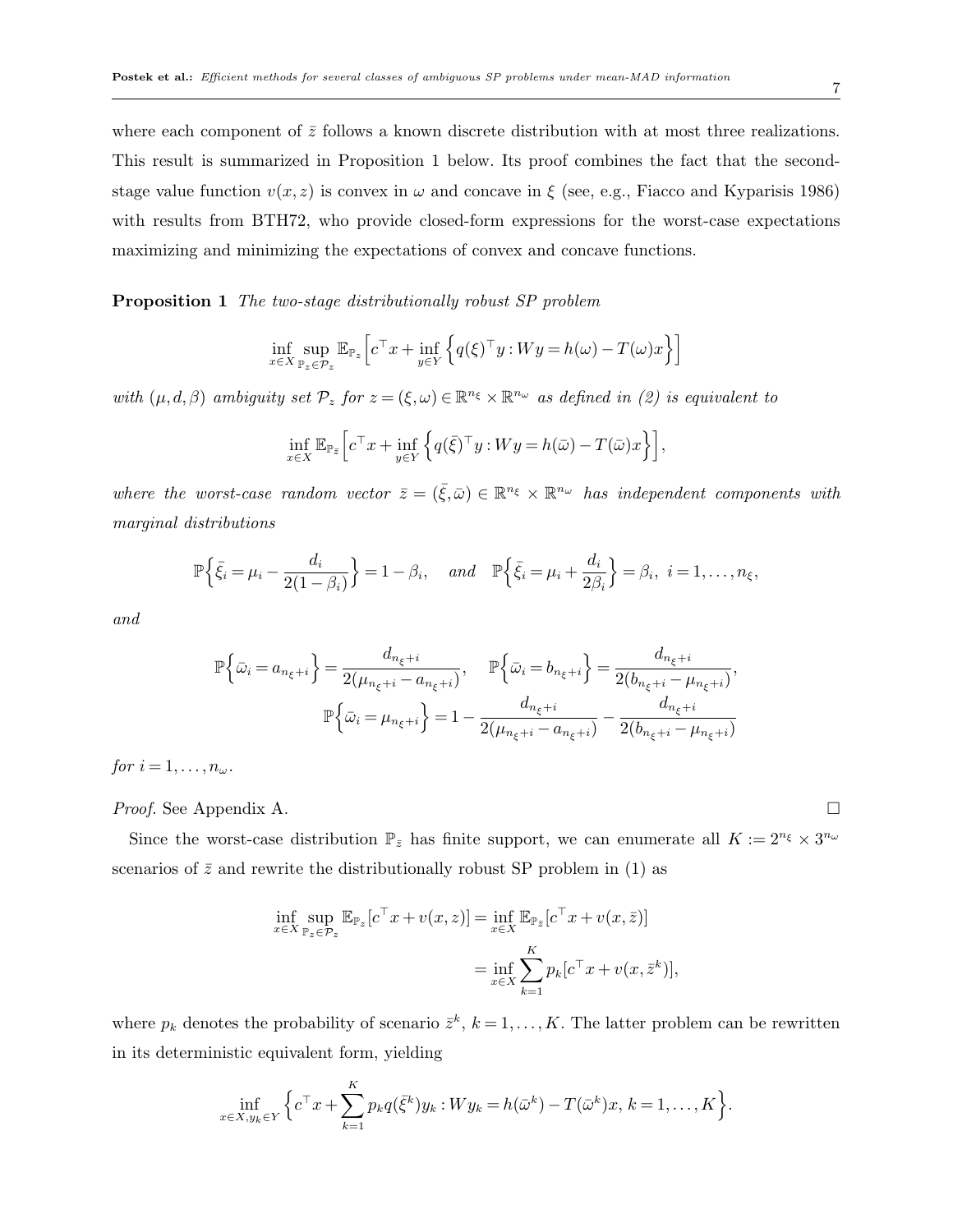REMARK 1. Note that the worst-case expectation of the random vector  $\omega$  does not require information on parameter  $\beta$ , i.e. in case one deals with uncertainty in the constraints of the problems only, it suffices to estimate the parameter a, b,  $\mu$ , and d of the probability distribution  $\omega$ . This means that having the knowledge on  $\beta$  does not change the worst-case expectation value. An even more striking fact is that if  $\beta$  is known, the three point worst-case distribution of  $\omega$  may not satisfy this probability bound, i.e., it may hold that  $\mathbb{P}(\bar{\omega}_i \geq \mu_{n_{\xi}+i}) < \beta_{n_{\xi}+i}$  for some  $1 \leq i \leq n_{\omega}$ . This is because the worst-case probability bound is tight but it need not be attained, see BTH72.

2.1.2. Best-case expectation Similar as for the worst-case expectation we can obtain the best-case expectation over all probability distributions in the  $(\mu, d, \beta)$  ambiguity set  $\mathcal{P}_z$  by using results of BTH72. Again, the best-case distribution  $P_z$  is a discrete distribution with at most three realizations per component that does not depend on the first-stage decision x.

**Proposition 2** The two-stage distributionally robust SP problem

$$
\inf_{x \in X} \inf_{\mathbb{P}_z \in \mathcal{P}_z} \mathbb{E}_{\mathbb{P}_z} \left[ c^\top x + \inf_{y \in Y} \left\{ q(\xi)^\top y : W y = h(\omega) - T(\omega) x \right\} \right]
$$

with  $(\mu, d, \beta)$  ambiguity set  $\mathcal{P}_z$  for  $z = (\xi, \omega) \in \mathbb{R}^{n_{\xi}} \times \mathbb{R}^{n_{\omega}}$  as defined in (2) is equivalent to

$$
\inf_{x \in X} \mathbb{E}_{\mathbb{P}_{z}} \left[ c^{\top} x + \inf_{y \in Y} \left\{ q(\xi)^{\top} y : W y = h(\omega) - T(\omega) x \right\} \right],\tag{3}
$$

.

where the best-case random vector  $z = ($ ¯  $(\xi, \omega) \in \mathbb{R}^{n_{\xi}} \times \mathbb{R}^{n_{\omega}}$  has independent components with marginal distributions

$$
\mathbb{P}\left\{\underline{\xi}_i = a_i\right\} = \frac{d_i}{2(\mu_i - a_i)}, \quad \mathbb{P}\left\{\underline{\xi}_i = b_i\right\} = \frac{d_i}{2(b_i - \mu_i)}, \quad \mathbb{P}\left\{\underline{\xi}_i = \mu_i\right\} = 1 - \frac{d_i}{2(\mu_i - a_i)} - \frac{d_i}{2(b_i - \mu_i)}
$$

for  $i = 1, \ldots, n_{\xi}$  and

$$
\mathbb{P}\Big\{\omega_i = \mu_{n_{\xi}+i} - \frac{d_{n_{\xi}+i}}{2(1-\beta_{n_{\xi}+i})}\Big\} = 1 - \beta_{n_{\xi}+i}, \qquad \mathbb{P}\Big\{\omega_i = \mu_{n_{\xi}+i} + \frac{d_{n_{\xi}+i}}{2\beta_{n_{\xi}+i}}\Big\} = \beta_{n_{\xi}+i}
$$

for  $i = 1, \ldots, n_{\omega}$ .

*Proof.* See Appendix A. □

Notice that since  $v(x, z)$  is concave in  $\xi$  and convex in  $\omega$  the worst-case distribution of  $\xi$  has the same structure as the best-case distribution of  $\omega$  and vice versa. Moreover, we can derive the deterministic equivalent form of (3) analogous to that of the worst-case expectation.

Best-case expectation is a useful complement to the worst-case expectation since they bound the actual expected costs in the stochastic program, which is unknown since the probability distribution of the random vector of parameters z is unknown. The difference between the worst-case and bestcase expectation can be interpreted as an upper bound on the value of distributional information (VDI, Delage et al. (2015)), i.e. the amount we are willing to pay for complete knowledge of the probability distribution of z. We illustrate this concept in the numerical experiments of Section 5.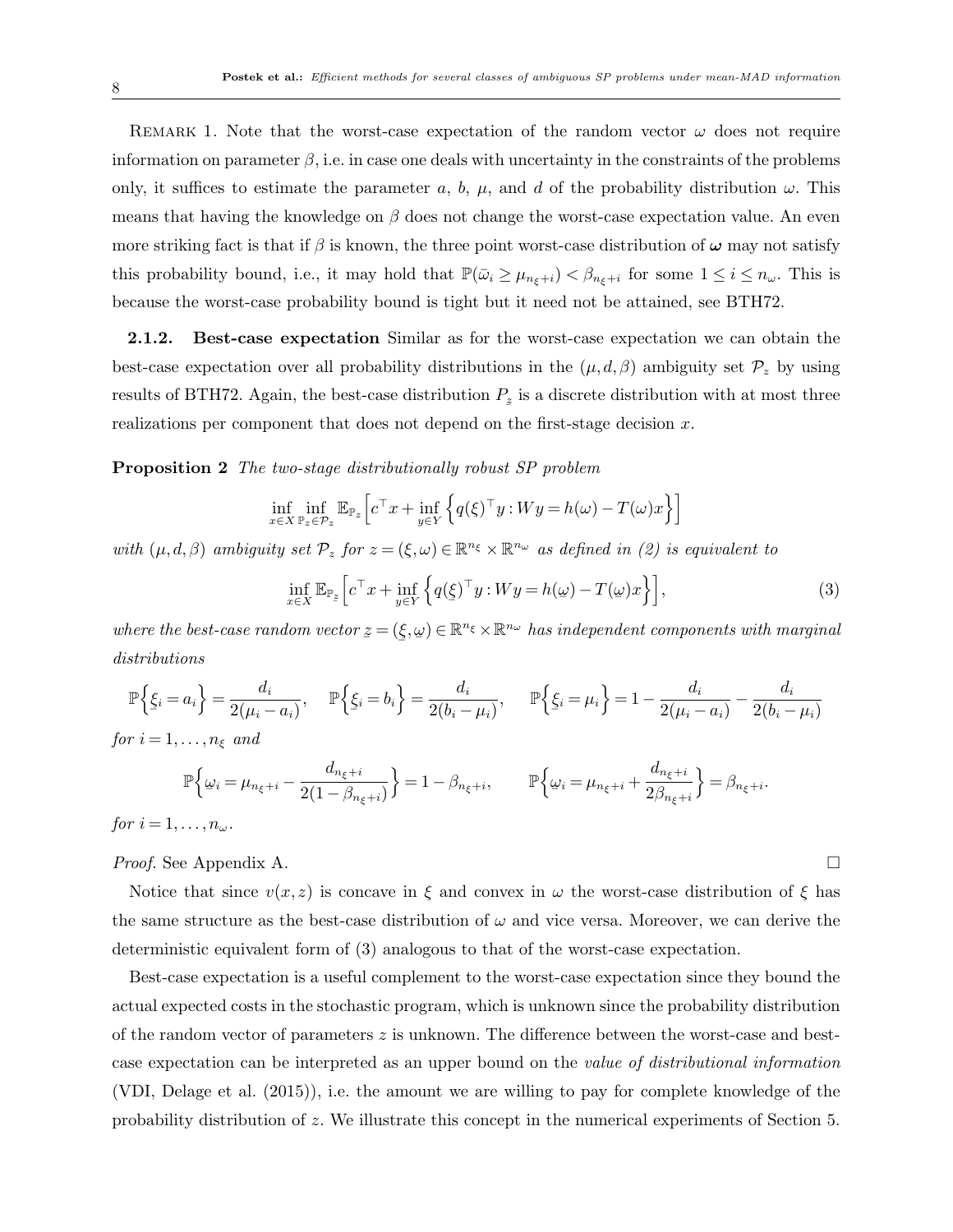#### 2.2. Multi-stage problems

We consider now the general multi-stage linear problem. For ease of exposition we limit ourselves to the uncertainty in the constraints driven by random vector  $z = \omega$ . The results, however, extend easily to the case including also uncertainty in the cost vector driven by a random vector  $\xi$ , as in the two-stage problem (1).

Here,  $x_t \in \mathbb{R}^{n_t}$  denote the decision vectors implemented at time  $t = 1, 2, ..., T$ . The uncertain parameter  $z \in \mathbb{R}^{n_z}$  has a corresponding structure  $z = (z_1, \ldots, z_{T-1}), z_t \in \mathbb{R}^{n_{z,t}}$  for  $t = 1, \ldots, T-1$ , with  $n_z = \sum_{t=1}^{T-1} n_{z,t}$ . The time sequence of decisions and uncertainty revealing is

$$
x_1 \rightarrow z_1 \rightarrow x_2 \rightarrow z_2 \rightarrow \ldots \rightarrow z_{T-1} \rightarrow x_T.
$$

Since all random parameters are independently distributed, our formulation of the multi-stage case has a nested form as in Shapiro et al. (2009). The problem to solve at time  $t = 1$  is:

$$
\inf_{x_1 \in X_1} \left\{ c_1^\top x_1 + \sup_{\mathbb{P}_{z_1} \in \mathcal{P}_{z_1}} \mathbb{E}_{\mathbb{P}_{z_1}} v_2(x_1, z_1) \right\},\tag{4}
$$

where  $X_1 = \{x_1 \in \mathbb{R}_+^{n_1} : A_{11}x_1 = b_1\}$  and the ambiguity set  $\mathcal{P}_{z_t}$ ,  $t = 1, \ldots, T-1$ , is defined as

$$
\mathcal{P}_{z_t} = \{ \mathbb{P}_{z_t} : \operatorname{supp}(z_{ti}) \subseteq [a_{ti}, b_{ti}], \mathbb{E}_{\mathbb{P}}(z_{ti}) = \mu_{ti}, \mathbb{E}_{\mathbb{P}} |z_{ti} - \mu_{ti}| = d_{ti}, \forall i, z_{ti} \perp z_{t,j}, \forall i \neq j, \}.
$$

The value function  $v_t(x_{t-1}, z_{t-1}), t = 2, \ldots, T-1$  is defined as the optimal value of the optimization problem to solve at time t:

$$
v_t(x_{t-1}, z_{t-1}) = \inf_{x_t \in X_t} \left\{ c_t^\top x_t + \sup_{\mathbb{P}_{z_t} \in \mathcal{P}_{z_t}} \mathbb{E}_{\mathbb{P}_{z_t}} v_{t+1}(x_t, z_t) \right\},\tag{5}
$$

where  $X_t = \{x_t \in \mathbb{R}^{n_t}_+ : \sum_{s=1}^{t-1} A_{ts}(z_{t-1})x_s + A_{tt}x_t = b_t(z_{t-1})\}$  and  $v_T(x_{T-1}, z_{T-1})$  is the optimal value of the optimization problem at stage T:

$$
v_T(x_{T-1}, z_{T-1}) = \inf_{x_T \in X_T} \left\{ c_T^\top x_T \right\},\tag{6}
$$

with  $X_T = \{x_T \in \mathbb{R}^{n_T}_+ : \sum_{s=1}^{T-1} A_{Ts}(z_{T-1})x_s + A_{TT}x_T = b_T(z_{T-1})\}\.$  At each stage t the objective function consists of a linear component involving the decisions  $x_t$  and (with the exception of stage T) the worst-case expected value of the optimal value of the problem to be solved at the next stage. At each stage, a system of constraints is to hold that involves the decision vectors  $x_1, \ldots, x_t$ , and the coefficients  $A_{ts}(\cdot)$ , and  $b_t(\cdot)$  which depend on the outcome of the uncertain parameter  $z_{t-1}$ , observed before  $x_t$  is implemented. We assume that the functions  $A_{ti}(\cdot)$ , and  $b_t(\cdot)$  are linear. The assumption that matrices  $A_{tt}$ ,  $t = 1, \ldots, T$  are fixed is the multi-stage equivalent of the two-stage fixed recourse restriction.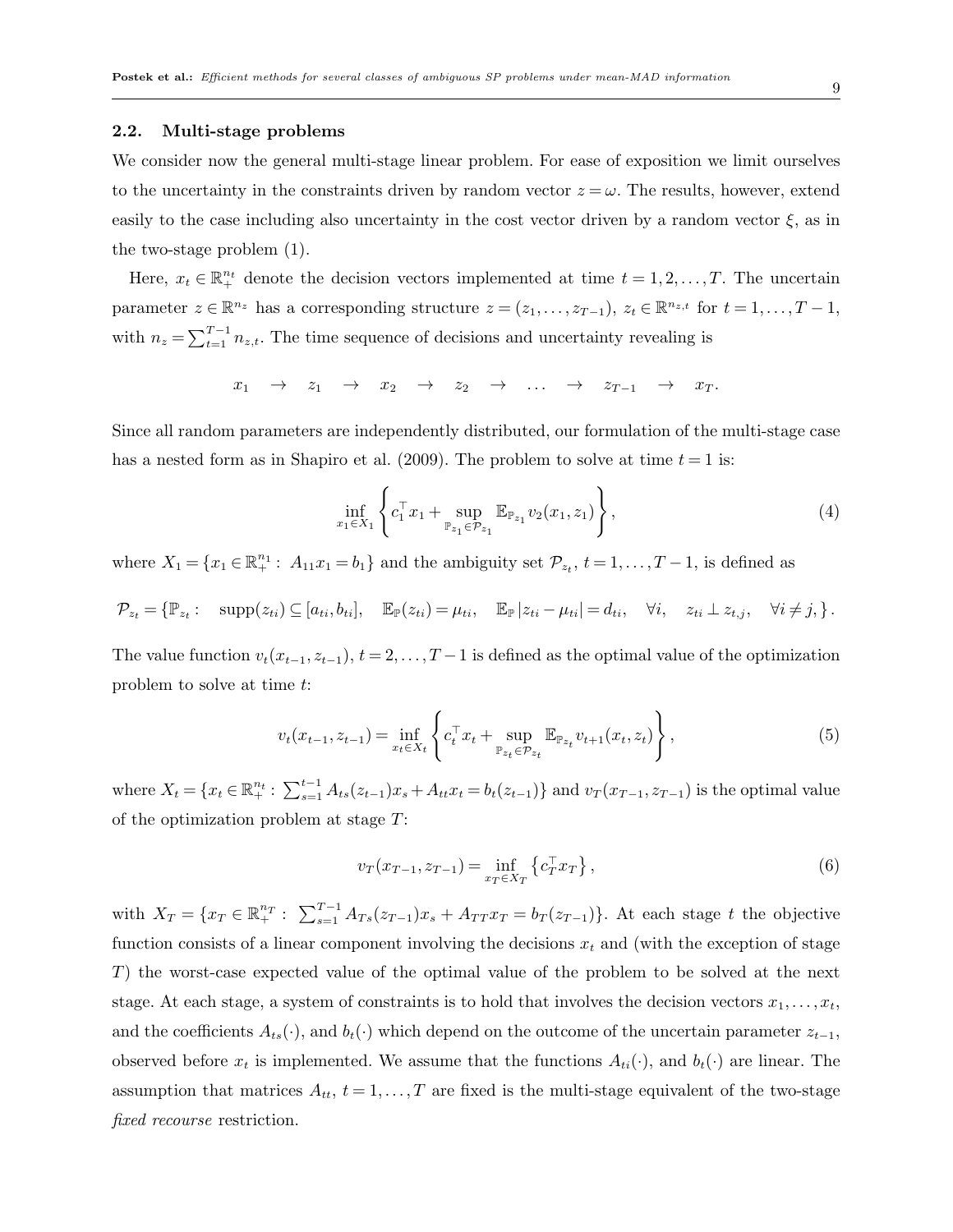In the two-stage case of Section 2.1, in order to reformulate problem (1) to the closed-form equivalent, the function  $v(x, \cdot)$  has to be convex. A similar property is needed here to reformulate the multi-stage problem to a closed form and holds for the functions  $v_t(x_{t-1}, \cdot)$ ; moreover, at each time  $t$  the decision maker is solving a tractable convex optimization problem in the decision variables, as stated by the following proposition.

**Proposition 3** Functions  $v_t(x_{t-1}, z_{t-1})$  and  $v_T(x_{T-1}, z_{T-1})$  are convex in  $z_{t-1}$ ,  $t = 2, \ldots, T-1$  and  $z_{T-1}$ , respectively, and the optimization problems (5) and (6) are convex in  $x_t$  for  $t = 1, \ldots, T-1$ and in  $x_T$ , respectively.

#### *Proof.* See Appendix A. □

Proposition 3 implies that we can use the results of BTH72 to give a closed form of the multistage problem (4). We do this by recursively inserting the worst-case distributions of  $z_t$  from Proposition 1, considering the problem at stages  $t = T - 1, T - 2, \ldots, 2$ . The final result is stated in the following proposition.

**Proposition 4** Distributionally robust SP problem formulated in  $(4)$ ,  $(5)$ , and  $(6)$  is equivalent to the following problem:

$$
\inf_{x_1 \in X_1} \left\{ c_1^\top x_1 + \mathbb{E}_{\mathbb{P}_{\bar{z}_1}} v_2(x_1, \bar{z}_1) \right\},\tag{7}
$$

where

$$
v_t(x_{t-1}, z_{t-1}) = \inf_{x_t \in X_t} \left\{ c_t^\top x_t + \mathbb{E}_{\mathbb{P}_{\bar{z}_t}} v_{t+1}(x_t, \bar{z}_t) \right\}, \ t = 1, \dots, t-1,
$$
\n(8)

where the worst-case distributions  $\mathbb{P}_{\bar{z}_t}$  are defined as in Proposition 1, and  $v_T(x_{T-1}, z_{T-1})$  is given by  $(6)$ .

Formulations (7) and (8), together with the final-stage problem (6) constitute a single big optimization problem with a tree structure. In this structure, the first-stage problem refers via  $v_2(x_1, \bar{z}^k)$ ,  $k = 1, \ldots, 3^{n_{z,1}}$  to  $3^{n_{z,1}}$  second-stage problems, each of which links to  $3^{n_{z,2}}$  stage 3 problems, and so on. This corresponds to the tree structure of the worst-case distribution of the uncertain parameter, depicted in Figure 1.

REMARK 2. As mentioned in the beginning of this section, it is possible, similar as in the twostage case, (i) to consider also uncertainty in the objective function coefficients  $c_2, \ldots, c_T$  since the solutions of the optimization problems at each stage are concave in  $c_2,\ldots,c_T$ , respectively; (ii) to construct a closed form of the problem in which the best-case expectation is minimized with respect to the distribution of parameter  $z = (\xi, \omega)$ .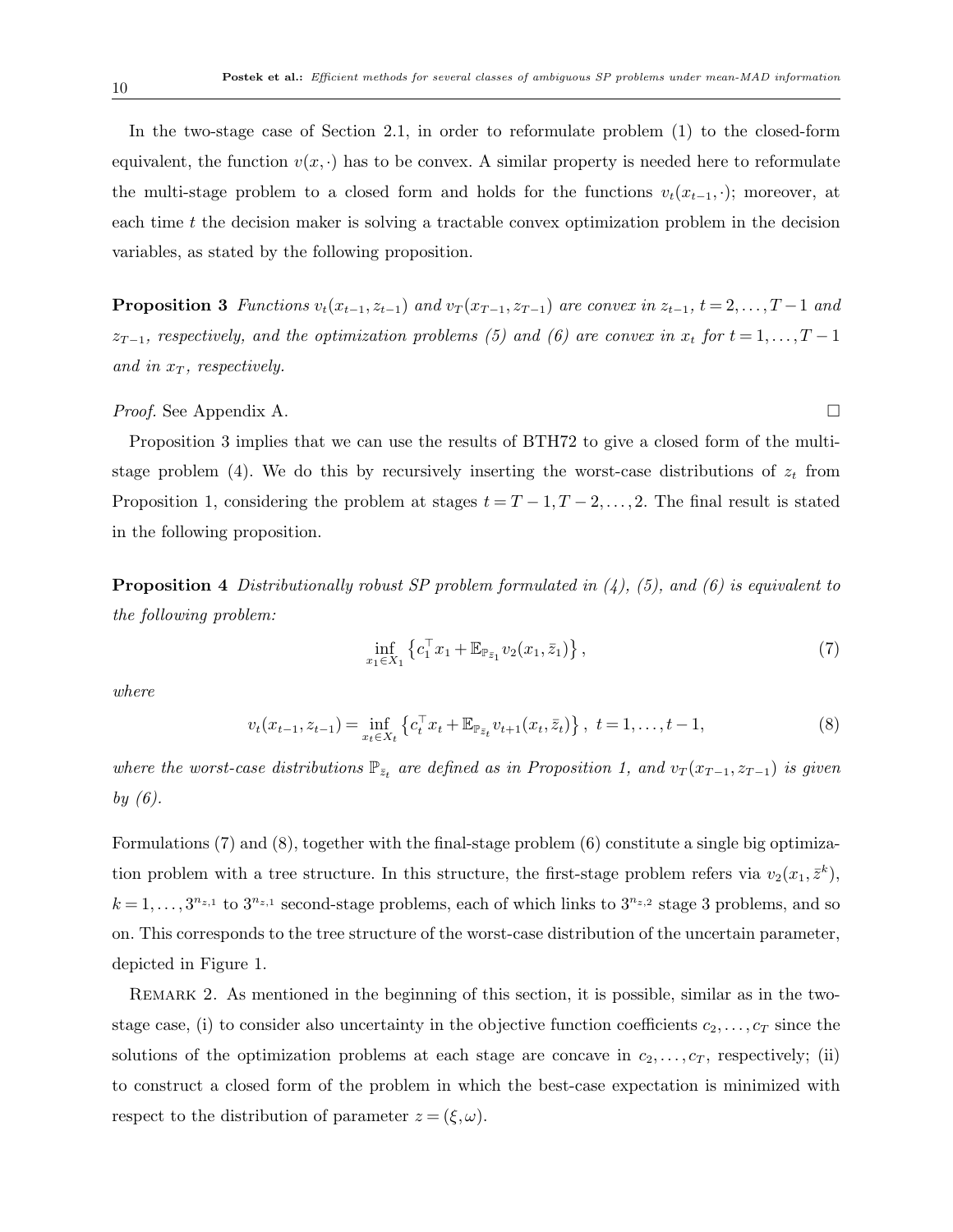

Figure 1 Scenario tree for the worst-case distribution of  $\bar{z}\in\mathbb{R}^2$  in the multi-stage setting  $\bar{z}=(\bar{z}_1,\bar{z}_2)\in\mathbb{R}^2$ .

## 3. Two-stage mixed-integer recourse models

Mixed-integer recourse models arise when the optimization problem involves integer decision variables. The advantage of incorporating such variables in the model is that they may be used to model e.g. indivisibilities or on/off decisions, the disadvantage however is that solving the model becomes much more complicated because generally the second-stage value function is non-convex. In the distributionally robust context of this paper, this implies that the result of BTH72 cannot be applied directly. Nevertheless, their result may be of use when we consider two-stage mixedinteger recourse models where some of the distributions of the random parameters in the model are known and others are unknown. The key observation in the underlying analysis is that under specific conditions the expected value function of a mixed-integer recourse model allows for a good convex approximation.

#### 3.1. Problem formulation

Consider a two-stage mixed-integer recourse model with second-stage value function  $v(x, z)$  defined as

$$
v(x, z) = \inf_{y} \left\{ q(\xi)^{\top} y : W y = h(\omega) - T(\omega)x, \ y \in \mathbb{Z}_{+}^{p} \times \mathbb{R}_{+}^{n_{2} - p} \right\},\
$$

where the vector  $z = (\xi, \omega)$  represents the random parameters in the model. Similar to (1) we assume that  $q, h$ , and T are affine functions of these parameters. The distributionally robust mixed-integer recourse model that we consider in this section is

$$
\inf_{x \in X} \sup_{\mathbb{P}_z \in \mathcal{P}_z} \mathbb{E}_{\mathbb{P}_z} [c^\top x + v(x, z)],\tag{9}
$$

where  $\mathcal{P}_z$  represents the  $(\mu, d, \beta)$  ambiguity set and  $X = \{x \in \mathbb{R}^{n_1}_+ : Ax = b\}$ . Since  $v(x, z)$  is concave in ξ for fixed x and  $\omega$ , it follows from the same reasoning as in Section 2.1 that  $\mathbb{P}_{\bar{\xi}}$  defined in Proposition 2 is the worst-case distribution of  $\xi$ . However,  $v(x, z)$  is in general not convex in  $\omega$ , so that the result of BTH72 cannot be applied to derive the worst-case expectations with respect to the distribution of  $\omega$ . Nevertheless, we are able to use the result if some of the distributions of the random parameters are known and the other distributions are contained in a  $(\mu, d, \beta)$  uncertainty set. For ease of exposition we assume in this section that the distribution of the right-hand side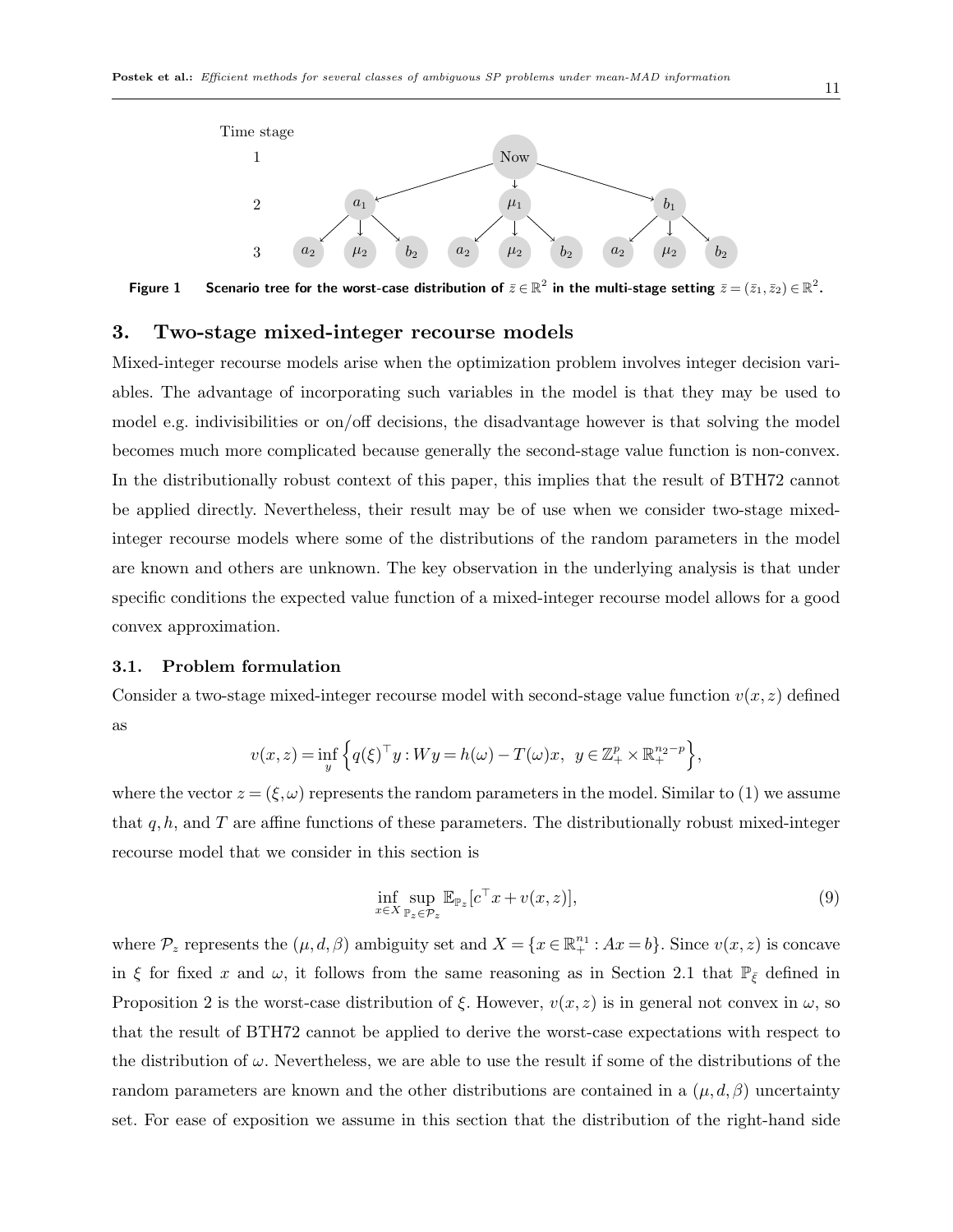random vector  $h(\omega)$  is fully known, whereas only limited information is available on the distribution of the technology matrix  $T(\omega)$ , i.e.  $\mathbb{P}_{\omega} \in \mathcal{P}_{\omega}$ . Moreover, we assume that  $h(\omega)$  is independent from  $T(\omega)$ . Furthermore, since we already discussed the worst-case distribution of  $\xi$  we assume that the second-stage costs parameters  $q$  are deterministic. For notational convenience, we drop the dependence of h and q on  $\omega$  and  $\xi$ , respectively, and write T as a function of z instead of  $\omega$ .

Under these assumptions, the distributionally robust mixed-integer recourse model in (9) reduces to

$$
\inf_{x \in X} \sup_{\mathbb{P}_z \in \mathcal{P}_z} \mathbb{E}_{\mathbb{P}_z} [c^\top x + Q(x, z)],\tag{10}
$$

where  $Q$  is defined for every realization of  $z$  as

$$
Q(x,z) = \mathbb{E}_{\mathbb{P}_h} \Big[ \inf_y \Big\{ q^\top y : Wy = h - T(z)x, \, y \in \mathbb{Z}_+^p \times \mathbb{R}_+^{n_2 - p} \Big\} \Big]. \tag{11}
$$

This expected value function  $Q$  is key to solving (10), since if  $Q$  is convex in z, then we may apply the result of BTH72 to obtain the worst-case distribution  $\mathbb{P}_{\bar{z}}$  of z. For example, Klein Haneveld et al.  $(2006)$  show that under specific conditions on h the expected value function Q of a simple integer recourse model is convex in the tender variables  $u := T(z)x$ , and thus indeed also convex in z. In general, however,  $Q(x, \cdot)$  is not convex, but it may allow for a good convex approximation  $\hat{Q}(x, \cdot)$ . By replacing Q by  $\hat{Q}$  we obtain an approximation of (10) for which the objective is convex in z, and thus  $\mathbb{P}_{\bar{z}}$  defined in Proposition 2 is its worst-case distribution. We derive error bounds on the optimality gaps of the approximating solutions that depend on  $||Q - \hat{Q}||_{\infty}$ , the maximum difference between  $Q$  and  $Q$ .

In Section 3.2 we discuss the case where the simple integer recourse function  $Q$  is convex in z, and in Section 3.3 we derive the error bounds for using convex approximations  $\hat{Q}$  for the general two-stage mixed-integer case. In the remainder of this section we briefly survey literature on convex approximations for mixed-integer recourse models and their corresponding error bounds; see also Romeijnders et al. (2014) for an overview.

Klein Haneveld et al. (2006) derived the first error bound for so-called  $\alpha$ -approximations of simple integer recourse models which decreases with the total variations  $|\Delta|f_i$  of the marginal probability densities functions  $f_i$  of the right-hand side random variables  $h_i$ . For example for normally distributed random variables this implies that the error bound decreases if the variances of the random variables increase. A similar error bound is obtained by Romeijnders et al. (2015, 2016b) for two different types of convex approximations for totally unimodular integer recourse models. The latter convex approximation is generalized by Romeijnders et al. (2016a) to the general two-stage mixed-integer case. The error bound corresponding to this convex approximation is asymptotic in nature: it converges to zero if all total variations of the probability density functions of the random variables in the model converge to zero.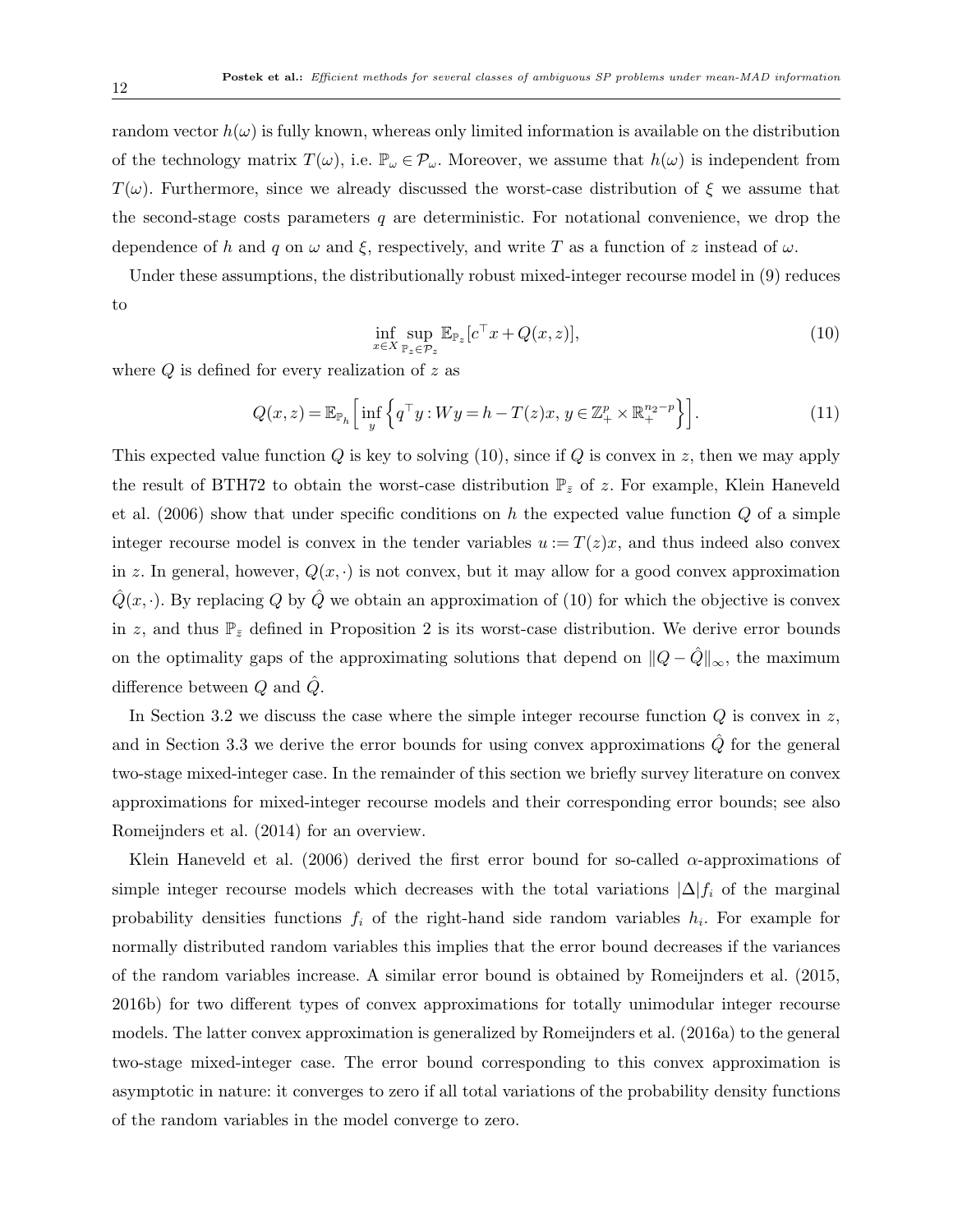#### 3.2. Simple integer recourse models

The one-sided simple integer recourse model, introduced in Louveaux and van der Vlerk (1993), is a special case of (10) for which a closed-from expression for the second-stage value function can be obtained. The expected value function  $Q$  is given by

$$
Q(x, z) = \sum_{i=1}^{m} \mathbb{E}_{\mathbb{P}_{h_i}} \Big[ q_i \left[ h_i - T_i(z) x \right]^+ \Big], \quad x \in \mathbb{R}^{n_1}, \tag{12}
$$

where  $[s]^+ := \max\{0, [s]\}, s \in \mathbb{R}$  and  $T_i(z)$  is the *i*-th row of the matrix  $T(z)$ . Interestingly, Klein Haneveld et al. (2006) show that this simple integer recourse function Q may be convex in the tender variables  $u = T(z)x$ , and thus in z, if the underlying random vector h is continuously distributed and every marginal probability density function  $f_i$  can be expressed as

$$
f_i(s) = H_i(s+1) - H_i(s), \quad s \in \mathbb{R},
$$
\n(13)

for some cumulative distribution function  $H_i$  with finite mean. This implies that under these conditions the worst-case distribution  $\mathbb{P}_{\bar{z}}$  of z can be derived using the results of BTH72 (this worst-case distribution is the same for every first-stage decision  $x$ ).

Proposition 5 Consider the distributionally robust simple integer recourse model

$$
\inf_{x \in X} \sup_{\mathbb{P}_z \in \mathcal{P}_z} \mathbb{E}_{\mathbb{P}_z} [c^\top x + Q(x, z)],\tag{14}
$$

where Q is defined in (12),  $X = \{x \in \mathbb{R}^{n_1}_+ : Ax = b\}$ , and the ambiguity set  $\mathcal{P}_z$  for the distributions  $\mathbb{P}_z$  of z is defined analogously to (2). Then, if each random variable  $h_i$  has a pdf  $f_i$  satisfying (13), then the optimization problem in  $(14)$  is equivalent to

$$
\inf_{x \in X} \mathbb{E}_{\mathbb{P}_{\bar{z}}}[c^{\top}x + Q(x,\bar{z})],
$$

where the worst-case distribution  $\mathbb{P}_{\bar{z}}$  of z is defined analogously as in Proposition 1.

In case a marginal density function  $f_i$  does not satisfy (13) a natural approach is to approximate it by a density function  $\hat{f}_i$  that is approximately the same as  $f_i$ , but does satisfy (13), yielding a convex approximation  $\hat{Q}$  of  $Q$ . This is the main idea behind the so-called  $\alpha$ -approximations derived in Klein Haneveld et al. (2006), and their generalization to complete integer recourse models by van der Vlerk (2004). For these convex approximations upper bounds on  $||Q-\hat{Q}||_{\infty}$  have been derived. Accordingly, in the next section we assume that a convex approximation  $\hat{Q}$  and corresponding upper bound on  $||Q - \hat{Q}||_{\infty}$  are available.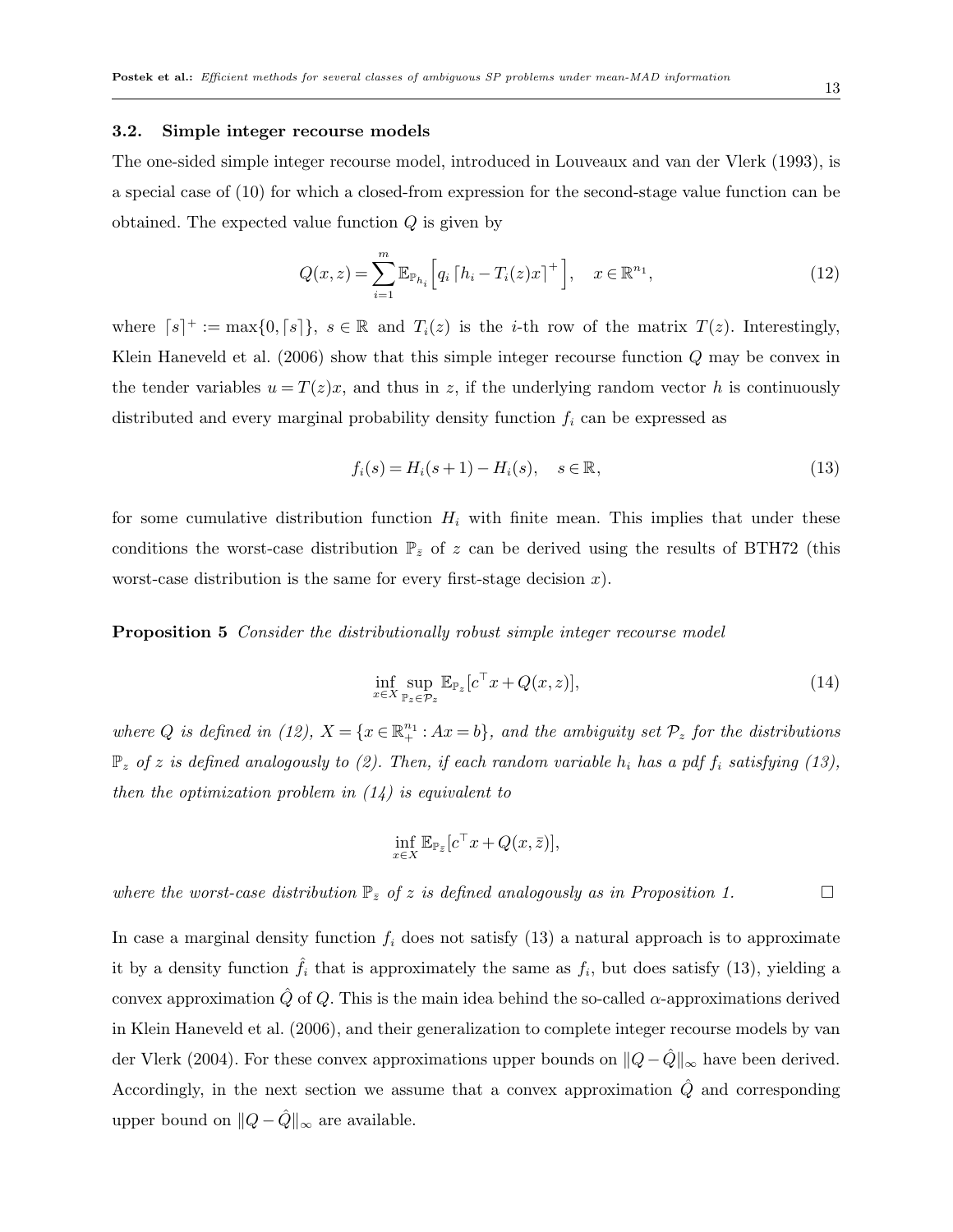#### 3.3. Convex approximations

Again consider the general distributionally robust two-stage mixed-integer recourse model defined in (10):

$$
\eta^* := \inf_{x \in X} \sup_{\mathbb{P}_z \in \mathcal{P}_z} \mathbb{E}_{\mathbb{P}_z} [c^\top x + Q(x, z)],\tag{15}
$$

where the expected value function  $Q$ , defined in  $(11)$ , is generally non-convex. We assume that  $Q$ allows for a good convex approximation  $\hat{Q}$  for which  $||Q-\hat{Q}||_{\infty}$  is small. Then, we may approximate (15) by replacing  $Q$  by  $\hat{Q}$ , obtaining

$$
\hat{\eta} := \inf_{x \in X} \sup_{\mathbb{P}_z \in \mathcal{P}_z} \mathbb{E}_{\mathbb{P}_z} [c^\top x + \hat{Q}(x, z)] \tag{16}
$$

$$
= \inf_{x \in X} \mathbb{E}_{\mathbb{P}_{\bar{z}}}[c^{\top}x + \hat{Q}(x,\bar{z})],\tag{17}
$$

where the equality in (17) follows from applying the result of BTH72 to the convex objective in (16). The approximating problem is a convex optimization problem for which the distributions of the random parameters are known. It can be solved efficiently using existing solution methods from SP; see Section 4. To guarantee the quality of the approximate solution  $\hat{x}$  obtained from solving the optimization problem in (17), we derive an error bound on the optimality gap  $G(\hat{x}) - \eta^*$ , where  $G(\hat{x})$  represents the objective value of the solution  $\hat{x}$ :

$$
G(x) := \sup_{\mathbb{P}_z \in \mathcal{P}_z} \mathbb{E}_{\mathbb{P}_z} [c^\top x + Q(x, z)], \quad x \in X. \tag{18}
$$

In fact, we show that  $|\hat{\eta} - \eta^*| \leq ||Q - \hat{Q}||_{\infty}$  and  $G(\hat{x}) - \eta^* \leq 2||Q - \hat{Q}||_{\infty}$ ; see Theorem 1 below.

Interestingly, we may approximate the optimization model in (17) by replacing  $\hat{Q}$  by the original mixed-integer recourse function Q to obtain the approximating model

$$
\tilde{\eta} = \inf_{x \in X} \mathbb{E}_{\mathbb{P}_{\bar{z}}}[c^{\top}x + Q(x, \bar{z})]. \tag{19}
$$

This model indirectly approximates the original mixed-integer recourse model (15), but it can also be derived directly from (15) by assuming that  $\mathbb{P}_{\bar{z}}$  is the worst-case distribution in that model. However, using the interpretation of an indirect approximation via the convex approximating model in (17), we can derive an error bound for the approximate solution  $\tilde{x}$  obtained from solving (19).

Theorem 1 Consider the distributionally robust mixed-integer recourse model defined in (15) and let  $\hat{Q}$  be any convex approximation of the mixed-integer expected value function  $Q$  defined in (11). Let  $\hat{x}$  and  $\tilde{x}$  denote optimal solutions of the approximating models defined in (17) and (19), respectively. Then,

(i) 
$$
|\hat{\eta} - \eta^*| \le ||Q - \hat{Q}||_{\infty}
$$
 and  $G(\hat{x}) - \eta^* \le 2||Q - \hat{Q}||_{\infty}$ ,  
\n(ii)  $0 \le \eta^* - \tilde{\eta} \le 2||Q - \hat{Q}||_{\infty}$  and  $G(\tilde{x}) - \eta^* \le 2||Q - \hat{Q}||_{\infty}$ .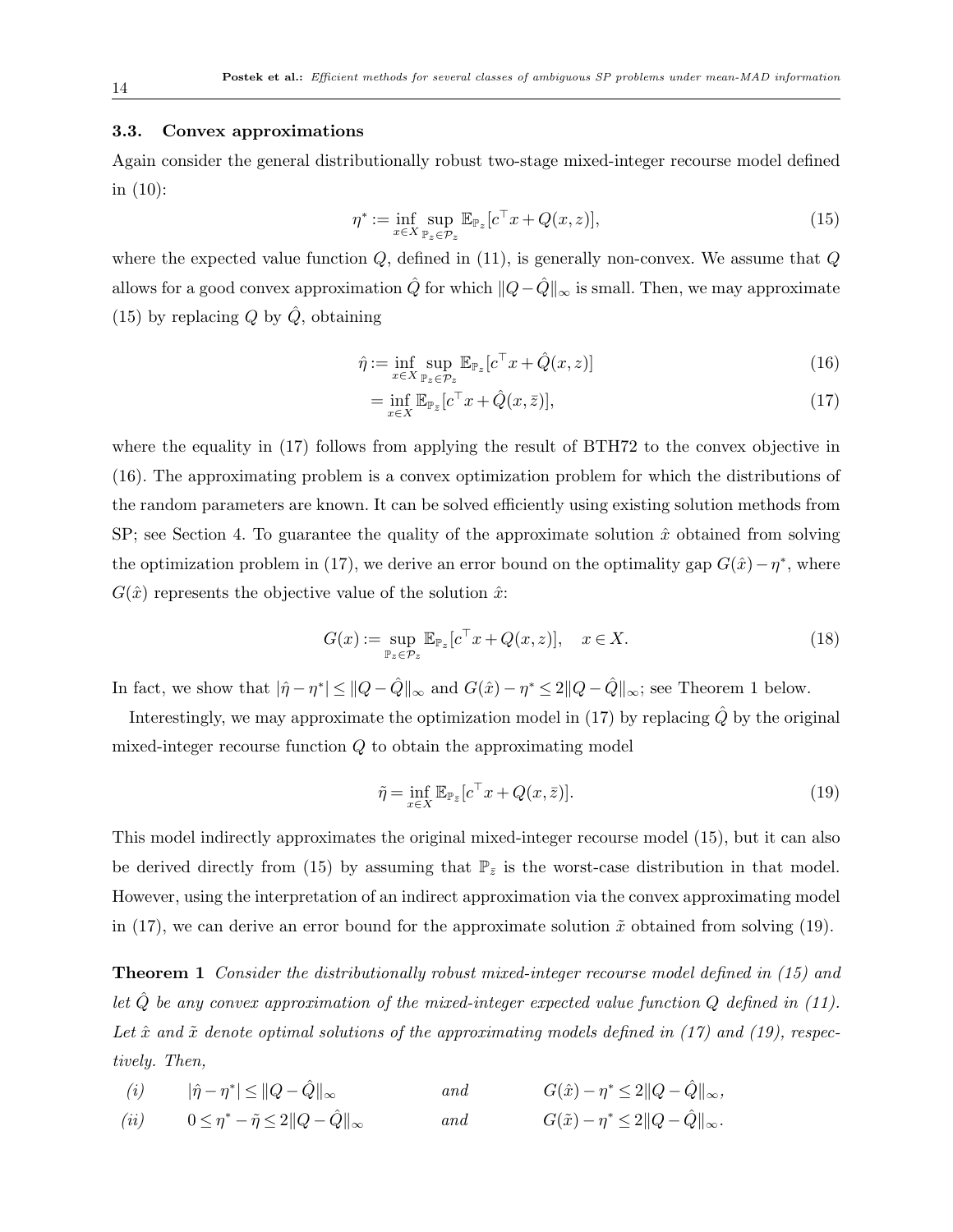Furthermore, since the upper bound on  $G(\tilde{x}) - \eta^*$  holds for every convex approximation  $\hat{Q}$ , it actually holds for the best convex approximation:

$$
G(\tilde{x}) - \eta^* \le 2 \inf_{\hat{Q}} \{ ||Q - \hat{Q}||_{\infty} : \hat{Q} \text{ is convex} \}.
$$

*Proof.* See Appendix A.

From a computational point of view, the approximating model in (17) is easiest to solve since it is a convex optimization model. The approximating model in (19) is a non-convex two-stage mixedinteger recourse model for which the distributions of the random parameters are known. The latter is the main advantage of this approximating model over the original distributionally robust model in which the worst-case distribution of  $\mathbb{P}_{\bar{z}}$  still has to be determined and may possibly be different for every first-stage decision x. Nevertheless, solving  $(19)$  can be a very challenging task. The error bound for this approximating model, however, is the same as for the convex approximating model in (17). The fact that the optimality gap of  $G(\tilde{x}) - \eta^*$  does not depend on the particular  $\hat{Q}$ implies that even if no good convex approximation  $\hat{Q}$  of  $Q$  is known, we might still approximate the distributionally robust mixed-integer recourse model in (15) by assuming that  $\mathbb{P}_{\bar{z}}$  is the worst-case distribution of z. If a good convex approximation  $\hat{Q}$  of  $Q$  is available, then we can use it in the convex approximating model (17).

## 4. Solution methods for continuous stochastic programming models with exponentially many scenarios

In Sections 2 and 3 we have shown how to reduce a distributionally robust optimization problem to an SP problem for which the distributions of the random variables in the model are known. In particular, in case all decision variables are continuous, we need to solve a continuous stochastic programming model

$$
\inf_{x \in X} \left\{ c^\top x + \mathbb{E}_{\mathbb{P}_{\bar{z}}} [v(x, \bar{z})] \right\},\tag{20}
$$

where the joint distribution of  $\bar{z}$  has exponentially many scenarios in the number of random parameters. From a robust optimization point of view this means that the problem in (20) is intractable. Indeed, Dyer and Stougie (2006) show that these SP problems are  $\#P$ -hard. Nevertheless, there has been a vast amount of work in the SP literature that deals with this kind of problems, yielding efficient (approximate) solution methods to these problems, in particular for two-stage problems.

In this section we first discuss so-called simple recourse problems in Section 4.1 and we show that for stochastic programming models with such structure, the size of (20) does not increase exponentially in the number of random parameters. In Section 4.2 we discuss techniques from the SP literature to solve two-stage and multi-stage stochastic programming problems with exponentially many scenarios.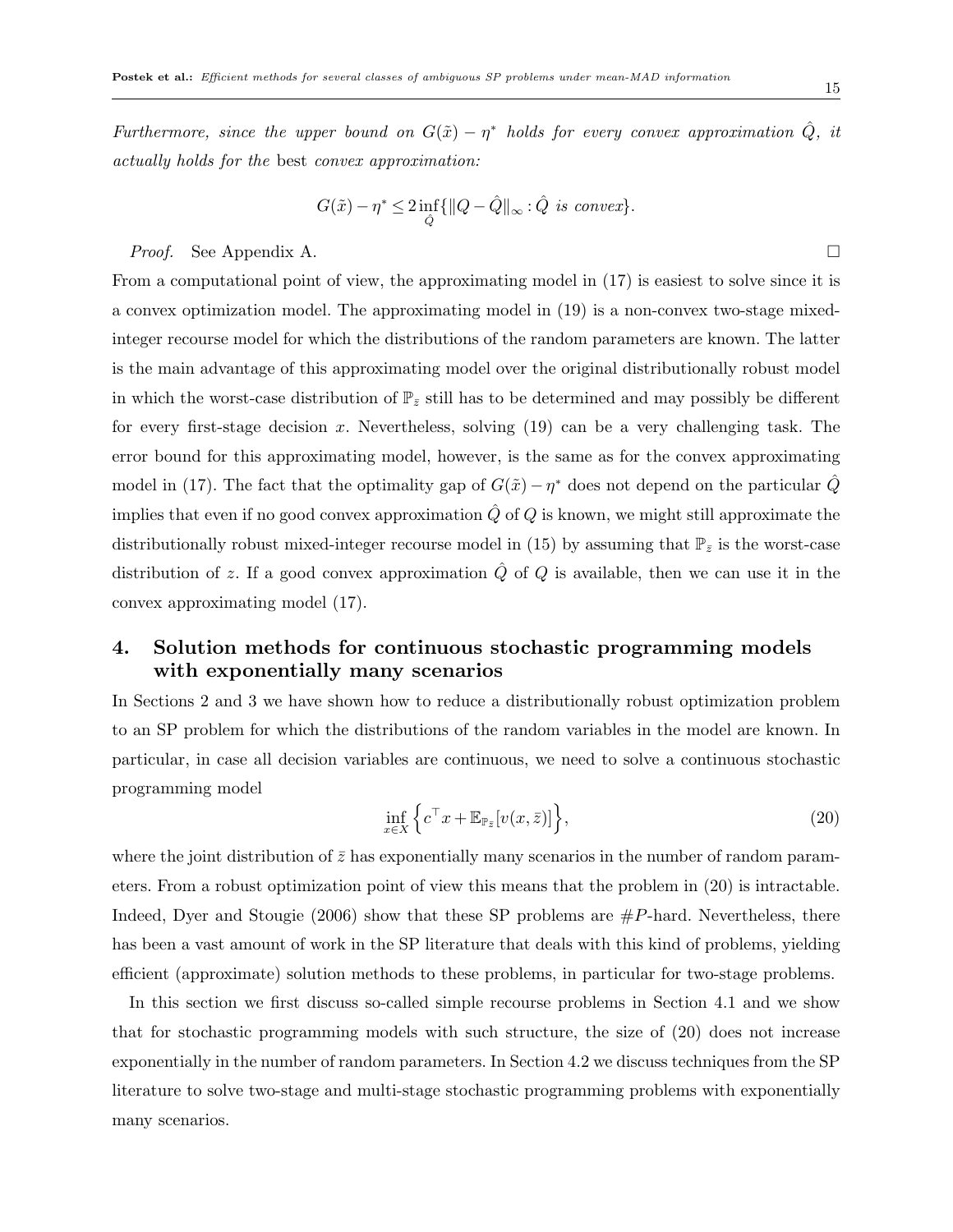#### 4.1. Simple recourse models

In this section we consider so-called simple recourse models introduced by Wets (1983), where the recourse matrix  $W = [I_m, -I_m]$  with  $I_m$  denoting the m-dimensional identity matrix. For this model, the second-stage value function is given by

$$
v(x,z) = \inf_{y^+,y^-} \left\{ (q^+(\xi))^{\top} y^+ + (q^-(\xi))^{\top} y^- : y^+ - y^- = h(\omega) - T(\omega)x, y^+, y^- \in \mathbb{R}^m_+ \right\},\
$$

with the conventional indices '+' and '−' representing the surplus and the shortage, respectively. We can obtain an exact expression for this second-stage value function, using among others the separability of the second-stage problem:

$$
v(x, z) = \sum_{i=1}^{m} \left( q_i^{+}(\xi)(h_i(\omega) - T_i(\omega)x)^{+} + q_i^{-}(\xi)(h_i(\omega) - T_i(\omega)x)^{-} \right),
$$

where  $T_i(\omega)$  denotes the *i*-th row of  $T(\omega)$ , and  $(h_i(\omega) - T_i(\omega)x)^+$  and  $(h_i(\omega) - T_i(\omega)x)^-$  denoting the nonnegative and the nonpositive parts of  $h_i(\omega) - T_i(\omega)x$ , respectively. Suppose that only the right-hand side random vector h is random, then if we drop the dependence of h on z,  $(20)$  reduces to

$$
\inf_{x \in X} \left\{ c^{\top} x + \sum_{i=1}^{m} \mathbb{E}_{\mathbb{P}_{\bar{h}_i}} \left[ q_i^+(\bar{h}_i - T_i x)^+ + q_i^-(\bar{h}_i - T_i x)^- \right] \right\},\tag{21}
$$

where  $\mathbb{P}_{\bar{h}_i}$  is the worst-case distribution of  $h_i$  as defined in Proposition 1. Since it is a three-point distribution, the size of the problem in  $(21)$  only increases linearly in m. The key observation here is that due to the separability of the second-stage problem the simple recourse model in (21) only involves the m marginal distributions  $\mathbb{P}_{h_i}$ , each with three scenarios, instead of the joint distribution  $\mathbb{P}_{\bar{h}}$  with 3<sup>m</sup> scenarios.

In case there is also uncertainty in the technology matrix  $T$ , the simple recourse problem is not completely separable in the random parameters. However, we show in the operating room experiment of Section 5.1 that we can use the structure of the problem to substantially speed up the existing algorithms.

#### 4.2. Stochastic Programming approaches

The fact that the size of the problem grows exponentially in the number of random parameters is common in SP, and many SP approaches are aimed at reducing the number of scenarios. In this section we survey some relevant SP literature.

One of the most frequently used solution methods is the sample average approximation (SAA), discussed in e.g. Shapiro et al. (2009). The idea of this method is to replace the original worst-case distribution of  $\bar{z}$  in (20) by a sample  $z^s$ ,  $s = 1, \ldots, N_s$ , where  $N_s$  is much smaller than the number of scenarios of  $\bar{z}$ , yielding

$$
\inf_{x \in X} \left\{ c^{\top} x + \frac{1}{N_s} \sum_{s=1}^{N_s} v(x, z^s) \right\}.
$$
 (22)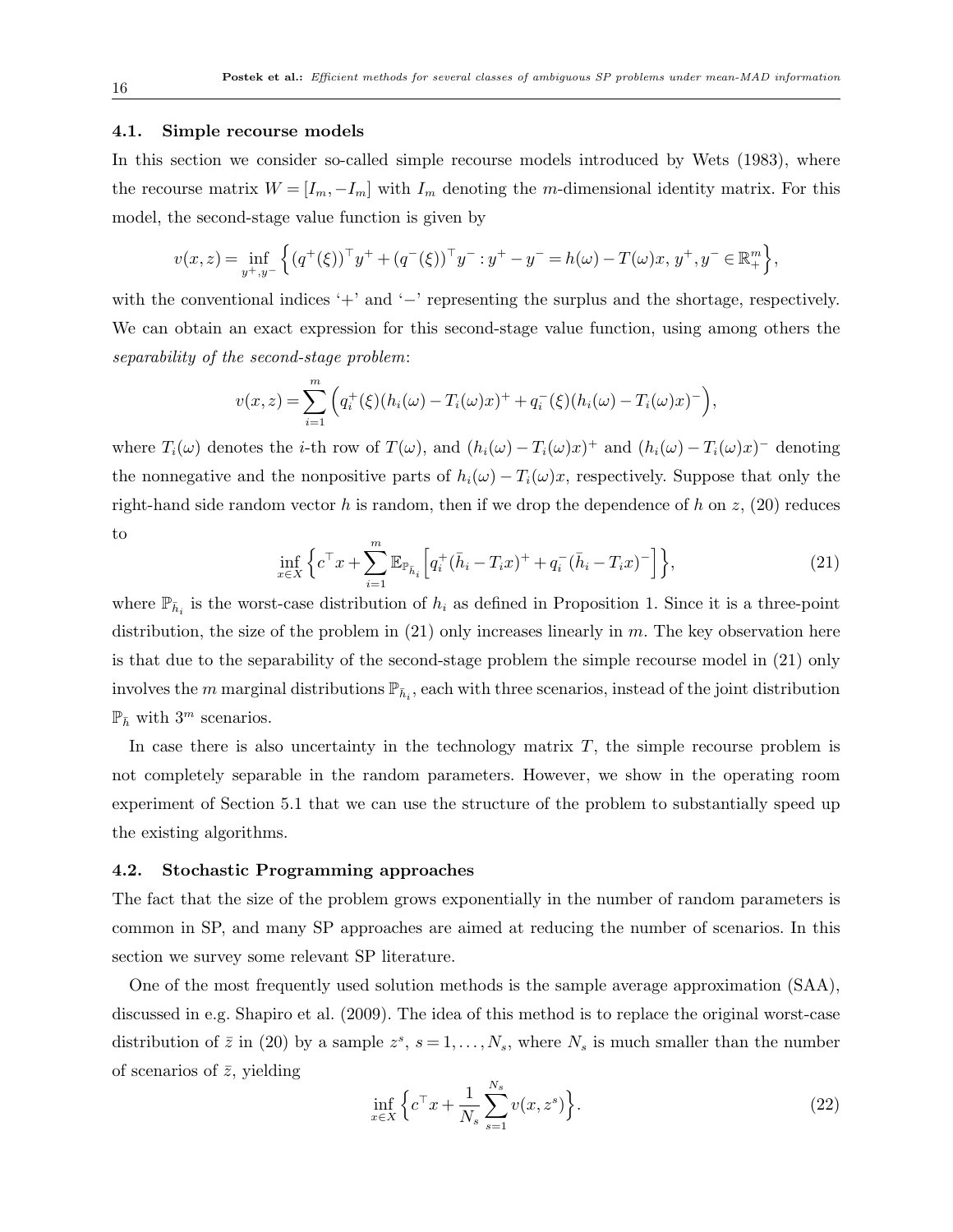If the sample size  $N_s$  is small, then the approximation in (22) is easier to solve than the original model in (20). We may solve (22) for several different samples of  $\bar{z}$  yielding (possibly) different first-stage solutions x, and use an out-of-sample test to determine the best among them. In the operating room experiment of Section 5.1 we show that the SAA method may give near-optimal solutions.

Alternatively, we may use other approaches to reduce the number of scenarios. For example, Dupačová et al. (2003) and Heitsch and Römisch (2003) do so by combining similar scenarios. Pflug (2001) uses the Wasserstein metric to construct a discrete probability distribution (with few scenarios) that minimizes the distance between the original and approximating distribution. His method can also be applied to multi-stage stochastic programming models. Approximations relying on a reduced scenario set are justified by stability results of e.g. Römisch (2003) which shows that a small change in the distributions of the random parameters only result in a small change in the optimal first-stage solutions.

For two-stage stochastic programming models with only a modest number of scenarios efficient solution methods are available. Most of them rely on decomposition of the problem and are variants of the L-shaped algorithm of van Slyke and Wets  $(1969)$ ; see e.g. Ruszczyński  $(1986)$  and Higle and Sen (1991) for well-known examples. We refer to Zverovich et al. (2012) for a recent survey comparing several decomposition methods. Although multi-stage stochastic programming models are considerably more difficult to solve than two-stage models, several solution methods do exist. For the interested reader we mention progressive hedging (Rockafellar and Wets 1991), nested Benders' decomposition (Birge 1985), and stochastic dual dynamic programming (Pereira and Pinto 1991).

So far we have only discussed how to obtain a first-stage solution. However, when this solution is obtained by solving an approximation of the original stochastic programming problem, then we may use sampling to assess the quality of the solution; see e.g. the Multiple Replications Procedure (MRP) of Bayraksan and Morton (2009). Different sampling methods, such as Latin Hypercube sampling, may be used to reduce the bias and sample variance of the optimality gap of the approximating solution. We use the MRP to assess the quality of a surgery-to-OR assignment in the operating room experiment of Section 5.2.

## 5. Numerical experiments

In this section we present three numerical experiments to illustrate the advantages of the approach developed. The first experiment, a modified version of the operating room (OR) scheduling problem of Denton et al. (2010), illustrates (i) how to reduce the computational effort related to the exponential number of scenarios by using SP techniques and exploiting the problem's properties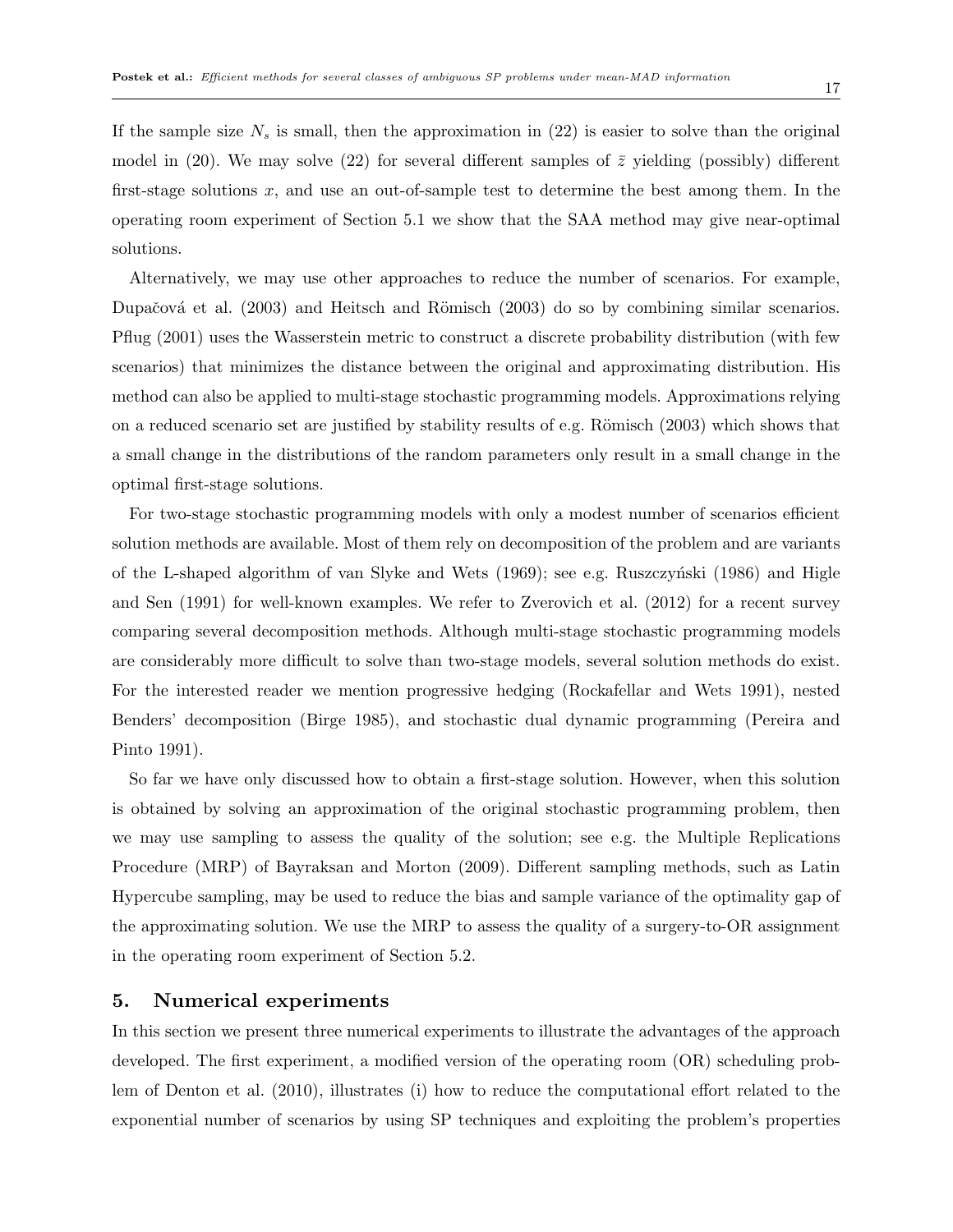and (ii) the differences in the performance of distributionally robust solutions compared to other methods used in OR management.

The second experiment, related also to OR management and involving integer recourse variables shows (i) how the novel theoretical results of Section 3 can be used to construct intuitive convex approximations of this integer recourse model, (ii) how to solve it efficiently, and (iii) how to use additional existing techniques to obtain better bounds on the performance of the optimal solutions.

In the third and last experiment, which is a continuation of the inventory management experiment from Postek et al. (2015), we show (i) how our approach is applied to multi-stage problems, (ii) how feasible decisions can be constructed for uncertainty realizations not belonging to the discrete worst-case support, and (iii) we provide managerial insights regarding the value of distributional information and the trade-off between worst-case objective value and worst-case expected objective value.

#### 5.1. Operating room scheduling under uncertainty

We apply the method proposed in Section 2.1 to the OR scheduling problem introduced by Denton et al. (2010). In this problem, surgeries with random durations have to be assigned to ORs before the durations of these surgeries are known. Fixed costs are incurred for every OR that is opened, and for each OR overtime costs are incurred if the actual total duration of the surgeries exceeds a regular work day of T minutes. Contrary to Denton et al. (2010), we assume that the probability distributions of the surgery durations are (partially) unknown and, hence, we minimize the total worst-case expected costs using the result of this paper. We carry out numerical experiments to show that for problem instances with 10 or 15 surgeries as in Denton et al. (2010), we are able to obtain the optimal surgery-to-OR allocation with reasonable computational effort.

In Section 5.1.1 we define the OR scheduling problem and list the various solution methods we use and which are detailed in Appendix B. In Section 5.1.2 we carry out the numerical experiments.

5.1.1. Problem formulation The OR scheduling problem can be formulated as a two-stage recourse model, where in the first stage we have to determine how many ORs to open and the assignment of the surgeries to the ORs. With  $N$  denoting the number of surgeries that have to be performed, we define  $y_{ij}$  for every  $i, j = 1, \ldots, N$ , as a binary variable equal to 1 if surgery j is assigned to the *i*-th OR, and 0 otherwise. Thus, we assume that there  $N$  ORs available. Accordingly, we define  $x_i$  for every  $i = 1, \ldots, N$ , as a binary variable equal to 1 if the *i*-th OR is opened, and 0 otherwise. Furthermore, for every opened OR we incur fixed costs  $c_f$  and for every minute of overtime exceeding a regular workday of  $T$  minutes we incur variable costs  $c_v$  per OR.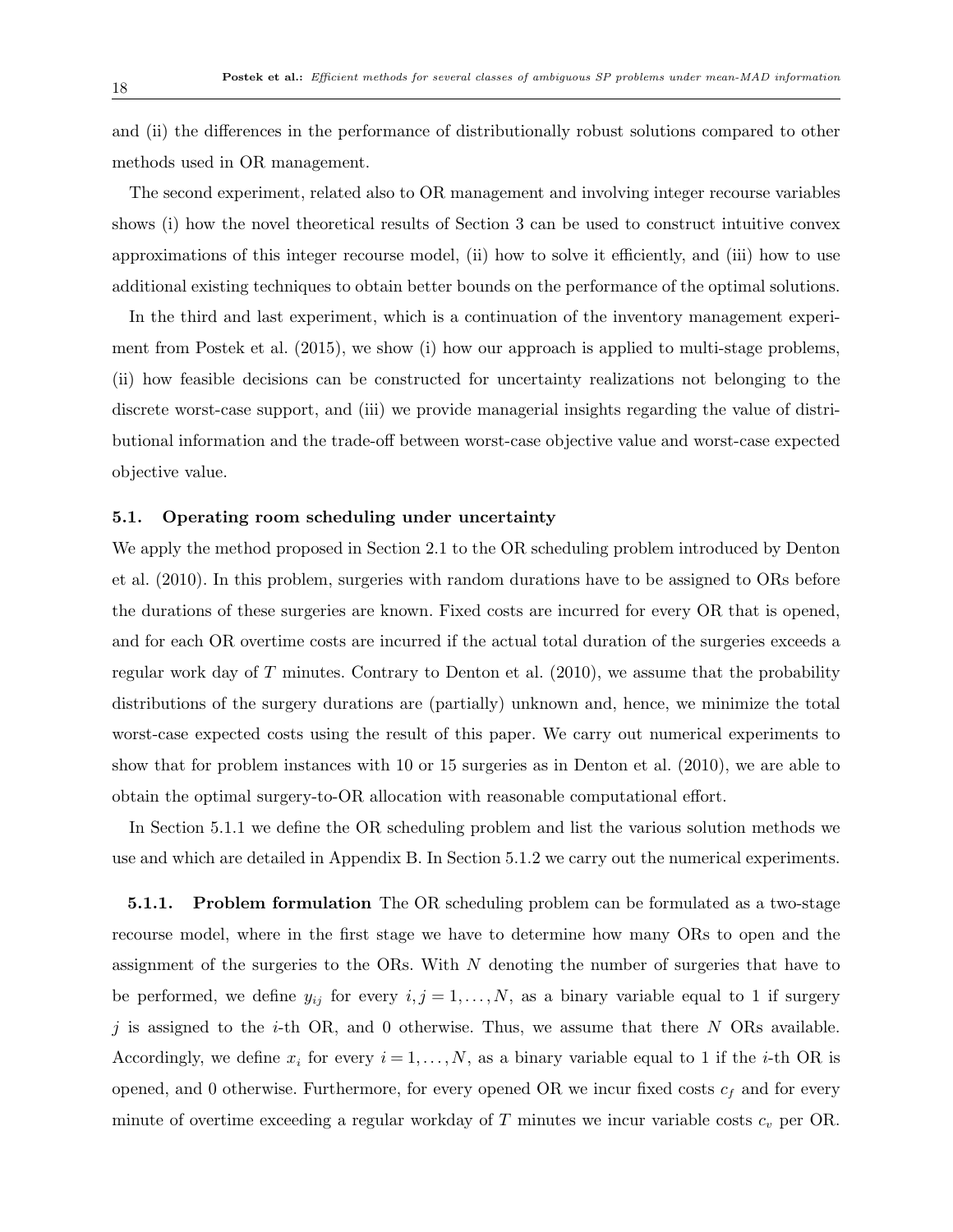Let z represent the random vector of surgery durations and  $\theta_i$  the minutes of overtime in the *i*-th OR. Then, in case the surgery durations z would be deterministic the OR scheduling problem reads

$$
\min_{x,y,\theta} \sum_{i=1}^{N} c_f x_i + \sum_{i=1}^{N} c_v \theta_i
$$
\n
$$
\text{s.t.} \sum_{i=1}^{N} y_{ij} = 1, \qquad j = 1, \dots, N,\tag{23}
$$

$$
y_{ij} \leq x_i, \qquad i, j = 1, \dots, N,
$$
\n
$$
\theta_i \geq \sum_{j}^{N} z_j y_{ij} - Tx_i, \qquad i = 1, \dots, N,
$$
\n(24)

$$
\overline{j=1}
$$
  
  $x_i \in \{0, 1\}, \ y_{ij} \in \{0, 1\}, \ \theta_i \ge 0,$   $i, j = 1, ..., N.$  (26)

Constraint  $(23)$  means that every surgery j is assigned to exactly one OR, constraint  $(24)$  models that surgery j can only be assigned to the i-th OR if it is opened, and constraint (25) defines  $\theta_i$  as the minutes of overtime for the i-th OR.

We let X denote the set of feasible first-stage decisions x and y satisfying  $(23)$ ,  $(24)$ , and  $(26)$ . In addition, we assume that X includes several symmetry breaking constraints introduced in Denton et al. (2010). For example, we assume without loss of generality that  $x_1 \geq \cdots \geq x_N$ . Moreover, if the surgeries  $j_1$  and  $j_2$  with  $j_1 < j_2$  are of the same type, then we assume that surgery  $j_1$   $(j_2)$  is assigned to OR  $k_1$  ( $k_2$ ), with  $k_1 \leq k_2$ , respectively:

$$
\sum_{k=1}^i y_{k,j_1} \geq \sum_{k=1}^i y_{k,j_2}, \quad i=1,\ldots,N.
$$

Similar as Denton et al.  $(2010)$  we assume that the surgery durations z are random and unknown when the surgery-to-OR assignment has to be made. Contrary to this reference, however, we assume that the distribution  $\mathbb{P}_z$  of the random vector z is unknown and belongs to a  $(\mu, d, \beta)$  ambiguity set  $\mathcal{P}_z$  as defined in Section 2.1. The objective is to find a surgery-to-OR assignment, i.e., to determine  $(x, y) \in X$ , that minimizes the worst-case expected total costs. Given a first-stage decision  $(x, y) \in X$ and a realization z of surgery durations, the number of minutes of overtime in the *i*-th OR is

$$
\theta_i(x, y, z) = \left(\sum_{j=1}^N z_j y_{ij} - Tx_i\right)^+.
$$
\n(27)

The OR scheduling problem minimizing worst-case expected costs is thus given by

$$
\min_{(x,y)\in X} \sup_{\mathbb{P}_z \in \mathcal{P}_z} \Big\{ \sum_{i=1}^N c_i x_i + c_v \mathbb{E}_{\mathbb{P}_z} \Big[ \sum_{i=1}^N \Big( \sum_{j=1}^N z_j y_{ij} - T x_i \Big)^+ \Big] \Big\}.
$$
 (28)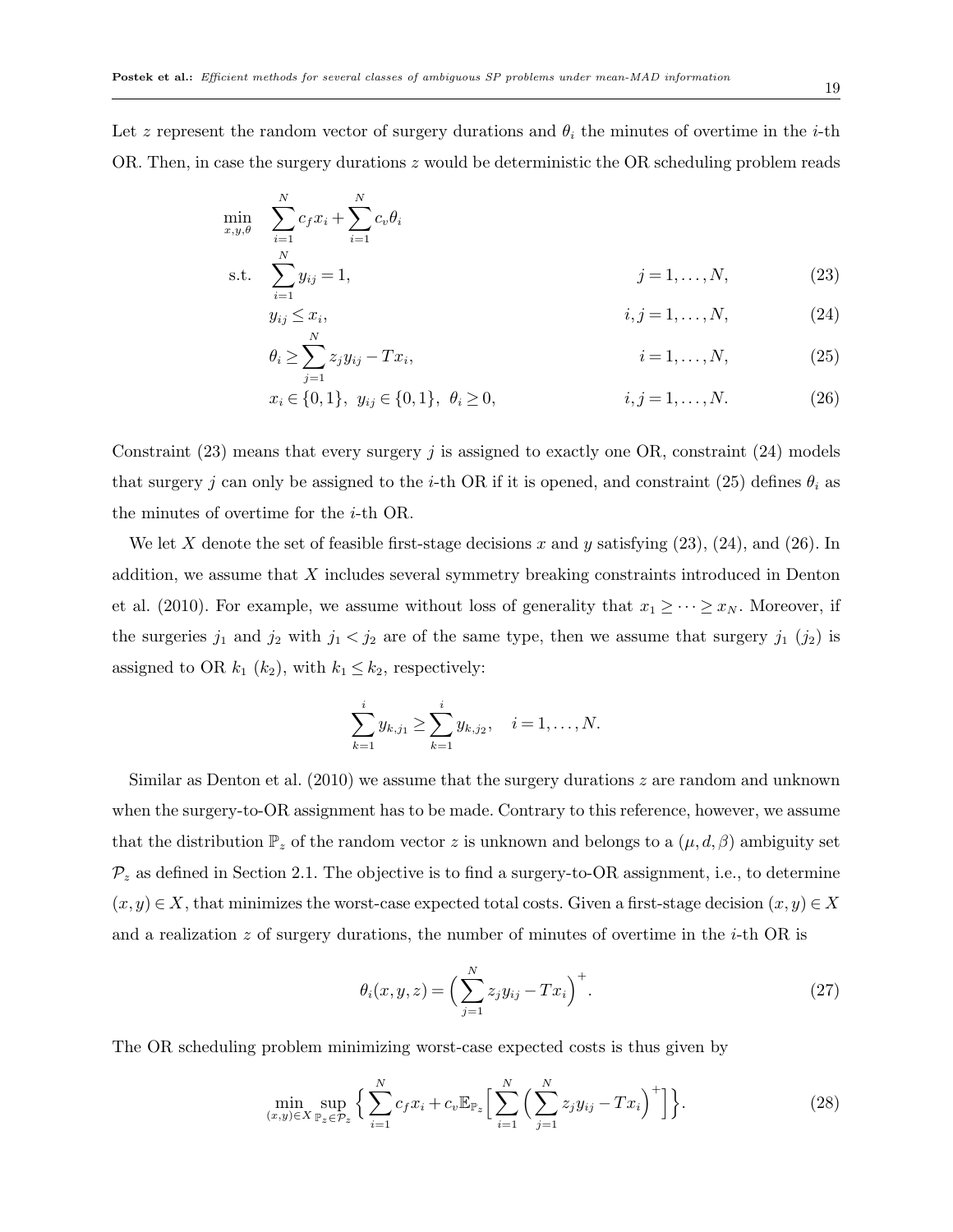Since the objective function in (28) is convex in z for every  $(x, y) \in X$ , we can use the result of BTH72 to obtain the worst-case distribution  $\mathbb{P}_{\bar{z}}$  as defined in Proposition 1, and thus the optimization problem in (28) reduces to

$$
\min_{(x,y)\in X} \left\{ \sum_{i=1}^{N} c_{f} x_{i} + c_{v} \mathbb{E}_{\mathbb{P}_{\tilde{z}}} \Big[ \sum_{i=1}^{N} \Big( \sum_{j=1}^{N} \bar{z}_{j} y_{ij} - T x_{i} \Big)^{+} \Big] \right\}.
$$
 (29)

The optimization problem in (29) is a two-stage recourse model with binary first-stage variables and continuous second-stage variables, and where the random vector  $\bar{z}$  of surgery durations has  $3<sup>N</sup>$  scenarios. In fact, this problem has the simple recourse structure discussed in Section 4.1. However, contrary to Section 4.1, here the randomness is in the technology matrix and not in the right-hand side, so that the number of scenarios does not necessarily reduce to  $3N$  as in Section 4. Nevertheless, we will use the structure of the problem to deal with exponentially many scenarios.

We use several solution methods to solve the optimization problem in (29). The first is a Sample Average Approximation (SAA) method, see Shapiro et al. (2009), which is very easy to implement in practice. The second method (LDR-WCEC: Linear Decision Rules - Worst-Case Expected Cost) uses linear decision rules (LDR) for the overtime costs  $\theta_i$  so that the optimal surgery-to-OR assignment in this approximating optimization problem can be obtained very fast. The drawback of these two methods is that they only yield an approximate solution to (29). Therefore we also use an L-shaped algorithm, see van Slyke and Wets (1969), which yields the optimal solution to (29). The challenge of this exact algorithm is to deal with an exponential number of scenarios. In Appendix B, we discuss the SAA and LDR-WCEC methods, and the L-shaped algorithm for this OR experiment. There, we also present several ideas to deal with the exponential number of scenarios, speeding up computations for the L-shaped algorithm considerably. In Section 5.1.2 we carry out numerical experiments and find, among others, that the SAA method yields near-optimal solutions within reasonable time limits.

5.1.2. Numerical experiments In this section we carry out numerical experiments on problem instances of similar size as in Denton et al. (2010), i.e. with  $N = 10$  and  $N = 15$ . In all experiments we assume that  $c_f = 1$  and  $c_v = 0.333$  or  $c_v = 0.0833$ , similar as in Denton et al. (2010). To obtain the parameters of the  $(\mu, d, \beta)$  ambiguity set  $\mathcal{P}_z$  we use data on the surgery duration distributions given in Gul et al. (2011). In this reference, estimates of surgery duration distributions are given for several types of surgeries. We use these estimates to compute  $\mu, d, a, b$ , and  $\beta$ , where a and b represent the 0.1% and 99.9% quantile of the distribution. In Table 1 the data of the four types of surgeries that we consider in our experiments are given.

For all four combinations of N and  $c_v$  we generate 50 problem instances by randomly sampling with equal probabilities N surgery types from Table 1. We only report results for  $N = 15$ , since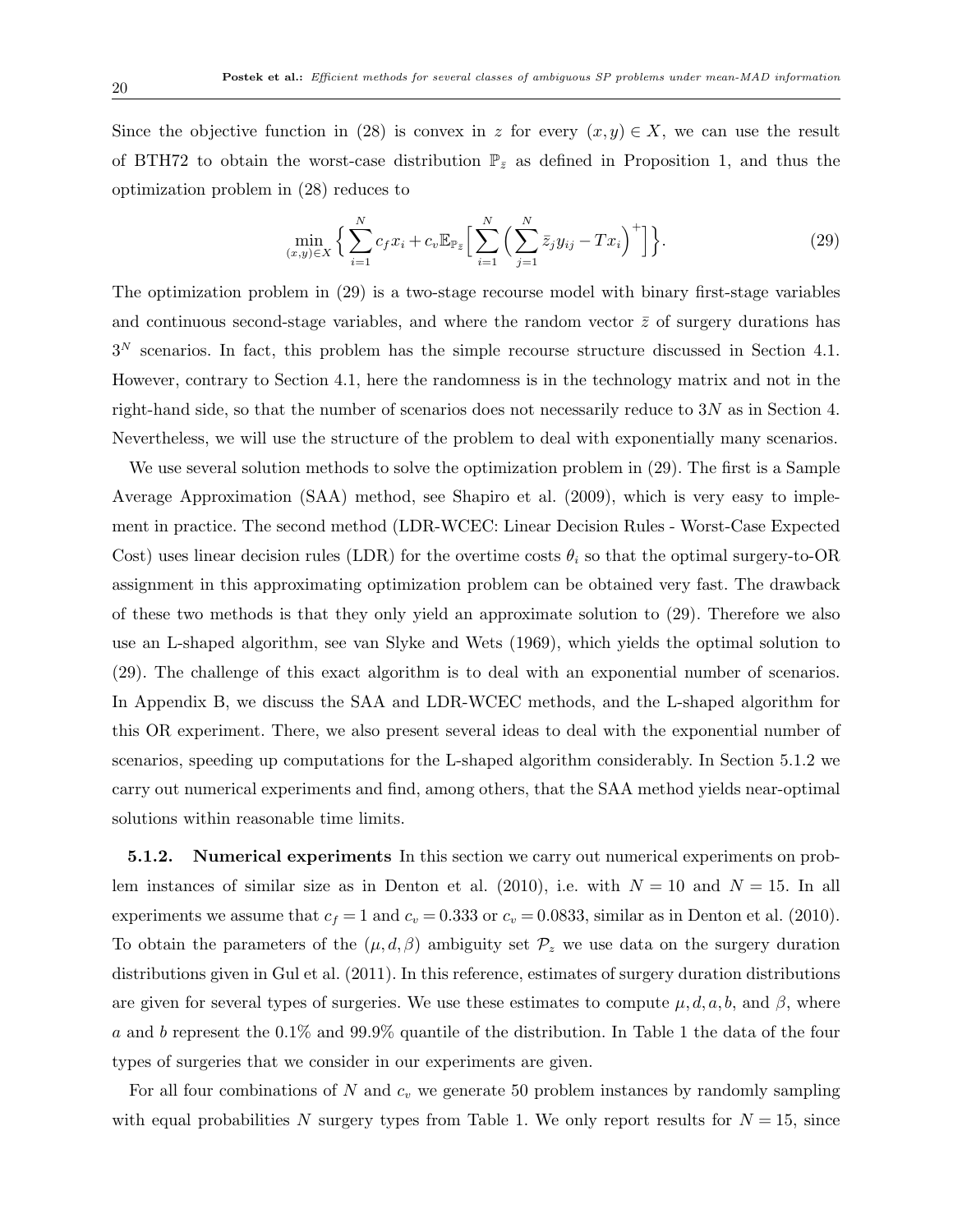| Surgical group               | $\mu$  | $\alpha$ |       |      |      |
|------------------------------|--------|----------|-------|------|------|
| Oral Maxillofacial procedure | 36.00  | 2.2      | 307.2 | 22.3 | 0.34 |
| Pain Medicine                | 20.93  | 2.3      | 125.3 | 10.6 | 0.37 |
| Ophthalmology                | 41.63  | 11.9     | 125.5 | 12.6 | 0.42 |
| Urology                      | 138.16 | 37.7     | 433.1 | 43.3 | 0.42 |

Table 1 OR experiment - parameters of the surgery duration distributions (Gul et al. 2011).

results for  $N = 10$  are similar. For every problem instance we use the SAA method with  $N_s = 1000$ , the LDR-WCEC method, and the L-shaped algorithm to obtain surgery-to-OR assignments  $(x, y)$ . In addition, we also obtain  $(x, y) \in X$  minimizing the best-case expected costs (min-BCEC) using a similar L-shaped algorithm as for minimizing the worst-case expected costs, and we obtain the surgery-to-OR assignment  $(x, y) \in X$  minimizing the worst-case costs (min-WC). For all these firststage solutions  $(x, y)$ , we calculate the fixed costs (FC), the worst-case expected costs (WCEC), the best-case expected costs (BCEC), the expected costs (EC), the worst-case costs (WCC) over the support:

$$
\mathcal{Z} = [a_1, b_1] \times \ldots \times [a_N, b_N],
$$

and the running time (RT) of the algorithm in seconds. Here, the fixed costs (FC) represent the number of opened ORs since  $c_f = 1$ . Moreover, the expected costs (EC) are estimated using a sample of 100,000 from the surgery duration distributions given in Gul et al. (2011). Furthermore, to facilitate comparison with their results, the worst-case costs  $(WCC-\tau)$ , depending on a parameter  $\tau$ , are calculated using the same uncertainty set as in Denton et al. (2010):

$$
\mathcal{Z} = \Big\{ z \in \mathbb{R}_+^N : \quad z_j \in [a_i, b_i] \; \forall j, \quad \sum_{j=1}^N \frac{z_j - a_j}{b_j - a_j} \leq \tau \Big\}.
$$

Here,  $\tau$  is a parameter representing how many surgeries can attain their maximum duration. The averages of these performance measures over the 50 problem instances are given in Table 2.

Table 2 OR experiment - average values of the performance measures over 50 problem instances with  $N = 15$ and  $c_v = 0.333$ . For every solution, we report the fixed costs (FC), the worst-case expected costs (WCEC), the best-case expected costs (BCEC), the expected costs (EC), the worst-case costs (WCC), and the running time (RT) of the algorithm in seconds.

| Solution method   | FC.  | BCEC | EC   | WCEC | WCC-1 | WCC-2 | $WCC-4$ | RT (in seconds) |
|-------------------|------|------|------|------|-------|-------|---------|-----------------|
| $min\text{-}BCEC$ | 2.50 | 2.69 | 3.11 | 4.66 | 3.00  | 15.49 | 30.50   | 8.06            |
| SAA-WCEC          | 3.28 | 3.28 | 3.41 | 4.27 | 3.36  | 14.62 | 28.89   | 63.26           |
| L-shaped-WCEC     | 3.30 | 3.30 | 3.42 | 4.25 | 3.37  | 14.73 | 29.30   | 167.19          |
| LDR-WCEC          | 8.08 | 8.08 | 8.09 | 8.08 | 8.08  | 8.70  | 10.56   | 1.40            |
| $min-WC$          | 8.98 | 8.98 | 8.99 | 8.98 | 8.98  | 8.98  | 9.12    | 0.29            |

We conclude from Table 2 that the SAA method and the L-shaped algorithm yield very similar results. This implies that, although the SAA solution does not necessarily minimize the worst-case expected costs, its solution is (near-)optimal. Moreover, the surgery-to-OR assignment obtained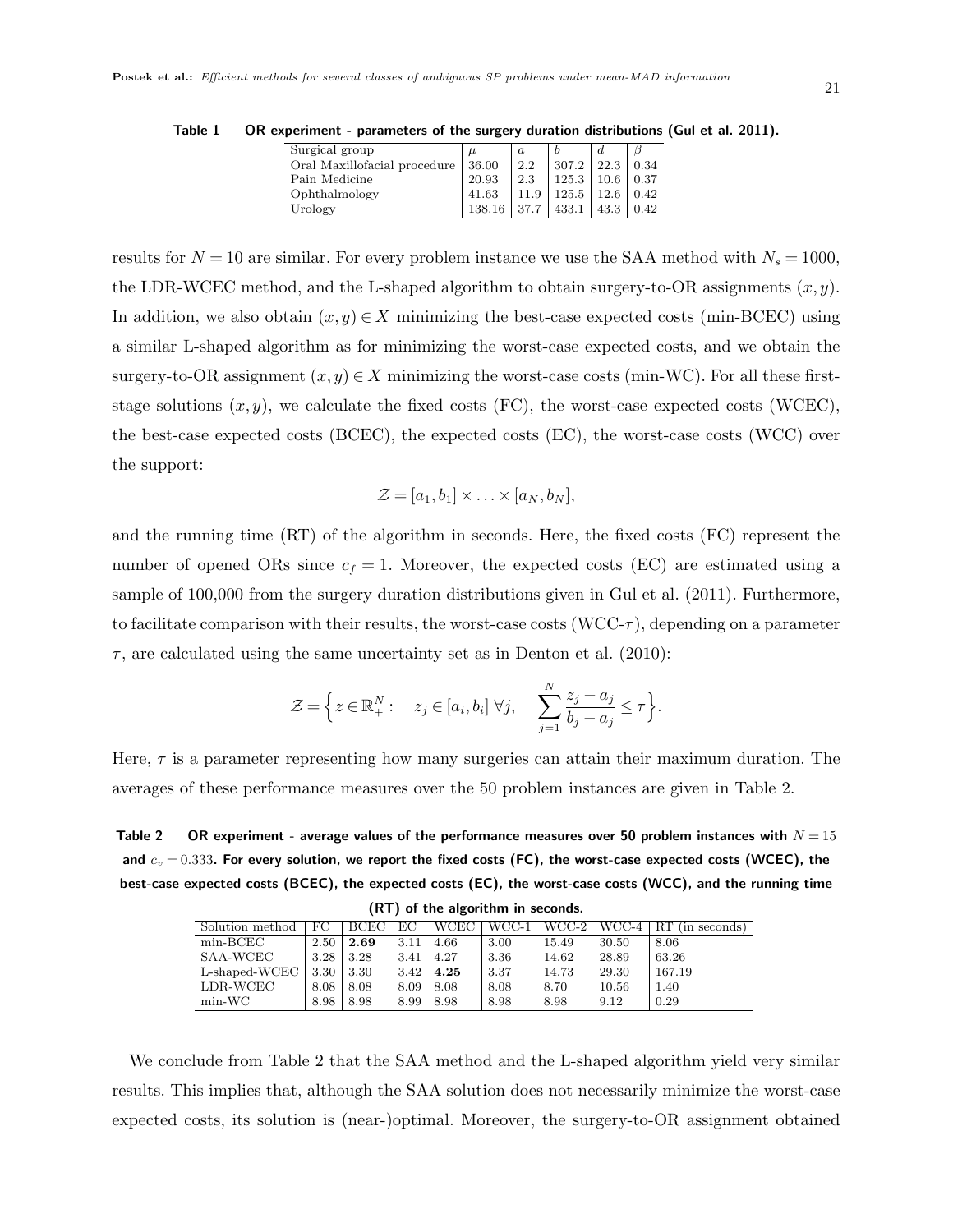using linear decision rules for minimizing worst-case expected costs (LDR-WCEC) is more stable since the worst-case costs with  $\tau = 2$  and  $\tau = 4$  is much smaller. However, in expectation this LDR-WCEC solution is not good for these problem instances. This is because the number of ORs that are opened in this solution, i.e. the fixed costs (FC), are much larger than for the min-BCEC, SAA, and the L-shaped approaches. We observe in Table 2 that the fixed costs are smallest for the min-BCEC solution. This is as expected since the solution minimizes the best-case expectation corresponding to surgery duration distributions for which the longest possible surgery durations are smaller than for the worst-case expectation. Because fewer ORs are opened for this solution, its worst-case expectation is larger than for the L-shaped algorithm and SAA method. On average however, i.e. sampling from the estimated surgery duration distributions of Gul et al. (2011), the min-BCEC solution performs better. Comparing the running times of the algorithms we observe that the LDR-WCEC, min-BCEC and min-WC methods run within several seconds, whereas the SAA method and L-shaped algorithm require on average one minute and almost three minutes, respectively. Given that the SAA method can be implemented more efficiently than in our experiments (using e.g. a decomposition algorithm) and that the L-shaped algorithm minimizes the exact worst-case expected costs under  $3<sup>N</sup>$  scenarios, these methods run within reasonable time limits.

Table 3 OR experiment - average values of the performance measures over 50 problem instances with  $N = 15$ and  $c_v = 0.0833$ . Terminology as in Table 2.

| Solution method | FC.  | BCEC | EC       | <b>WCEC</b> | WCC-1 | WCC-2 | WCC-4 | RT (in seconds) |
|-----------------|------|------|----------|-------------|-------|-------|-------|-----------------|
| $min$ -BCEC     | 2.1  | 2.4  | 2.53 2.9 |             | 2.34  | 5.51  | 9.69  | 4.57            |
| SAA-WCEC        | 2.08 | 2.42 |          | 2.53 2.89   | 2.32  | 5.31  | 10.2  | 30.93           |
| L-shaped-WCEC   | 2.08 | 2.42 |          | 2.53 2.89   | 2.33  | 5.34  | 10.2  | 24.7            |
| LDR-WCEC        | 3.34 | 3.4  |          | 3.45 3.69   | 3.35  | 6.05  | 9.85  | 0.65            |
| $min-WC$        | 8.44 | 8.44 |          | 8.44 8.44   | 8.44  | 8.44  | 8.65  | 0.45            |

In Table 3 the results for  $N = 15$  and  $c_v = 0.0833$  are given. Comparing to the previous case with  $c_v = 0.333$ , we observe that on average the number of opened ORs is smaller than in Table 2 since the per minute overtime costs are smaller. Moreover, the LDR-WCEC solution does not have as large worst-case expected costs, but the approximation is still not very good in expectation. Furthermore, the difference between the optimal worst-case expected costs and optimal best-case expected costs, displayed in bold face in Tables 2 and 3, is smaller now. Since this difference yields an upper bound on the value of distributional information of the surgery durations, we conclude that for  $c_v = 0.333$  we would be willing to spend more time and effort to better estimate the distributions of the surgery durations.

Finally, we report on the efficiency of our tailored implementation of the L-shaped algorithm, as described in Appendix B.3. To illustrate the reductions in the number of scenarios that need to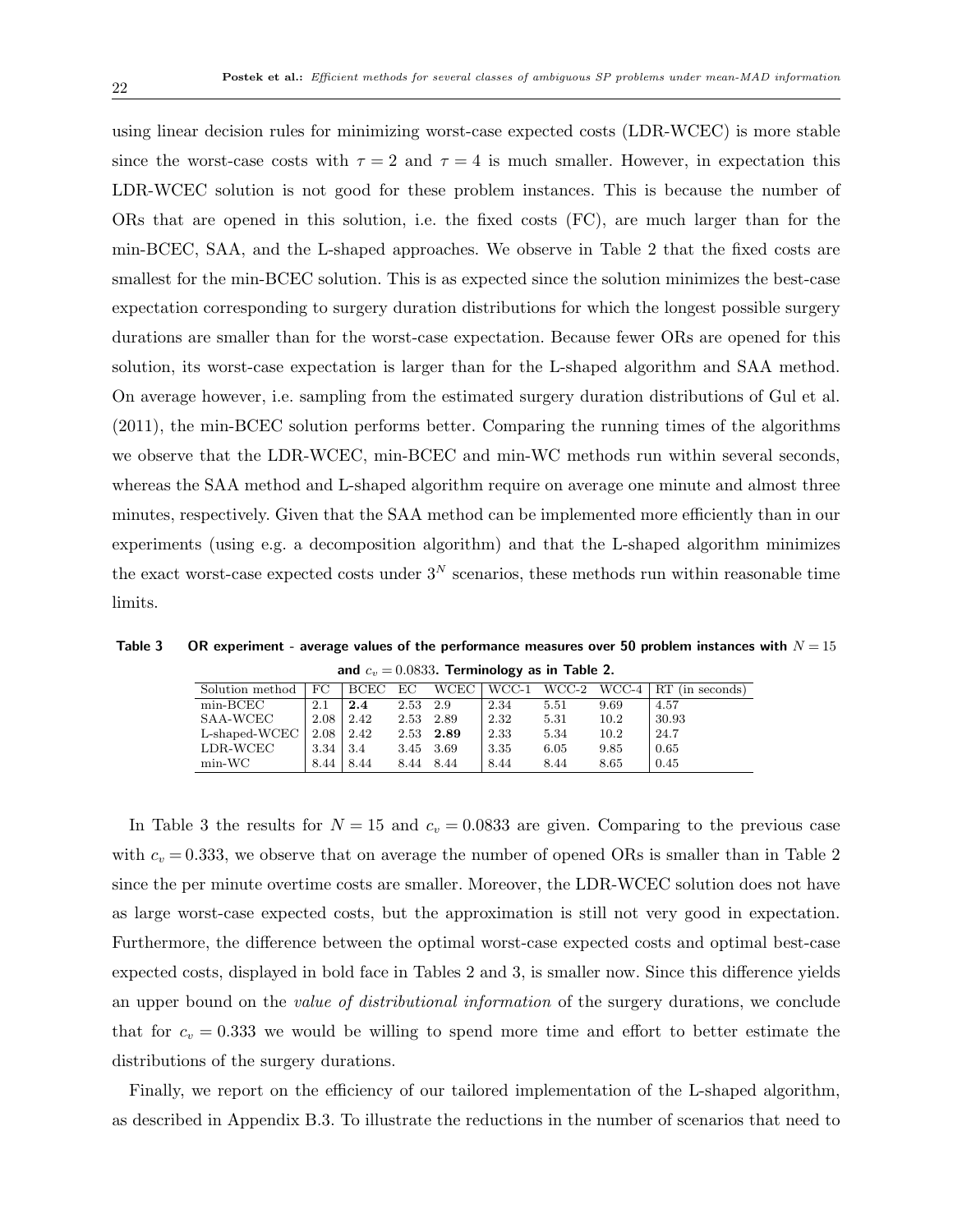be used by our L-shaped algorithm, we computed the average number of scenarios that had to be evaluated per L-shaped iteration over all 50 runs. The results are given in Table 4 and we can see that on average we need between 5% and 15% of the scenarios if the number of surgeries is 10 and less than 1% of the scenarios in case  $N = 15$ .

| Experiment |    |        |       | Evaluations   Evaluations/ $3^N \times 100\%$ |
|------------|----|--------|-------|-----------------------------------------------|
|            |    | 0.333  | 2833  | 4.80                                          |
|            |    | 0.0833 | 7146  | 12.10                                         |
|            | 15 | 0.333  | 8509  | 0.059                                         |
|            | 15 | 0.0833 | 25685 | 0.179                                         |

Table 4 OR experiment - average numbers of scenarios to evaluate per iteration in the L-shaped algorithm.

#### 5.2. Numerical experiments for two-stage ambiguous integer recourse models

In this section we again consider the OR scheduling problem of Section 5.1. However, here we assume that overtime wages are paid in full hours: if the overtime in a given OR is only a few minutes, then still its OR staff has to be paid a full hour of overtime work. In addition we assume that there is uncertainty in the regular work day duration  $T$ . This duration may be interpreted as the effective time spent on performing surgeries and may be smaller (or larger) than the targeted 480 minutes due to inefficiency (or efficiency) of the OR staff.

In Section 5.2.1 we show that this problem can be modelled as a distributional robust integer recourse model of Section 3, and we derive a convex approximation for this problem. In Section 5.2.2 we evaluate this convex approximation using numerical experiments.

5.2.1. Problem definition and convex approximation Since we do not have detailed information about the efficiency of the OR staff, we assume that for every OR  $i$  the duration of a regular work day equals  $T + \epsilon_i$ , where the probability distribution  $\mathbb{P}_{\epsilon_i}$  of  $\epsilon_i$  belongs to a  $(\mu, d, \beta)$ -uncertainty set with  $E[\epsilon_i] = 0$ . Moreover, contrary to Section 5.1, we assume that the probability distributions of the surgery durations  $z$  are known, for example based on historical data. Under these assumptions, the problem can be cast into the framework of Section 3, where the distributions of the surgery durations  $z$  are known and the distributions of the work day durations  $(T + \epsilon_i)x_i$  are contained in a  $(\mu, d, \beta)$  ambiguity set. Again, letting X denote all feasible surgery-to-OR assignments  $(x, y)$ , the optimization problem we consider is given by

$$
\inf_{(x,y)\in X}\bigg\{\sum_{i=1}^Nc_{f}x_i+\sup_{\mathbb{P}_{\epsilon}\in\mathcal{P}_{(\mu,d)}}\bigg\{\mathbb{E}_{\mathbb{P}_{\epsilon}}\bigg[\mathbb{E}_{\mathbb{P}_{z}}\bigg[\sum_{i=1}^N60c_v\left\lceil\bigg(\sum_{j=1}^Nz_jy_{ij}-(T+\epsilon_i)x_i\bigg)/60\right\rceil^+\bigg]\bigg]\bigg\}\bigg\}.
$$

Here, all durations are in minutes and the round-up operator ensures that overtime wages are paid in full hours.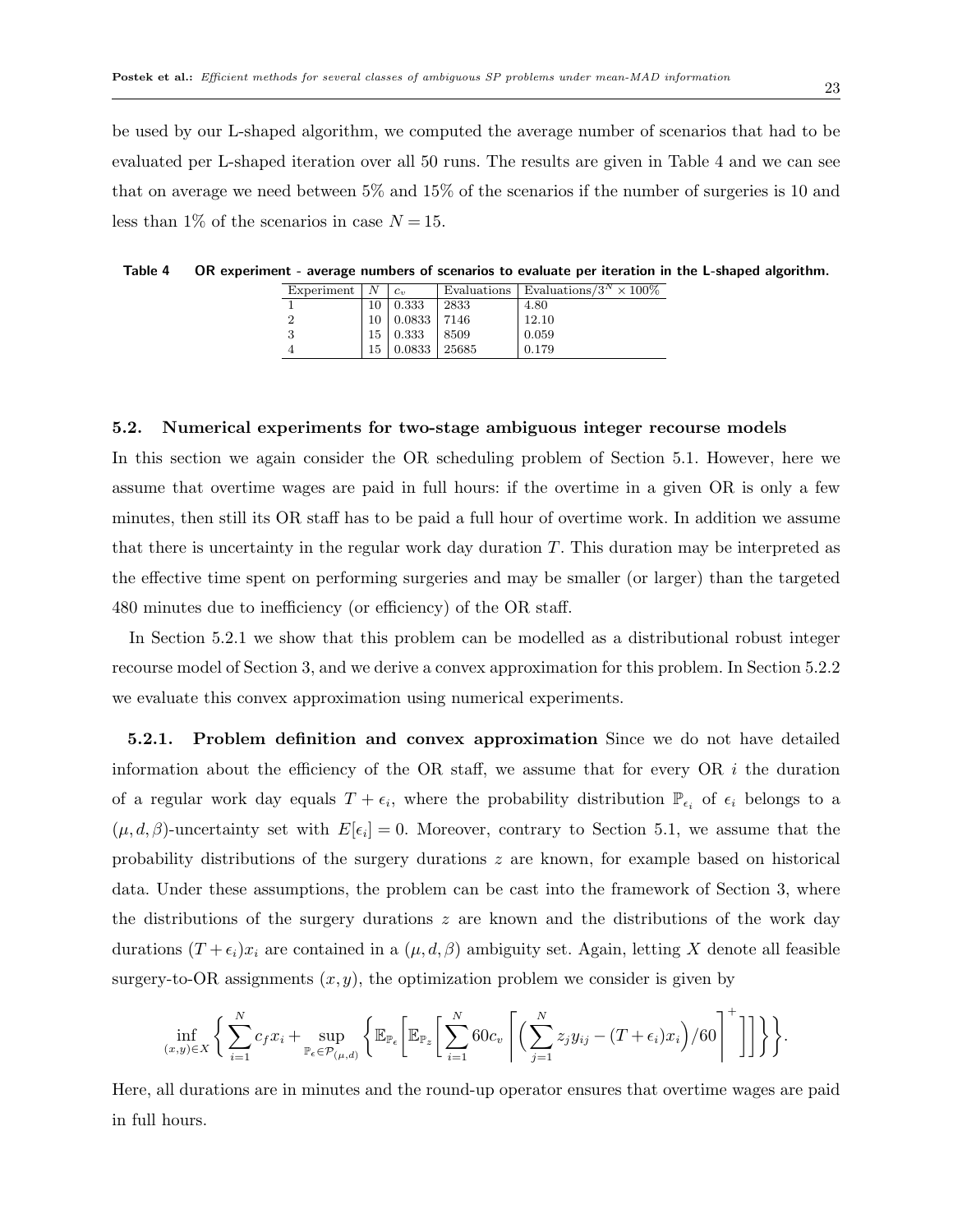Because of the round-up operator, the objective function is not convex in  $\epsilon$  and thus the results of Ben-Tal and Hochman (1972) cannot be applied. This means that we do not know the worst case distribution of  $\mathbb{P}_{\epsilon}$ . In fact, the worst-case distribution may be different for every surgery-to-OR assignment  $(x, y) \in X$ . Following Section 3, we define the expected value function Q as

$$
Q(x, y, \epsilon) = \mathbb{E}_{\mathbb{P}_z} \bigg[ \sum_{i=1}^N 60c_v \left[ \left( \sum_{j=1}^N z_j y_{ij} - (T + \epsilon_i)x_i \right) / 60 \right]^+ \bigg],
$$

and we consider its convex approximation

$$
\hat{Q}(x,y,\epsilon) = \mathbb{E}_{\mathbb{P}_z} \Big[ \sum_{i=1}^N c_v \Big( \sum_{j=1}^N z_j y_{ij} - (T + \epsilon_i - 30)x_i \Big)^+ \Big].
$$

Here, we simultaneously relax the integrality of the overtime hours and subtract 30 minutes from the work day duration (if the  $i$ -th OR is opened). The rationale of doing so is that on average we have to pay approximately 30 minutes of additional overtime if overtime is paid in full hours.

For the convex approximating model with  $Q$  replaced by  $\tilde{Q}$  we can apply the results from Section 3 to conclude that the worst-case distribution equals  $\mathbb{P}_{\bar{\epsilon}}$  for every  $(x, y) \in X$ . The approximating model becomes

$$
\inf_{(x,y)\in X} \left\{ \sum_{i=1}^{N} c_f x_i + \mathbb{E}_{\mathbb{P}_{\bar{\epsilon}}} [\hat{Q}(x, y, \bar{\epsilon})] \right\}
$$
\n
$$
= \inf_{(x,y)\in X} \left\{ \sum_{i=1}^{N} c_f x_i + \mathbb{E}_{\mathbb{P}_{\bar{\epsilon}}} \left[ \mathbb{E}_{\mathbb{P}_{z}} \left[ \sum_{i=1}^{N} c_v \left( \sum_{j=1}^{N} z_j y_{ij} - (T + \epsilon_i - 30) x_i \right)^{+} \right] \right].
$$
\n(30)

This model can be solved e.g. using SAA yielding an approximating surgery-to-OR assignment  $(\hat{x}, \hat{y})$ .

5.2.2. Numerical experiments For our numerical experiments we consider the same setting as in Section 5.1. That is, the fixed costs for opening an OR are normalized, i.e.  $c_f = 1$ , and we consider two different cases for the overtime costs:  $c_v = 0.0333$  and  $c_v = 0.00833$ . Moreover, we only consider the types of surgeries presented in Table 1. For every  $OR$  i, we assume that the ambiguity set of  $\mathbb{P}_{\epsilon_i}$  is defined by  $a_i = -60$ ,  $b_i = 60$ ,  $\mu_i = 0$ ,  $d_i = 30$ , and  $\beta_i = 0.5$ . This means that the regular work day duration  $T + \epsilon_i$  will be between 420 and 540 minutes (i.e. 7 and 9 hours).

To solve the convex approximating model in (30) we use SAA with sample size  $\hat{N}_s$  to obtain an approximating surgery-to-OR assignment. We repeat this procedure ten times, obtaining ten possibly different surgery-to-OR assignments, and use an out-of-sample test of size 10,000 to obtain the best among them. We let  $(\hat{x}, \hat{y})$  denote this surgery-to-OR assignment. Contrary to Section 5.1 we are not able to determine the optimal surgery-to-OR assignment. That is why we have to use a different approach to determine the quality of the solution  $(\hat{x}, \hat{y})$ . It turns out that using the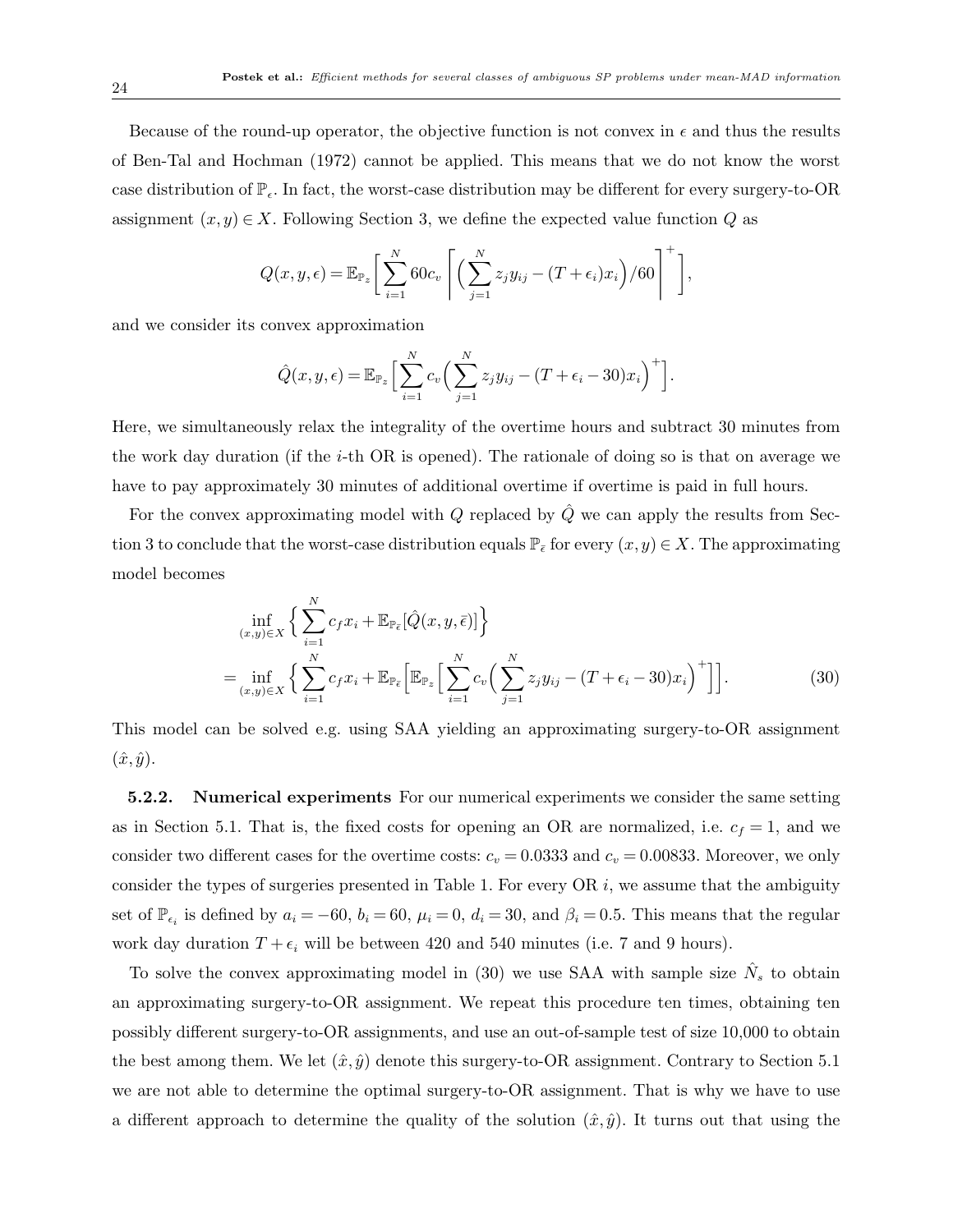maximum difference between the expected value function  $Q$  and its convex approximation  $Q$ , as suggested in Theorem 1 yields error bounds that are too large for this particular problem. That is why we instead use a combination of the Multiple Replications Procedure (MRP) discussed in e.g. Bayraksan and Morton (2009) and total variation error bounds. In Appendix C.1 we discuss this approach in more detail. The result is an (approximate) 95% confidence interval on the optimality gap of  $(\hat{x}, \hat{y})$ .

Table 5 Integer OR experiment - numerical results for the integer OR problem with  $N = 15$  over 10 problem instances, where the surgery types are randomly generated based on Table 1, and  $c_v = 0.0333$ . Here,  $\hat{N}_s$  denotes the sample size used to obtain the approximating solution, and FC denotes the fixed costs of this solution. Next, ELB OBJ VAL gives an expected lower bound on the optimal objected value, and next we have an (approximate)

95% confidence interval on the absolute optimality gap and an upper bound on the relative optimality gap. Finally, RT denotes the average running time in seconds of solving the SAA of the convex approximating model

|  | with a sample size of $N_s.$ |  |  |
|--|------------------------------|--|--|
|  |                              |  |  |

| $N_{s}$ | FС  | ELB OBJ VAL | 95% CI OPT GAP | REL OPT GAP | $RT$ (in sec) |
|---------|-----|-------------|----------------|-------------|---------------|
| 10      | 2.8 | 3.40        | [0, 0.214]     | $6.38\%$    | $1.16\,$      |
| 100     | 3.0 | 3.40        | [0,0.086]      | $2.52\%$    | 11.5          |
| 1000    | 3.0 | 3.40        | [0, 0.067]     | 1.98%       | 143.5         |

Table 6 Integer OR experiment - numerical results for the integer OR problem with  $N = 15$  over 10 problem instances, where the surgery types are randomly generated based on Table 1, and  $c_v = 0.00833$ . Terminology the same as in Table 5.

|      | FC  | ELB OBJ VAL | 95% CI OPT GAP         | REL OPT GAP | $RT$ (in sec) |
|------|-----|-------------|------------------------|-------------|---------------|
|      | 2.8 | 3.41        | [0.0.243]              | $6.68\%$    | 1.43          |
| 100  | 2.9 | 3.41        | [0,0.093]              | 2.72\%      | 9.98          |
| 1000 | 3.0 | 3.41        | $\left 0.0.074\right $ | 2.20%       | 176.5         |

The results in Tables 5 and 6 are obtained by solving 10 problem instances with  $c_v = 0.0333$ and  $c_v = 0.00833$ , respectively, and  $N = 15$  surgeries, each randomly selected from Table 1. We obtained three approximating surgery-to-OR assignment by solving the SAA of (30) with sample size  $\hat{N}_s = 10, 100,$  and 1000. As can be observed in the tables, the computation time required to obtain these surgery-to-OR assignments increases in the sample size  $\hat{N}_s$ . As expected, the quality of the surgery-to-OR assignments also increases in the sample size since the relative optimality gap (REL OPT GAP) decreases from approximately 6% for  $\hat{N}_s = 10$  to 2% for  $\hat{N}_s = 1000$ . This difference is not caused by the number of ORs that is opened in the two different cases but rather by the different surgery-to-OR assignments. Overall we conclude that the 95% confidence intervals on the optimality gap are surprisingly small compared to the expected lower bound on the objective value for  $\hat{N}_s = 1000$ , in particular since these distributionally robust integer problems are extremely hard to solve and we are not able to calculate the optimal solution. We would like to stress that the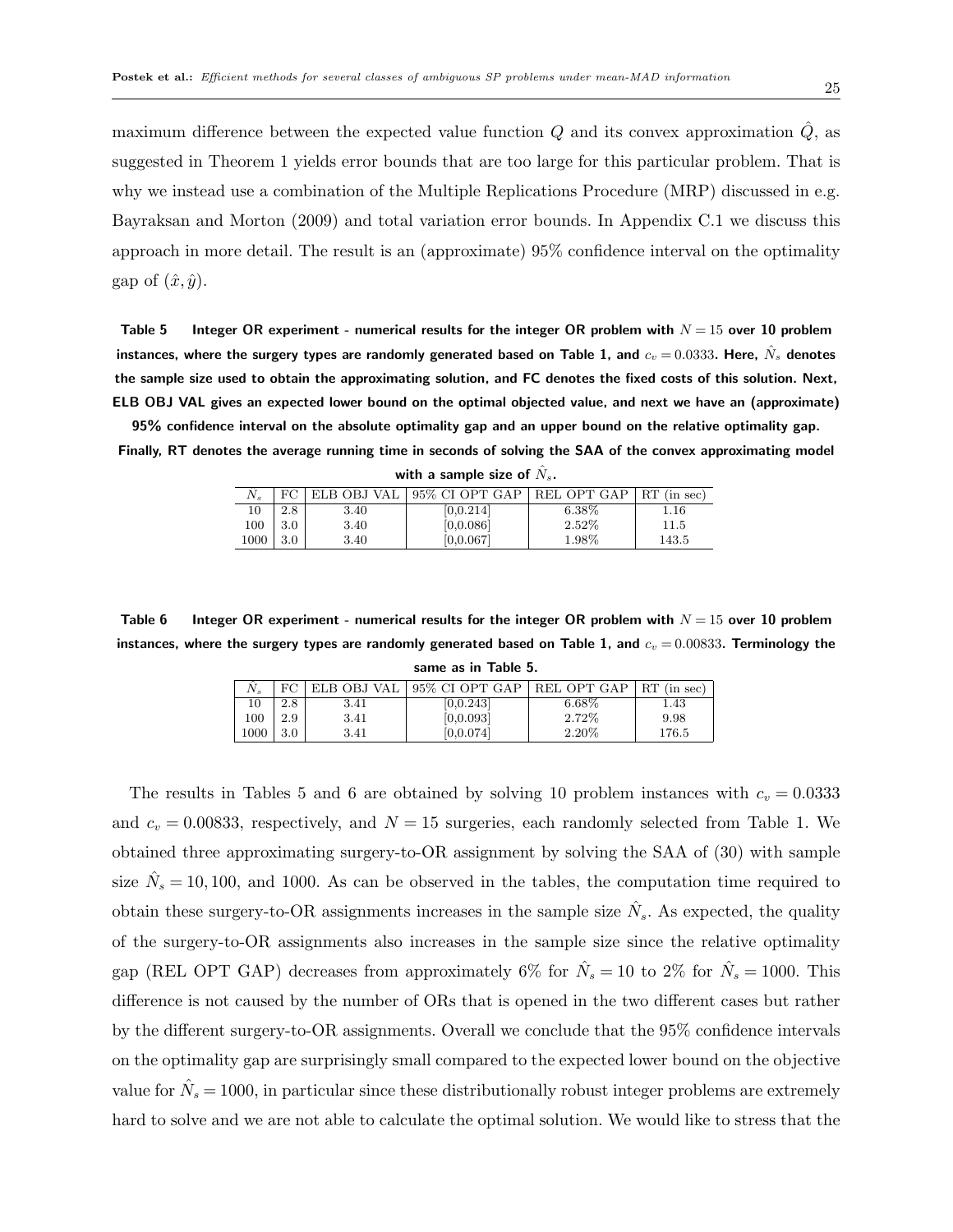values in Tables 5 and 6 are upper bounds on the optimality gap that hold with high probability. The actual value of the optimality gaps might be even smaller. In Appendix C.1 more details can be found on how the confidence interval on the optimality gap is obtained.

#### 5.3. Inventory experiment

5.3.1. Introduction Our final experiment concerns a multi-stage problem - an inventory management example adapted from Ben-Tal et al. (2005), used also in Postek et al. (2015), comprising a single product with inventory managed over  $T$  stages. At the beginning of each stage  $t$  the decision maker has an inventory of size  $I_t$  and he orders a quantity  $x_t$  for unit price  $c_t$ . The customers then place their demands  $z_t$ . The retailer's status at the beginning of the planning horizon is given by the parameter  $I_1$  (initial inventory). Apart from the ordering cost, the following costs are incurred over the planning horizon: (i) holding cost  $h_t(I_{t+1})^+$ , where  $h_t$  is the unit holding cost, (ii) shortage cost  $s_t(-I_{t+1})^+$ , where  $s_t$  is the unit shortage cost.

Inventory  $I_{t+1}$  left at the end of stage T has a unit salvage value s. Also, one must impose  $h_t - s \geq -s_t$  to maintain the problem's convexity. A practical interpretation of this constraint is that in the last stage it is more profitable to satisfy the customer demand rather than to be left with an excessive amount of inventory. The constraints in the model include (i) balance equations linking the inventory in each stage to the inventory, order quantity, and demand in the preceding stage, (ii) upper and lower bounds on the order quantities in each stage  $L_t \leq x_t \leq U_t$ , (iii) upper and lower bounds on the cumulative order quantity up to stage  $\widehat{L}_t \le \sum_{\tau=1}^t x_\tau \le \widehat{U}_t$ .

The problem to solve without uncertainty in the demand is

$$
\min_{x} \sum_{t=1}^{T} \{c_{t}x_{t} + h_{t}(I_{t+1})^{+} + s_{t}(-I_{t+1})^{+}\}\
$$
\n
$$
\text{s.t. } I_{t+1} = I_{t} + x_{t} - z_{t}, \qquad t = 1, ..., T
$$
\n
$$
L_{t} \leq x_{t} \leq U_{t}, \qquad t = 1, ..., T
$$
\n
$$
\widehat{L}_{t} \leq \sum_{\tau=1}^{t} x_{\tau} \leq \widehat{U}_{t}, \qquad t = 1, ..., T.
$$
\n(31)

To model uncertainty about demands  $z = (z_1, \ldots, z_T)$ , we assume that  $\mathcal Z$  is the support defined as  $\mathcal{Z} = \mathcal{Z}_1 \times \ldots \times \mathcal{Z}_t$ , where  $\mathcal{Z}_t = [a_t, b_t], t = 1, \ldots, T$ , which corresponds to z being a random variable with independent components. For the ambiguity set of the uncertain demand distribution, we set  $\mu_t = (a_t + b_t)/2$ ,  $\mathbb{E}_{\mathbb{P}}[z_t - \mu_t] = (b_t - a_t)/4$ , and  $\mathbb{P}(z_t \geq \mu_t) = \beta$  for  $t = 1, ..., T$ . We use the same 50 problem instances with  $T = 6$  as Postek et al. (2015); the ranges for the uniform sampling of parameters are given in Table 7.

Our goal is to obtain and compare decisions corresponding to various solution approaches for this multi-stage problem with distributional uncertainty. Among others, there are two questions related to a multi-stage problem in such a setting: (i) what should be the minimized objective criterion?; and (ii) how to make the later-stage decisions adjust to the observed demands?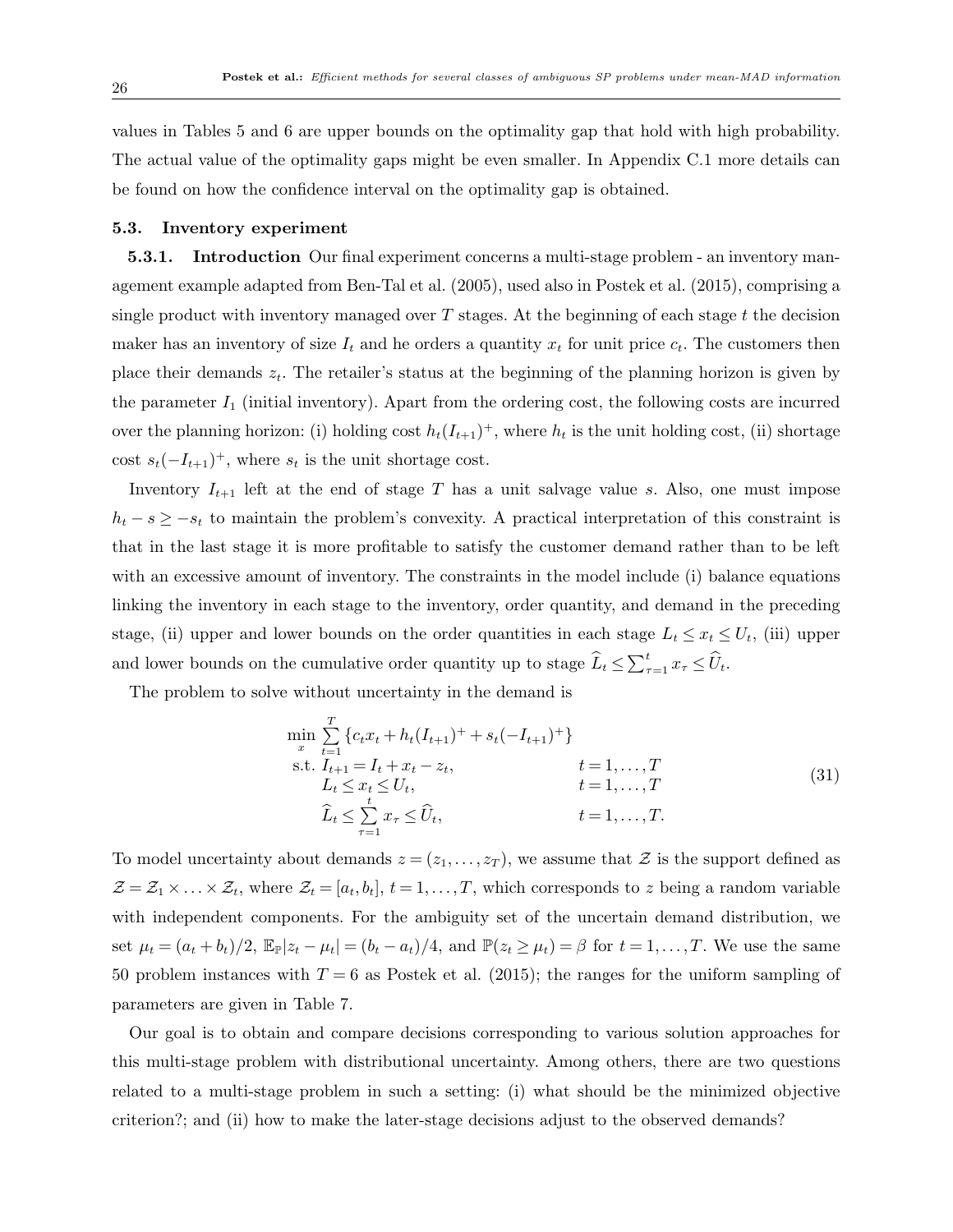| Parameter                    | Range                                   | Parameter           | Range    | Parameter   | Range                                         |
|------------------------------|-----------------------------------------|---------------------|----------|-------------|-----------------------------------------------|
| $a_t$<br>$b_t$<br>$c_t, s_t$ | [0, 20]<br>$[a_t, a_t + 100]$<br>[0,10] | L+<br>U,<br>$L_{t}$ | [50, 70] | U,<br>$h_t$ | $0.8\sum_{t=1}^{T} U_t$<br>[0, 5]<br>[20, 50] |

Table 7 Inventory experiment - ranges for parameter sampling in the inventory experiment.

With respect to the first question, we propose to minimize either the worst-case expectation as the most pessimistic value in our setting, or the best-case expectation as the most optimistic one. The closed-form formulation of the worst-case and best-case expectations of the objective function in (31) can be evaluated using the methodology of Section 2.2.

The second issue – adjustability of decisions – is important as (i) in this way the later-stage decisions can be better for each outcome of the uncertainty, (ii) the best here-and-now decisions can be different if later-stage adjustability is accounted for. Adjustability is typically achieved by formulating the later-stage decisions as functions (decision rules) of the realized demand and then, optimizing the parameters of these functions as decision variables

A simple and common choice for the decision rules is to define them as linear functions  $x_{t+1} :=$  $x_{n+1,0} + \sum_{j=1}^{t} x_{n+1,j} z_j$ , where  $t = 1, \ldots, T$ , of the observed uncertainties. However, as affinity may be too restrictive, we propose also piecewise-linear decision rules obtained by interpolating the decisions in the finite worst-case (or bast-case) support, described in detail in Appendix D.1. If the coefficients of the decision rules are determined before the planning horizon and they are not altered later, we denote this approach by evaluation.

Alternatively to fixing the decision rules and not changing them later, it is possible, having found the optimal solution and implemented the initial decision  $x_1$  and observed  $z_1$ , to solve a new optimization problem where new decisions (and decision rules) for stages  $2, \ldots, T$  are determined. In contrast to the *evaluation approach*, we denote it as *reoptimization*.

In this setting, we consider three solutions:

- minimizing the worst-case expectation with linear decision rules (results are taken from Postek et al. (2015)). We denote this approach as L-WCE ('L' stands for 'linear' and 'WCE' for 'worstcase expectation');
- minimizing the worst-case expectation using the piecewise-linear decision rules of Appendix D.1. We denote this approach as PL-WCE ('PL' stands for 'piecewise-linear');
- minimizing the best-case expectation using the piecewise-linear decision rules of Appendix D.1. We denote this approach as PL-BCE- $\beta$  ('BCE' for 'best-case expectation' and  $\beta$  is the skewness parameter for each t as defined in (2), which we assume to be the same for all  $t = 1, \ldots, T$ .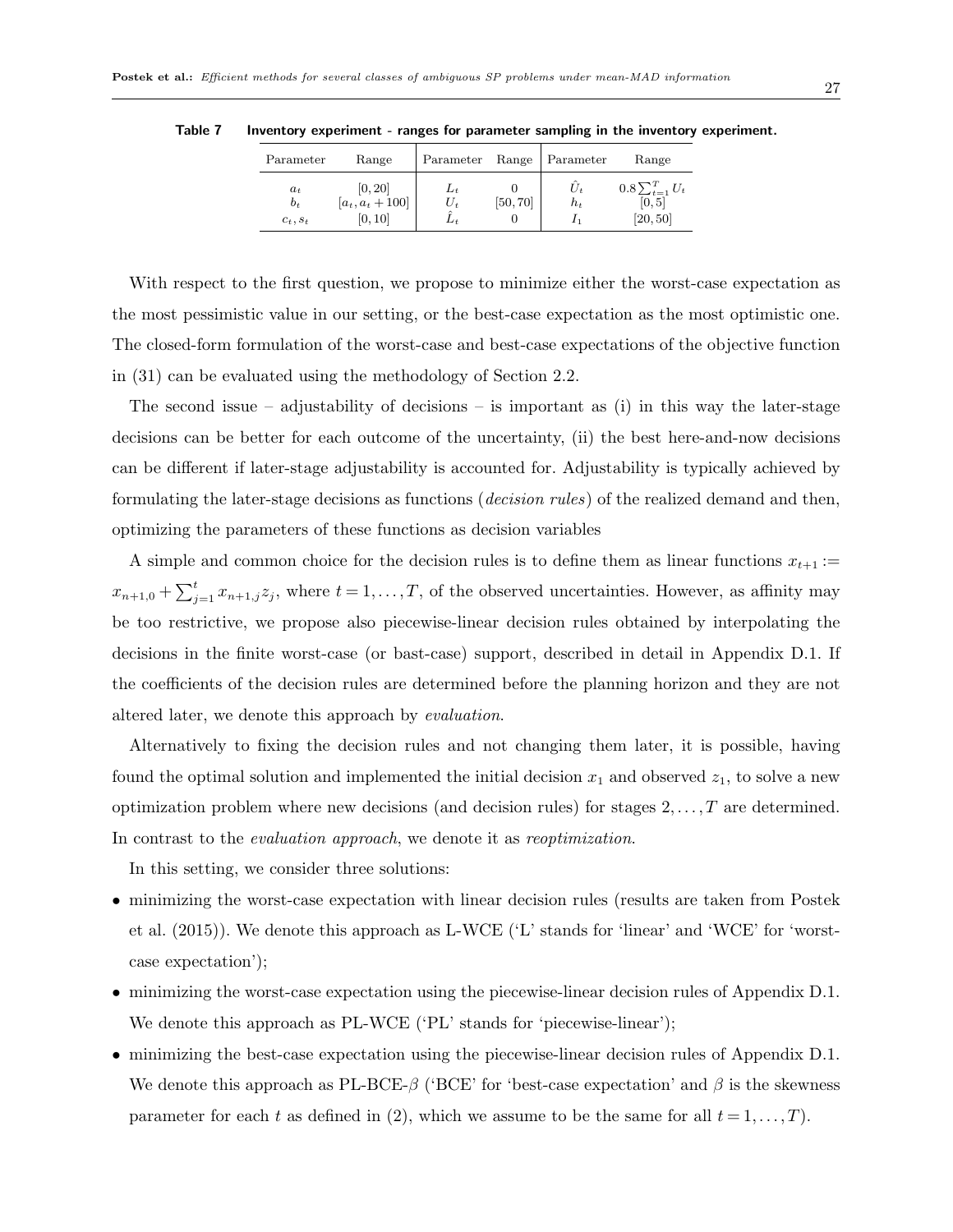5.3.2. Intervals for the expected value of total cost Due to the distributional uncertainty in our problem, it is not possible to know the exact value of the expected total cost incurred over the planning horizon. However, due to the convexity of the objective function in  $z$  it is possible to evaluate both the worst-case and the best-case expectations of the total cost, which gives an interval for the expectation of the objective. Such intervals allow us to compare the three solutions with respect to (i) optimality: minimizing expected costs, lower values are preferable, (ii) range: the narrower an interval, the less ambiguity about the 'true' expected cost.

Intervals for solutions in the evaluation approach. Table 8 presents the results on the performance of the three solutions. The PL-WCE solution achieves a better worst-case (maximum total cost over the entire support) objective value (2358 versus 2384), and for each  $\beta$  the upper and lower endpoints of the interval for PL-WCE are smaller than upper and lower endpoints of the interval for L-WCE, for example, [943, 1007] versus [970, 1049] for  $\beta = 0.5$ . This provides strong evidence that restricting the decision rules to linear functions can have a negative effect on the quality of the solution as measured by the objective function.

We now compare the widths of the intervals corresponding to different solutions, which is our proxy for the value of distributional information and the 'riskiness' of each solution. We observe that PL-BCE solutions give expectation intervals that are overall much more dispersed than the PL-WCE solutions, compare e.g. [908, 1133] (width 225) and [943, 1007] (width 64) in the third row. On average, the intervals corresponding to the PL-BCE solutions are 5 times wider than the ones from PL-WCE solutions. This indicates that minimization of the worst-case expectation (pessimistic approach) may have a 'compressing' impact on the expectation interval, whereas the solutions obtained by minimizing the best-case expectation (optimistic approach) come with a much wider range.

With respect to the value of distributional information (VDI), we can approximate it as follows on the example of the PL-WCE solution. The width of the interval is for  $\beta = 0.5$  is given by 1007 –  $943 = 64$  which is the VDI. This value, divided by the upper bound on the worst-case performance yields  $64/1007 \times 100\% \approx 6.35\%$  – it is the remaining relative uncertainty about the objective expectation. It is questionable whether profits can be gained by knowing or gathering exact data on the distribution since (i) computational handling of this extra information in the optimization problem would be significantly more complicated, (ii) the resulting more precise expectation value would be much more sensitive to estimation errors.

Intervals for solution values in the reoptimization approach. We also consider the intervals for the objective function value assuming that the decision maker can reoptimize the solution over time, described in more detail in Appendix D.2. The results are given in Table 9. Compared to Table 8, it is clear that for each solution and each value of  $\beta$  the corresponding upper and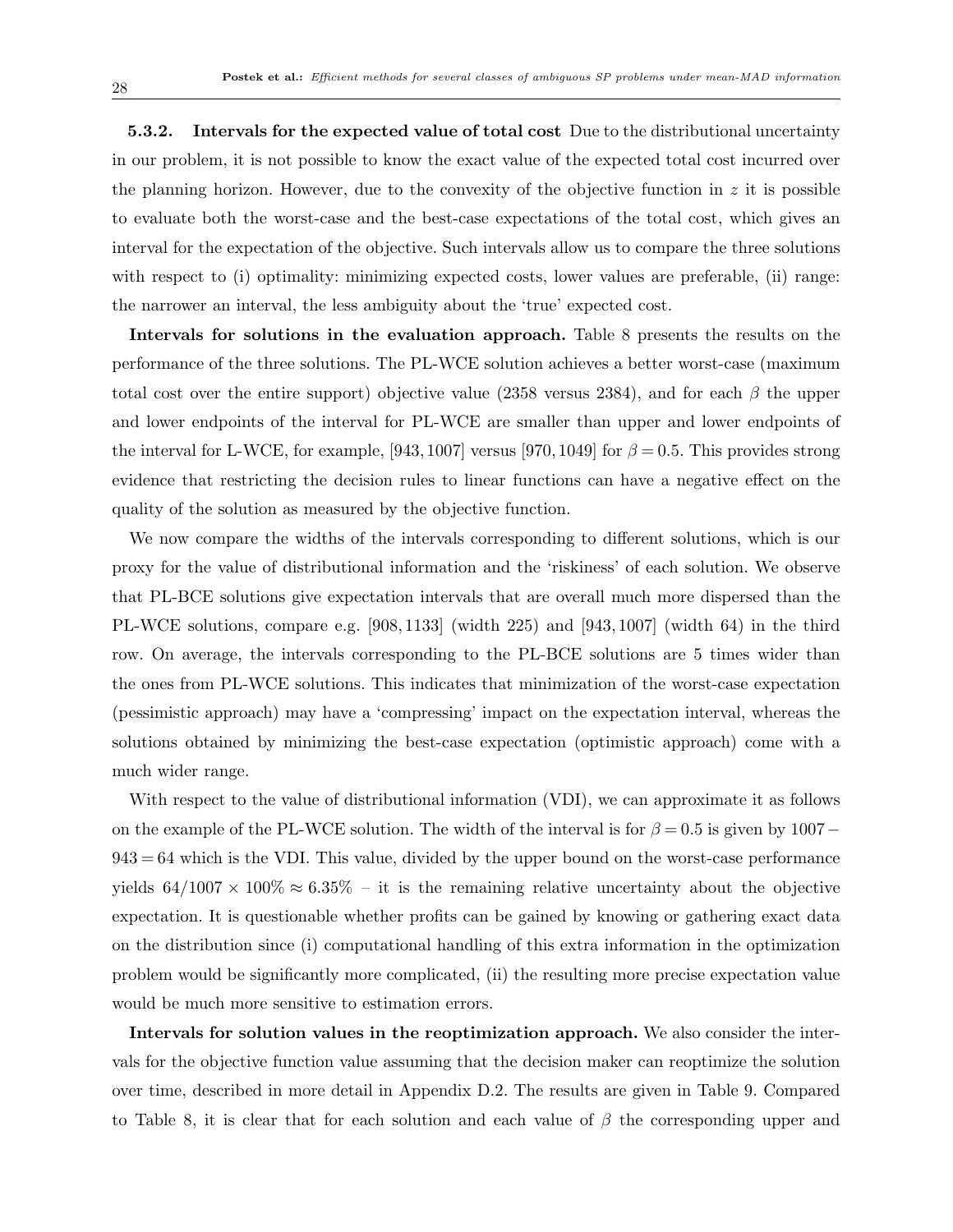Table 8 Inventory experiment - evaluation intervals - ranges for the expectation of the objective over  $P_z$ ('expectation range' is computed for a given solution using the upper and lower bound results of (BTH72) under given assumptions) and worst-case cost ('worst-case value' is the maximum total cost obtained for the single

| Objective type                                                                  | β                                                   | Solution                                           |                                                   |                                                     |                                                   |                                                    |  |
|---------------------------------------------------------------------------------|-----------------------------------------------------|----------------------------------------------------|---------------------------------------------------|-----------------------------------------------------|---------------------------------------------------|----------------------------------------------------|--|
|                                                                                 |                                                     | L-WCE                                              | PL-WCE                                            | PL-BCE-0.25 PL-BCE-0.5 PL-BCE-0.75                  |                                                   |                                                    |  |
| Expectation range<br>Expectation range<br>Expectation range<br>Worst-case value | $0.25\,$<br>0.5<br>0.75<br>$\overline{\phantom{a}}$ | [1004, 1049]<br>[970, 1049]<br>[994, 1049]<br>2384 | [973, 1007]<br>[943, 1007]<br>[960, 1007]<br>2358 | [940, 1178]<br>[1009, 1178]<br>[1157, 1178]<br>2628 | [976, 1133]<br>[908, 1133]<br>[986, 1133]<br>2553 | [1087, 1228]<br>[978, 1228]<br>[905, 1228]<br>3005 |  |

worst-case scenario out of  $\mathcal{Z}$ ). All numbers are averages over the 50 instances.

|  | Table 9 Inventory experiment - reoptimization intervals. All numbers are averages over the 50 instances. |  |
|--|----------------------------------------------------------------------------------------------------------|--|
|  |                                                                                                          |  |

Terminology as in Table 8.

| Objective type                                                                | B | Solution                                  |                                           |                                           |                                           |                                           |  |
|-------------------------------------------------------------------------------|---|-------------------------------------------|-------------------------------------------|-------------------------------------------|-------------------------------------------|-------------------------------------------|--|
|                                                                               |   | L-WCE                                     | PL-WCE                                    | PL-BCE-0.25 PL-BCE-0.5 PL-BCE-0.75        |                                           |                                           |  |
| Expectation range $0.25$<br>Expectation range $0.5$<br>Expectation range 0.75 |   | [972, 1011]<br>[941, 1011]<br>[955, 1011] | [965, 1007]<br>[933, 1007]<br>[952, 1007] | [940, 1040]<br>[938, 1040]<br>[982, 1040] | [975, 1037]<br>[903, 1037]<br>[942, 1037] | [995, 1038]<br>[933, 1038]<br>[905, 1038] |  |

lower bounds of the intervals are not larger than the ones from Table 8 (compare for example the lower endpoints for L-WCE). Partly due to this change, the intervals obtained for various solutions become more similar.

5.3.3. Simulation study Apart from simply knowing the intervals to which the expected total costs are guaranteed to belong, one may be interested in the performance of the three solutions in a 'reasonable' simulation setting. Since we do not know the exact distributions of the uncertain random parameters, we use the following two distributions to sample from:

- uniform sample: demand scenarios  $\hat{z}$  are sampled from a uniform distribution on the support  $\mathcal{Z}$ ;
- $(\mu, d)$  sample: demand scenarios  $\hat{z}$  are sampled from a randomly sampled distribution  $\hat{P} \in \mathcal{P}_z$

the details of the sampling methodology are given in Appendix D.3.

As the  $(\mu, d)$  sample involves the distributional uncertainty, it is 'broader' than the uniform sample, i.e. it encompasses more than one possible choice for the probability distribution out of the given ambiguity set.

Evaluation. Table 10 presents the results in the evaluation approach. The PL-WCE solution again gives better values than L-WCE, both in terms of the mean values - an improvement of 2.81% on the uniform sample, and the standard deviations of the objective function value - for example, an improvement of 3.01% on the  $(\mu, d)$  sample. Interesting results are also obtained for the PL-BCE solutions: on the  $(\mu, d)$  sample they perform better than the L-WCE and PL-WCE solutions, despite their focus on the best-case expectation. Also, the PL-BCE solutions provide substantial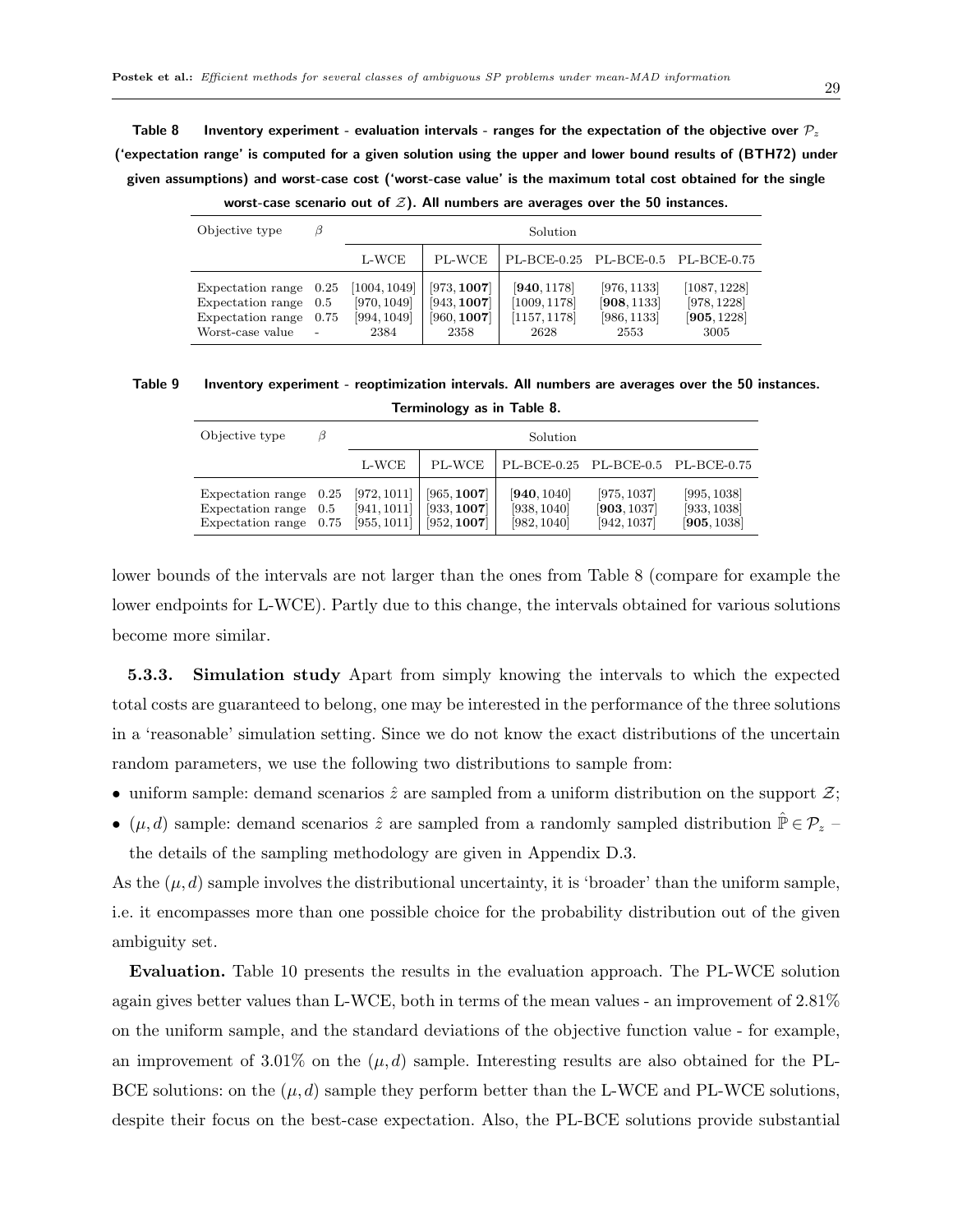| compared to the L-WCE solution. All numbers are averages over all 50 problem instances. |                    |            |                                                   |                  |                                   |                                    |  |  |
|-----------------------------------------------------------------------------------------|--------------------|------------|---------------------------------------------------|------------------|-----------------------------------|------------------------------------|--|--|
| Value                                                                                   | Sample             | Solution   |                                                   |                  |                                   |                                    |  |  |
|                                                                                         |                    | L-WCE      | PL-WCE                                            | $PL-BCE-0.25$    | $PL-BCE-0.5$                      | $PL-BCE-0.75$                      |  |  |
| Mean<br>Standard deviation                                                              | Uniform<br>Uniform | 994<br>259 | 966 $(-2.81\%)$<br>$251 (-3.08\%)$   272 (+5.09%) | $1019 (+2.54\%)$ | 999 $(+0.54\%)$<br>$255(-1.45\%)$ | $1026 (+3.29\%)$<br>$286(10.49\%)$ |  |  |

Mean  $(\mu, d)$  1003 971 (−3.19%) 976 (−2.66%) 962 (−4.00%) 986 (−1.60%) Standard deviation  $(\mu, d)$  265 257 (−3.01%) 241 (−8.83%) 223 (−15.62%) 248 (−6.40%)

Table 10 Inventory experiment - evaluation simulation results. Numbers in brackets denote the % change compared to the L-WCE solution. All numbers are averages over all 50 problem instances.

Table 11 Inventory experiment - reoptimization simulation results. Numbers in brackets denote the % change compared to the L-WCE solution. All numbers are averages over all 50 instances.

| Value                            | Solution         |        |               |            |                                                                                                                                                 |
|----------------------------------|------------------|--------|---------------|------------|-------------------------------------------------------------------------------------------------------------------------------------------------|
|                                  | $L$ -WCE $\cdot$ | PL-WCE | $PL-BCE-0.25$ | PL-BCE-0.5 | $PL-BCE-0.75$                                                                                                                                   |
| Mean value<br>Standard deviation | 977.8<br>251.2   |        |               |            | 972.8 $(-0.5\%)$   986.6 $(+0.90\%)$ 974.5 $(-0.34\%)$ 980.6 $(+0.29\%)$<br>  257.5 (+2.51%)   272.6 (+8.51%)   237.7 (-5.34%)   236.0 (-6.03%) |

decreases in the standard deviation of the estimator of the expected total costs compared to the other solutions.

Reoptimization. We also consider the reoptimization version of our experiment where we use 500 demand samples from the  $(\mu, d)$  distributions (we do not report on the results for the uniform sample as they are nearly the same). Table 11 presents the results. The means of the simulated total cost are almost the same for all solutions, differing by less than 1%. This small difference is in line with the results of the previous subsection where the intervals in the reoptimization experiment turn out to be similar as well.

Choosing the right solution. The results of this and the previous subsection give rise to the question whether any of the three solutions is preferable to others. We suggest that this choice depends on three factors: (i) risk-aversion of the decision maker, (ii) amount of computational power available, and (iii) possibility (or not) to re-optimize.

For a risk-averse decision maker, the PL-WCE solution is more flexible (the implied decision rule is piecewise-linear instead of linear) than the L-WCE and gives better worst-case expected performance in evaluation settings, as shown in Table 8. On the other hand, it requires a larger computational effort (second criterion) as each worst-case demand scenario requires a separate ordering trajectory. The number of optimization variables in the problem with L-WCE decisions equals  $T(T+1)/2$  (one variable for time 1 decisions, 2 for time 2 decisions, etc.) whereas for PL-WCE this number equals  $(3<sup>T</sup> - 1)/2$  (enumerating all the  $3<sup>T</sup>$  trajectories and elimination of some double-counted decisions through the nonanticipativity constraints). With respect to the third criterion, if reoptimization is possible, then we see that the differences between the three solutions are very small.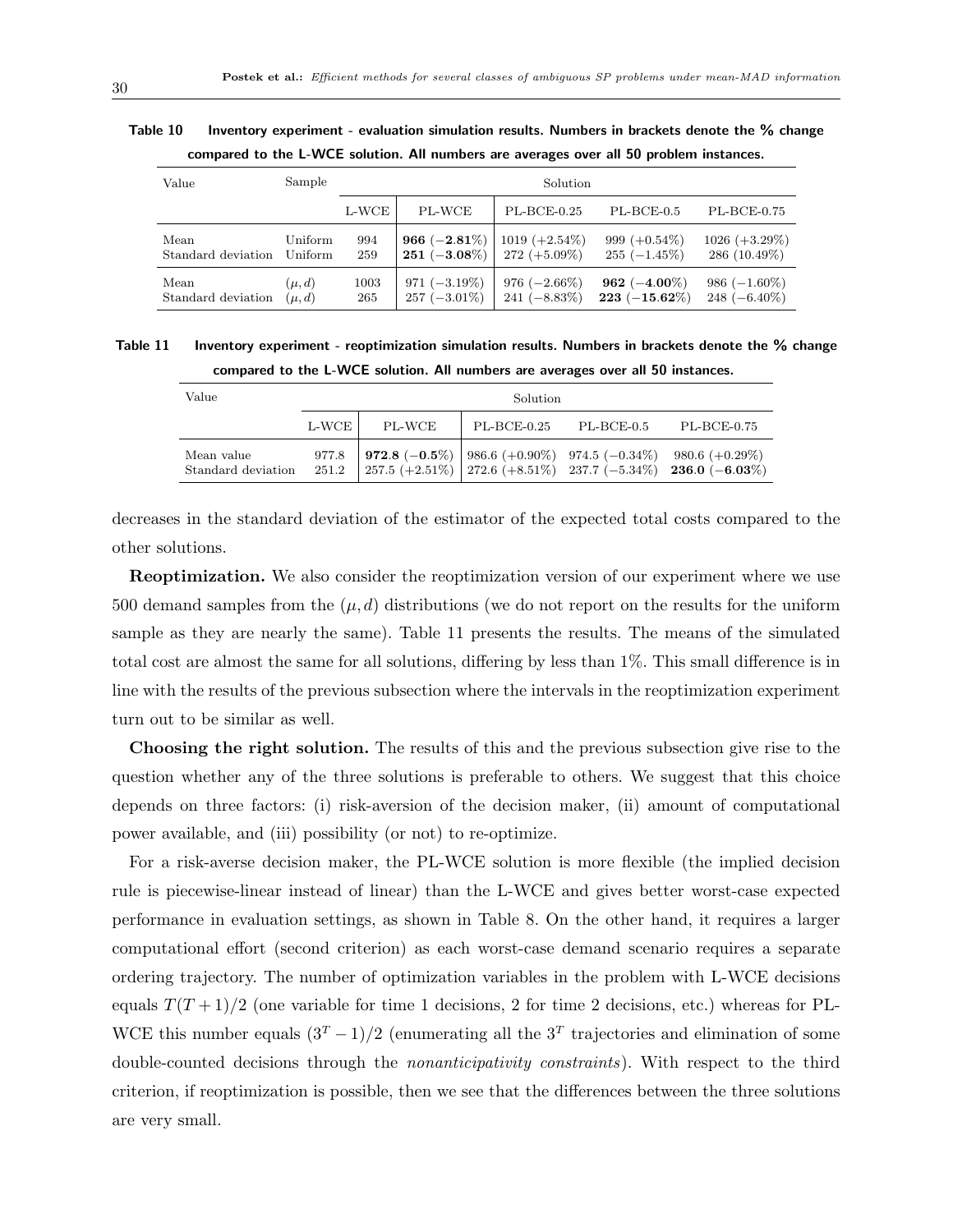Figure 2 Inventory experiment - upper (WCE) and lower (BCE) bounds on the expectation of the objective function values for a single problem instance (left panel) and aggregated over all 50 instances (right panel). The



5.3.4. Pareto stripe A common tool in decision support is the Pareto curve, illustrating a tradeoff between two criteria. It is obtained by finding, for fixed bounds on one objective (for example, the worst-case cost over the entire demand support), the minimum of another objective (for example, the mean cost). A strong feature of our approach is that it allows to evaluate both the worst-case and the best-case expectation of a convex function. That is, for a given bound on the worst-case value of the total cost, we are able to identify the entire interval for the expected cost. This gives rise to an extension of the Pareto curve, denoted as the Pareto stripe, which in our case depicts how a bound on the worst-case cost affects (i) the best(worst)-case expectation, (ii) the value of distributional information, as measured by the width of this interval.

Mathematically, the Pareto stripe is obtained by minimizing, for a given (fixed) upper bound  $C \in \mathbb{R}$  on the worst-case value of the objective function:

$$
\sup_{z \in \mathcal{Z}} \left\{ \sum_{t=1}^{T} \left( c_t x_t + h_t (I_{t+1})^+ + s_t (-I_{t+1})^+ \right) \right\} \le C,
$$
\n(32)

the worst-case expectation (or the best-case expectation) by means of the PL-WCE solution (PL-BCE solution, respectively, with different possible values for the skewness  $\beta$ .

The left panel in Figure 2 presents such a stripe for a single problem instance. An interesting feature is that the best-case expectations obtained for various values of parameter  $\beta$  need not preserve any monotonicity relation. For example, the best-case expectation when  $\beta = 0.75$ , obtained for the worst-case bound  $C$  of around 2400 (horizontal axis) is the highest of all, but is smaller than best-case expectations for  $\beta = 0.25$  and  $\beta = 0.5$  when the worst-case bound C is 3000.

The right panel in Figure 2 presents the Pareto stripe aggregated over all 50 problem instances. For orientation, we note that the rightmost value of the continuous black curve in the right panel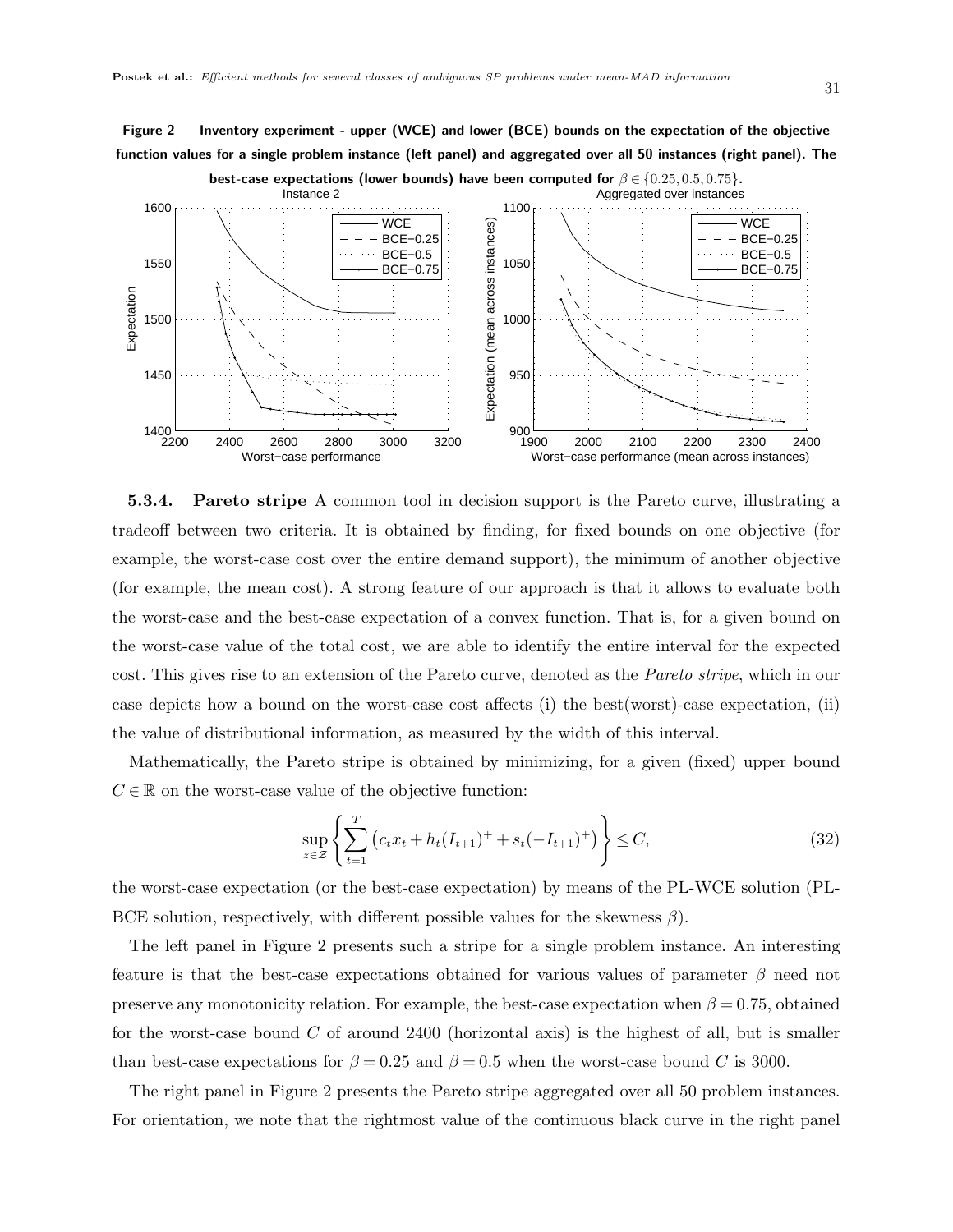of Figure 2 corresponds to the first row of Table 8, whereas the rightmost value of the horizontal axis is the worst-case objective value of PL-WCE solutions from Table 8. Figure 2 provides an assessment of the value of distributional information. We observe that as the bound on the worst-case performance (horizontal axis) grows, the width of the Pareto stripe increases slightly, corresponding to a growth in the VDI (width of the interval compared to its upper bound value) from about 7% to about 11%.

## 6. Conclusion

In this paper we have considered stochastic programming problems with distributional ambiguity. We have shown that under mean - MAD distributional information, the problem admits a closed form reformulation as the corresponding worst-case distributions consist of 3 points per component and is independent from the first stage decisions. This holds both for two-stage and multi-stage continuous models. We have proposed methods to deal with the exponential number of scenarios that perform well in the numerical experiments. For two-stage problems with integer recourse variables, we show how good convex approximations can be derived that have a provable performance guarantee. Our numerical experiments entailing operating room scheduling and inventory management provide also simple yet powerful managerial insights such as (i) the easy-to-calculate value of distributional information (difference between the worst- and best-case expectation under the given information) and (ii) the Parieto stripe, which shows how the interval containing the true expected objective function changes relative to a bound on a certain performance measure. Overall, we have proposed a practical framework of solving a wide class of problems that can easily be implemented in a variety of real-world applications.

## References

- Ahmed, S., M. Tawarmalani, N.V. Sahinidis. 2004. A finite branch-and-bound algorithm for two-stage stochastic integer programs. Mathematical Programming 100 355–377.
- Bayraksan, G., D.P. Morton. 2009. Assessing solution quality in stochastic programs via sampling. Tutorials in Operations Research. INFORMS, 102–122.
- Ben-Tal, A., D. den Hertog, J.-Ph. Vial. 2015. Deriving robust counterparts of nonlinear uncertain inequalities. Mathematical Programming 1-2 265–299.
- Ben-Tal, A., L. El Ghaoui, A. Nemirovski. 2009. Robust optimization. Princeton University Press.
- Ben-Tal, A., B. Golany, A. Nemirovski, J.-Ph. Vial. 2005. Retailer-supplier flexible commitments contracts: a robust optimization approach. Manufacturing  $\mathscr$  Service Operations Manugement 7(3) 248–271.
- Ben-Tal, A., A. Goryashko, E. Guslitzer, A. Nemirovski. 2004. Adjustable robust solutions of uncertain linear programs. Mathematical Programming 99(2) 351-376.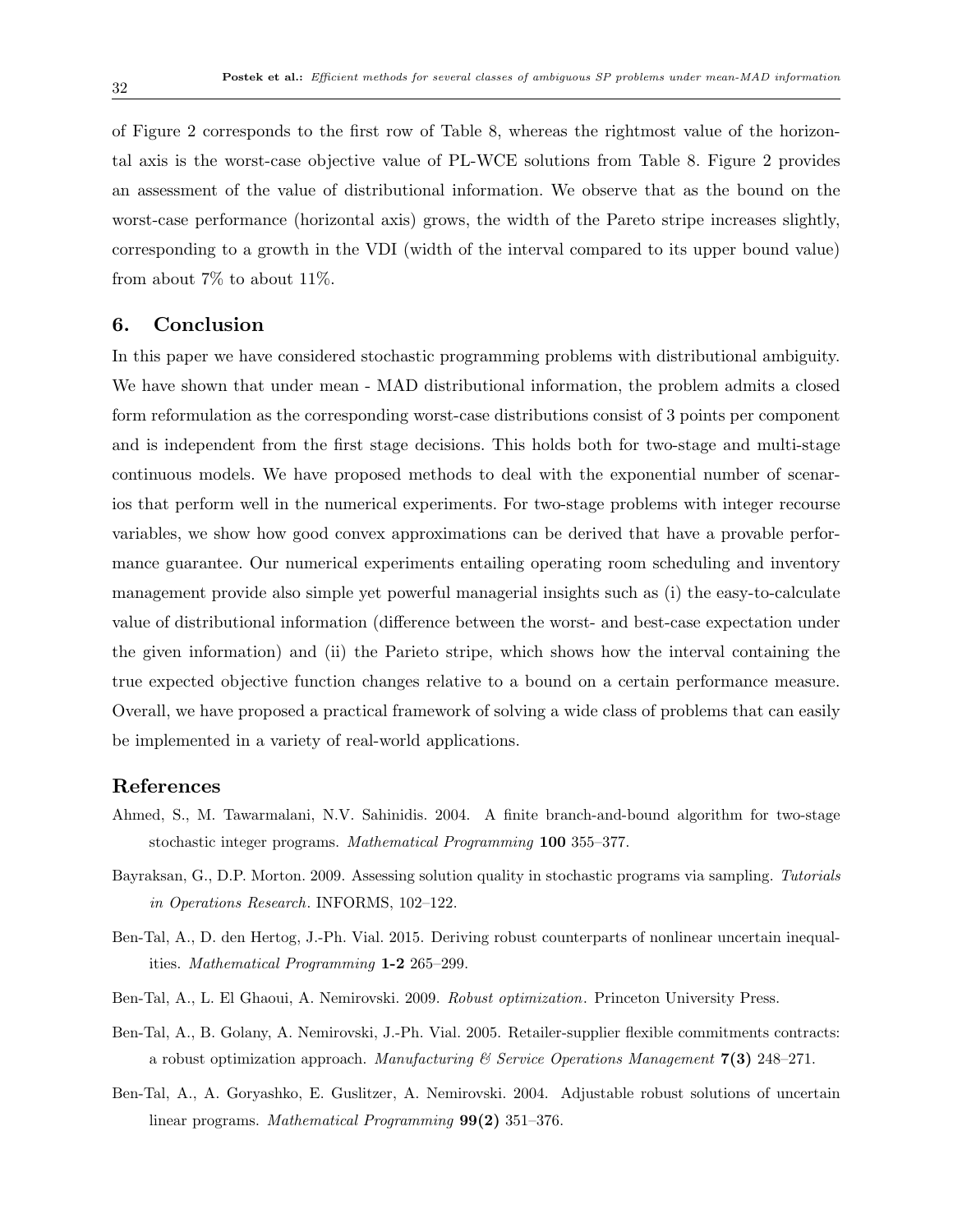- Ben-Tal, A., E. Hochman. 1972. More bounds on the expectation of a convex function of a random variable. Journal of Applied Probability 9 803–812.
- Ben-Tal, A., E. Hochman. 1976. Stochastic programs with incomplete information. Operations Research 24(2) 336–347.
- Bertsimas, D., A. Georghiou. 2015. Design of near optimal decision rules in multistage adaptive mixed-integer optimization. Operations Research  $63(3)$  610–627.
- Bertsimas, D., D.A. Iancu, P.A. Parrilo. 2011. A hierarchy of near-optimal policies for multistage adaptive optimization. IEEE Transactions on Automatic Control 56(12) 2809–2824.
- Bertsimas, D., E. Litvinov, X.A. Sun, J. Zhao, T. Zheng. 2013. Adaptive robust optimization for the security constrained unit commitment problem. IEEE Transactions on Power Systems 28(1) 52–63.
- Birge, J.R. 1982. The value of the stochastic solution in stochastic linear programs with fixed recourse. Mathematical Programming 24(3) 314325.
- Birge, J.R. 1985. Decomposition and partitioning methods for multistage stochastic linear programs. Operations Research 33 989–1007.
- Birge, J.R., F. Louveaux. 1997. Introduction to Stochastic Programming. Springer, New York.
- Carøe, C.C., R. Schultz. 1999. Dual decomposition in stochastic integer programming. Operations Research Letters 24 37–45.
- Chen, X., Y. Zhang. 2009. Uncertain linear programs: Extended affinely adjustable robust counterparts. Operations Research 57(6)(6) 1469–1482.
- Delage, E., S. Arroyo, Y. Ye. 2015. The value of distribution information in distributionally robust optimization. http://web.hec.ca/pages/erick.delage/ValueDistributionInfo.pdf.
- Delage, E., Y. Ye. 2010. Distributionally robust optimization under moment uncertainty with application to data-driven problems. Operations Research 58(3) 595-612.
- Denton, B.T., A.J. Miller, H.J. Balasubramanian, T.R. Huschka. 2010. Optimal allocation of surgery blocks to operating rooms under uncertainty. Operations Research 58 802-816.
- Dupačová, J., N. Gröwe-Kuska, W. Römisch. 2003. Scenario reduction in stochastic programming: An approach using probability metrics. Mathematical Programming 95 493–511.
- Dyer, M., L. Stougie. 2006. Computational complexity of stochastic programming problems. Mathematical Programming 106 423–432.
- Edirisinghe, N.C.P. 2011. Stochastic Programming: The State of the Art In Honor of George B. Dantzig, chap. Stochastic Programming Approximations Using Limited Moment Information, with Application to Asset Allocation. Springer New York, 97–138.
- Edmundson, H.P. 1956. Bounds on the expectation of a convex function of a random variable. Technical Report Paper 982, The RAND Corporation.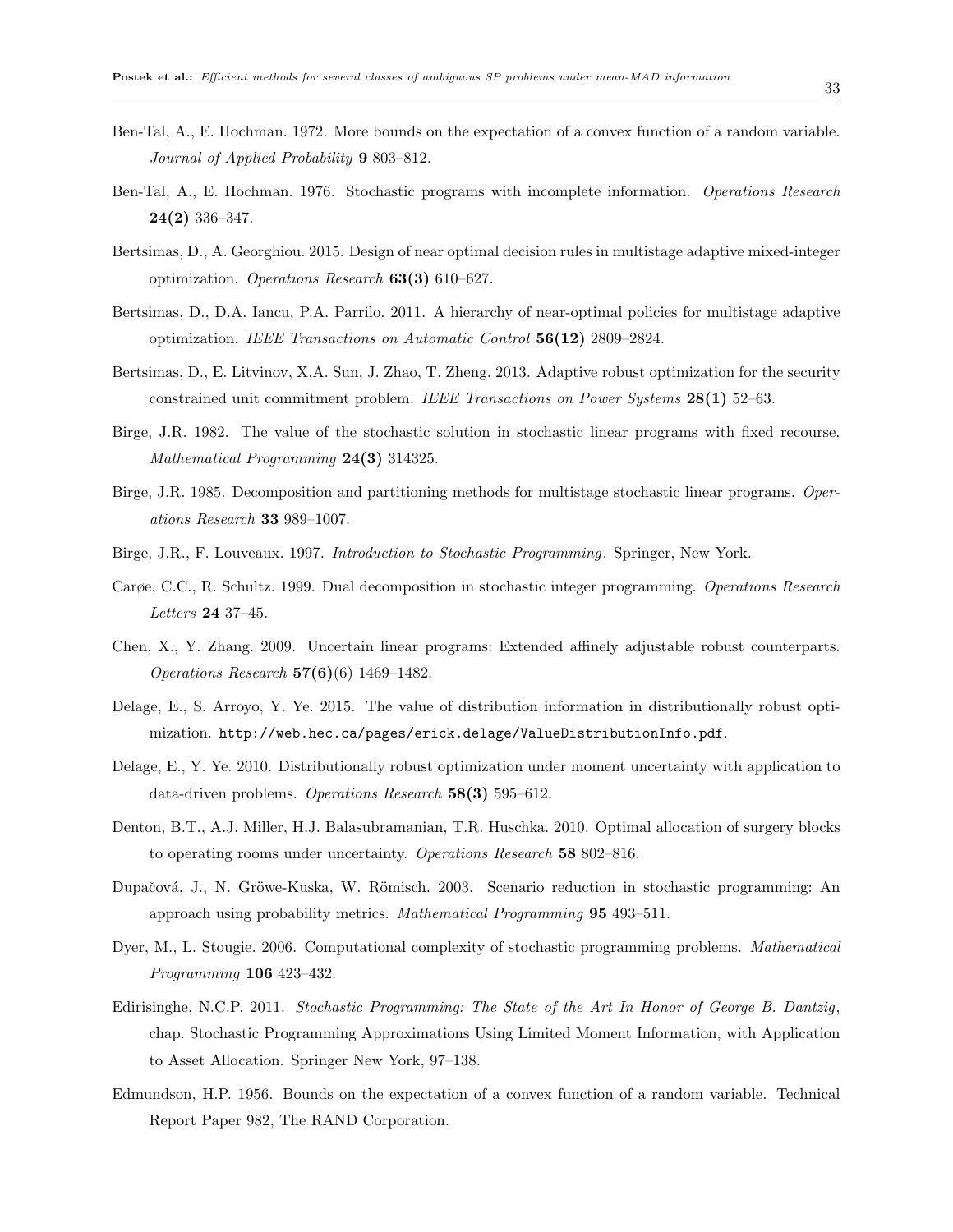- Fiacco, A.V., J. Kyparisis. 1986. Convexity and concavity properties of the optimal value function in parametric nonlinear programming. Journal of Optimization Theory and Applications 48(1) 95–126.
- Garstka, S.J., R.J.-B. Wets. 1974. On decision rules in stochastic programming. Mathematical Programming  $7(1)$  117–143.
- Gul, S., B.T. Denton, J.W. Fowler, T. Huschka. 2011. Bi-criteria scheduling of surgical services for an outpatient procedure center. Production and Operations Management 20 406-417.
- Hanasusanto, G.A., D. Kuhn, W. Wiesemann. 2015. K-adaptability in two-stage robust binary programming. Operations Research 63(4) 877–891.
- Heitsch, H., W. Römisch. 2003. Scenario reduction algorithms in stochastic programming. Computational Optimization and Applications 24 187–206.
- Higle, J.L., S. Sen. 1991. Stochastic decomposition: An algorithm for two-stage linear programs with recourse. Mathematics of Operations Research 16 650–669.
- Isii, K. 1963. On sharpness of Tchebycheff-type inequalities. Annals of the Institute of Statistical Mathematics 14(1) 185–197.
- Jensen, J.L.W.V. 1906. Sur les fonctions convexes et les inégalités entre les valeurs moyennes. Acta Mathematica 30 175–193.
- Kemperman, J.H.B. 1968. The general moment problem, a geometric approach. Annals of Mathematical Statistics 39 93–122.
- Klein Haneveld, W.K., L. Stougie, M.H. van der Vlerk. 2006. Simple integer recourse models: convexity and convex approximations. Mathematical Programming 108 435–473.
- Klein Haneveld, W.K., M.H. van der Vlerk. 1999. Stochastic integer programming: General models and algorithms. Annals of Operations Research 85 39–57.
- Klein Haneveld, W.K., M.H. van der Vlerk. 2006. Integrated chance constraints: reduced forms and an algorithm. Computational Management Science 3(4) 245–269.
- Knight, F. 1921. Risk, uncertainty and profit. New York.
- Laporte, G., F.V. Louveaux. 1993. The integer L-shaped method for stochastic integer programs with complete recourse. Operations Research Letters 13 133–142.
- Louveaux, F.V., M.H. van der Vlerk. 1993. Stochastic programming with simple integer recourse. Mathematical Programming 61 301–325.
- Pereira, M.V.F., L.M.V.G. Pinto. 1991. Multi-stage stochastic optimization applied to energy planning. Mathematical Programming 52 359–375.
- Pflug, G.Ch. 2001. Scenario tree generation for multiperiod financial optimization by optimal discretization. Mathematical Programming 89 251–271.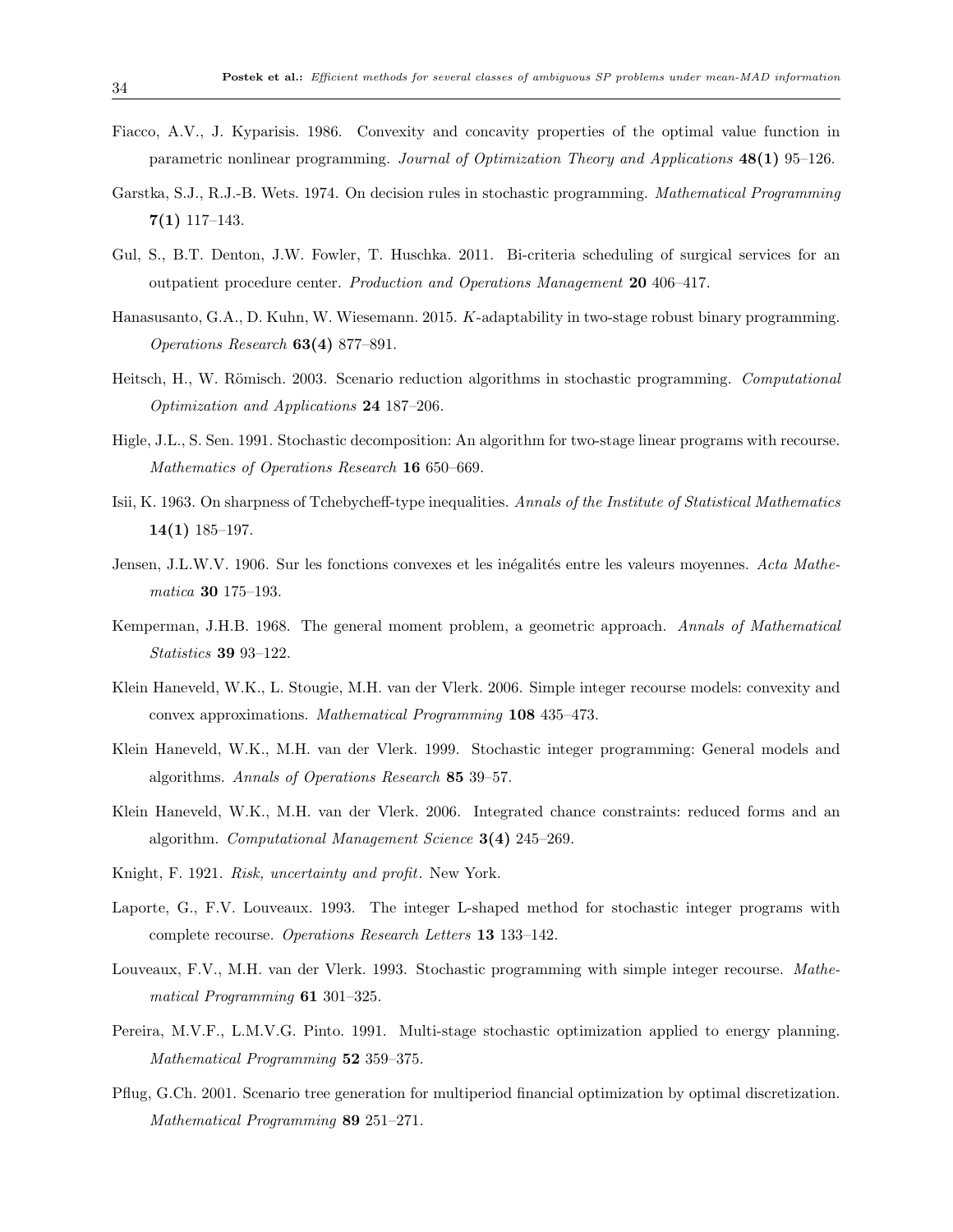- Postek, K., A. Ben-Tal, D. den Hertog, B. Melenberg. 2015. Exact robust counterparts of ambiguous stochastic constraints under mean and dispersion information. CentER Discussion Paper No. 2015-030, available at: http://www.optimization-online.org/DB\_FILE/2015/06/4946.pdf.
- Postek, K., D. den Hertog. 2016. Multi-stage adjustable robust mixed-integer optimization via iterative splitting of the uncertainty set. INFORMS Journal on Computing  $28(3)$  553–574.
- Pr´ekopa, A. 1995. Stochastic Programming. Kluwer Academic Publishers, Dordrecht.
- Rockafellar, R.T., R.J.-B. Wets. 1991. Scenarios and policy aggregation in optimization under uncertainty. Mathematics of Operations Research 16 119–147.
- Romeijnders, W., R. Schultz, M.H. van der Vlerk, W.K. Klein Haneveld. 2016a. A convex approximation for two-stage mixed-integer recourse models with a uniform error bound. SIAM Journal on Optimization 26 426–447.
- Romeijnders, W., L. Stougie, M.H. van der Vlerk. 2014. Approximation in two-stage stochastic integer programming. Surveys in Operations Research and Management Science 19 17–33.
- Romeijnders, W., M.H. van der Vlerk, W.K. Klein Haneveld. 2015. Convex approximations of totally unimodular integer recourse models: A uniform error bound. SIAM Journal on Optimization 25 130–158.
- Romeijnders, W., M.H. van der Vlerk, W.K. Klein Haneveld. 2016b. Total variation bounds on the expectation of periodic functions with applications to recourse approximations. Mathematical Programming 157 3–46.
- Römisch, W. 2003. Stability of stochastic programming problems. A. Ruszczyński, A. Shapiro, eds., Handbooks in Operations Research and Management Science, vol. 10: Stochastic Programming. Elsevier, 483–554.
- Römisch, W., R. Schultz. 1996. Decomposition of a multi-stage stochastic program for power dispatch.  $ZAMM-Zeitschrift für Anqewandte Mathematik und Mechanik 76(3) 2932.$
- Ruszczyński, A. 1986. A regularized decomposition method for minimizing a sum of polyhedral functions. Mathematical Programming 35 309–333.
- Scarf, H.E. 1958. A min-max solution of an inventory problem. K. J. Arrow, S. Karlin, H. E. Scarf, eds., Studies in the Mathematical Theory of Inventory and Production. Stanford University Press, 201–209.
- Schultz, R. 2003. Stochastic programming with integer variables. Mathematical Programming 97 285–309.
- Sen, S. 2005. Algorithms for stochastic mixed-integer programming models. K. Aardal, G.L. Nemhauser, R. Weismantel, eds., Handbooks in Operations Research and Management Science, vol. 12: Discrete Optimization. Elsevier, 515–558.
- Shapiro, A. 2001. On duality theory of conic linear problems. Springer US, 135–165.
- Shapiro, A., S. Ahmed. 2004. On a class of minimax stochastic programs. SIAM Journal on Optimization 14(4) 1237–1249.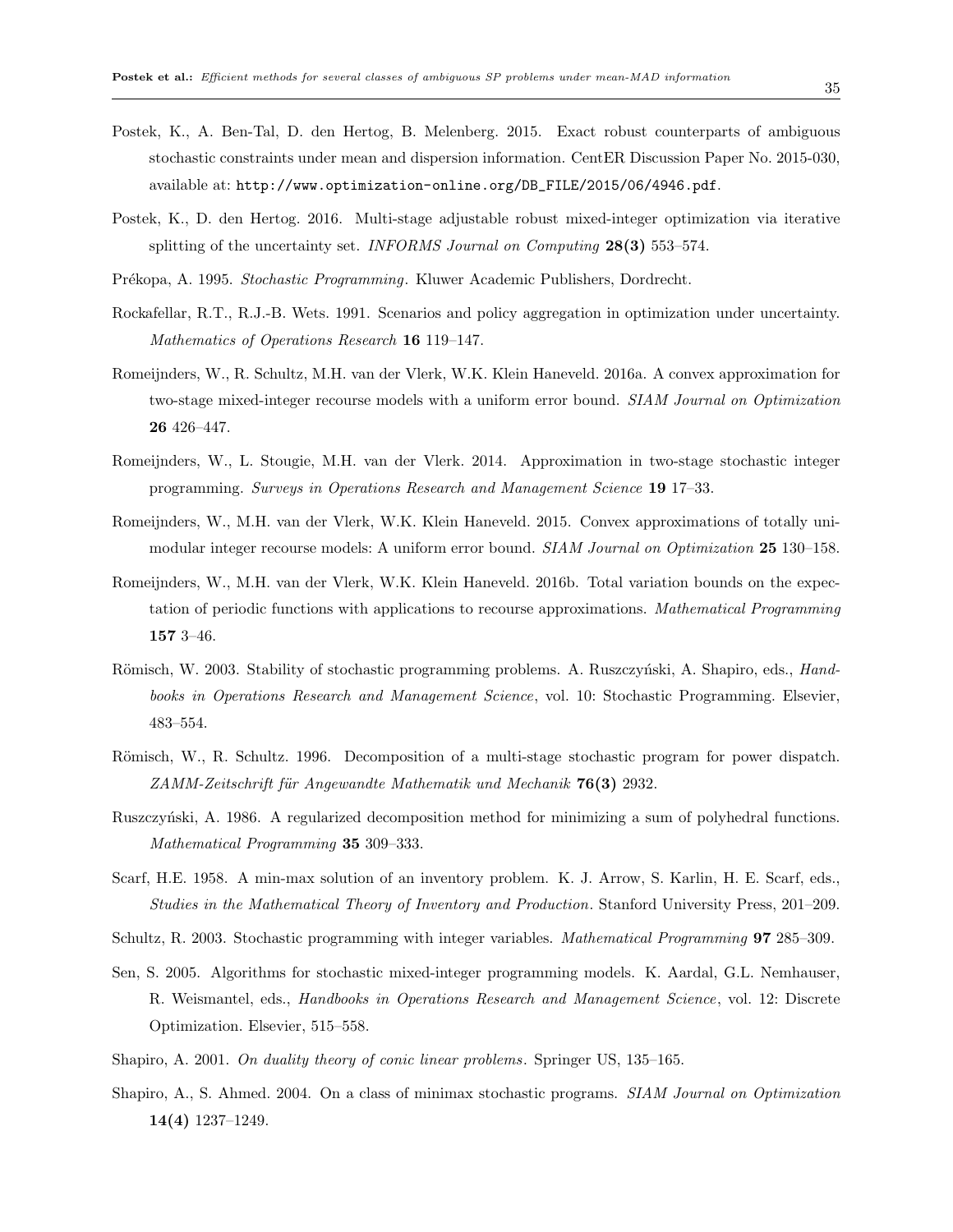- Shapiro, A., D. Dentcheva, A. Ruszczyński. 2009. Lectures on Stochastic Programming: Modeling and Theory. SIAM, Philadelphia.
- Shapiro, A., A. Kleywegt. 2002. Minimax analysis of stochastic problems. Optimization Methods and Software 17(3) 523–542.
- Smith, R. L. 1984. Efficient monte-carlo procedures for generating points uniformly distributed over bounded regions. Operations Research 32 1296–1308.
- van der Vlerk, M.H. 2004. Convex approximations for complete integer recourse models. Mathematical Programming 99 297–310.
- van Slyke, R.M., R. Wets. 1969. L-shaped linear programs with applications to optimal control and stochastic programming. SIAM Journal on Applied Mathematics 17 638–663.
- Záčková, J. 1966. On minimax solutions of stochastic linear programming problems. *Časopis Pro Pětováni* Matematiky 91 423–430.
- Wets, R.J.-B. 1983. Solving stochastic programs with simple recourse. *Stochastics* **10** 219–242.
- Wiesemann, W., D. Kuhn, M. Sim. 2014. Distributionally robust convex optimization. Operations Research 62(6) 1358–1376.
- Zverovich, V., C.I. Fábián, E.F.D. Ellison, G. Mitra. 2012. A computational study of a solver system for processing two-stage stochastic LPs with enhanced Benders decomposition. Mathematical Programming Computation 4 211–238.

## Appendix

#### A. Proofs

*Proof of Proposition 1.* For simplicity, assume first that  $n_{\omega} = 1$  and  $n_{\xi} = 0$ . Since  $v(x, z)$  is a convex function of  $z$  then by result of BTH72 we have that:

$$
\sup_{\mathbb{P}_{z_1} \in \mathcal{P}_{z_1}} \mathbb{E}_{\mathbb{P}_{z_1}} v(x, z_1) =
$$
\n
$$
= \frac{d_1}{2(\mu_1 - a_1)} v(x, a_1) + \left(1 - \frac{d_1}{2(\mu_1 - a_1)} - \frac{d_1}{2(b_1 - \mu_1)}\right) v(x, \mu_1) + \frac{d_1}{2(b_1 - \mu_1)} v(x, b_1),
$$
\n(33)

that is, the worst-case expectation of  $v(x, z)$  is achieved by a three-point distribution with support  $\{a_1, \mu_1, b_1\}$ and probabilities  $d_i/2(\mu_i - a_i)$ ,  $1 - d_i/2(\mu_i - a_i) - d_i/2(b_i - \mu_i)$  and  $d_i/2(b_i - \mu_i)$ , respectively. For  $n_z \ge 2$  we observe that due to the independence of  $z_i$ 's we have:

$$
\mathcal{P}_z=\mathcal{P}_{z_1}\times\ldots\times\mathcal{P}_{z_{n_{\omega}}},
$$

where

$$
\mathcal{P}_{z_i} = \{ \mathbb{P}_{z_i} : \operatorname{supp}(z_i) \subseteq [a_i, b_i], \mathbb{E}_{\mathbb{P}}(z_i) = \mu, \mathbb{E}_{\mathbb{P}} |z_i - \mu_i| = d_i \}, \quad i = 1, \dots, n_\omega.
$$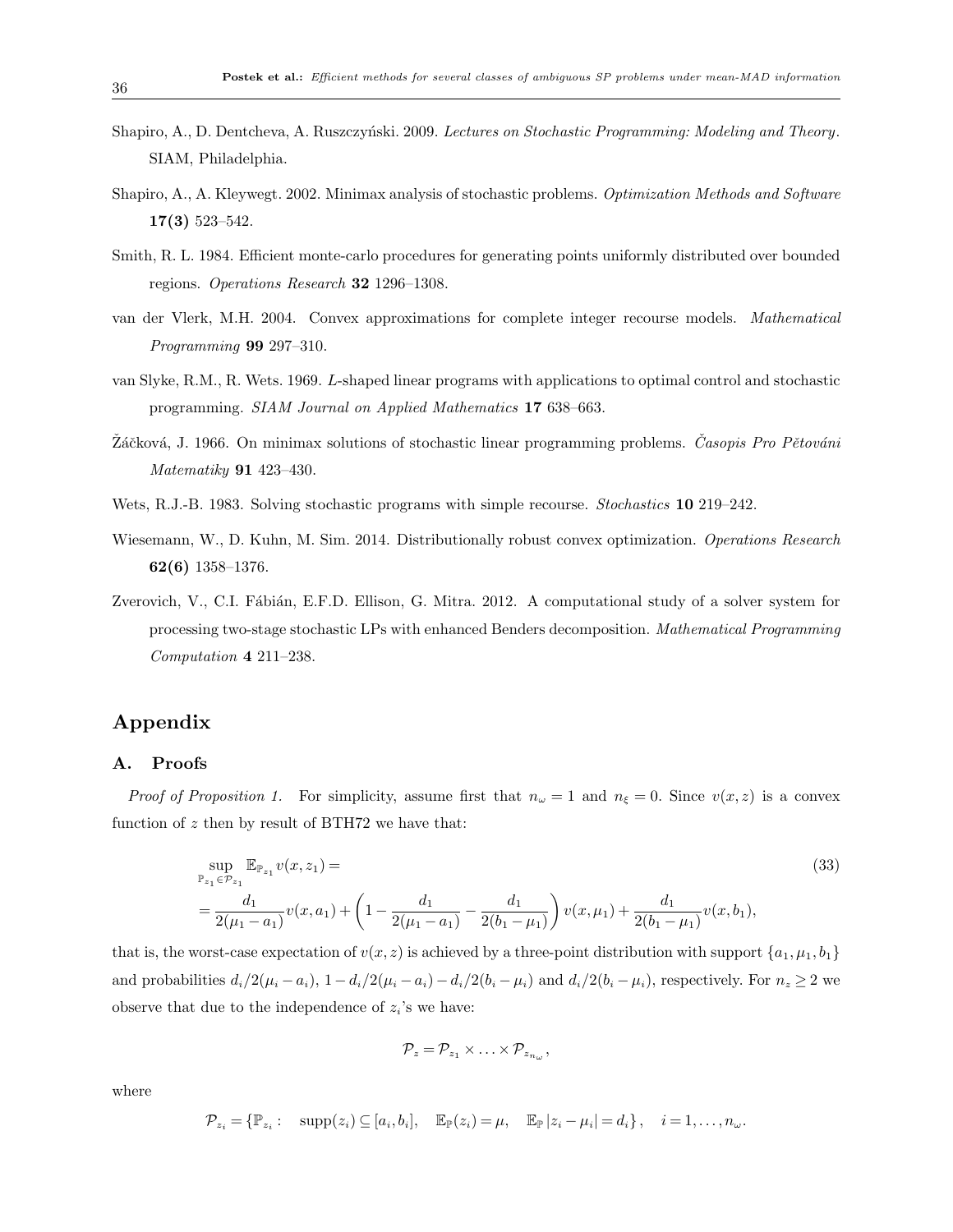Therefore, we can apply formula  $(34)$  component-wise w.r.t. z:

$$
\sup_{\mathbb{P}_z \in \mathcal{P}_z} \mathbb{E}_{\mathbb{P}_z} v(x, z) = \sup_{\mathbb{P}_{z_1} \in \mathcal{P}_{z_1}} \mathbb{E}_{\mathbb{P}_{z_1}} \left\{ \sup_{\mathbb{P}_{z_2} \in \mathcal{P}_{z_2}} \mathbb{E}_{\mathbb{P}_{z_2}} \left\{ \dots \sup_{\mathbb{P}_{z_{n_z}} \in \mathcal{P}_{z_{n_\omega}}} \mathbb{E}_{\mathbb{P}_{z_{n_\omega}}} v(x, (z_1, \dots, z_{n_\omega})) \dots \right\} \right\}.
$$

Therefore, the support of the worst-case distribution of z is a product of the worst-case distributions of  $z_i$ , equal to  $\overline{Z}$ , and the probability of a single  $z^k$  is equal to the product of the worst-case probabilities of the respective components of  $z^k$ , as defined in Proposition 1. A similar argument holds for the worst-case expectation w.r.t.  $\xi$  and since it is assumed that the components of  $\omega$  and  $\xi$  are mutually independent, the claim follows.

Proof of Proposition 2. The proof is analogous to Proposition 1, therefore, we only consider the case  $n_{\omega}=1$  and  $n_{\xi}=0$ . Since  $v(x, z)$  is a convex function of z then by result of BTH72 we have that:

$$
\inf_{\mathbb{P}_{z_1} \in \mathcal{P}_{z_1}} \mathbb{E}_{\mathbb{P}_{z_1}} v(x, z_1) =
$$
\n
$$
= (1 - \beta_1) v(x, \mu_1 - d_1/2(1 - \beta_1)) + \beta_1 v(x, \mu_1 + d_1/2\beta_1),
$$
\n(34)

that is, the best-case expectation of  $v(x, z)$  is achieved by a two-point distribution with support { $\mu_1$  −  $d_1/2(1-\beta_1), \mu_i + d_1/2\beta_1$  and probabilities  $(1-\beta_i)$  and  $\beta_i$ , respectively.

*Proof of Proposition 3.* Consider first problem  $(6)$  solved at time T. The problem is linear, hence convex in  $x_T$  and by Fiacco and Kyparisis (1986) it holds that the optimal value of (6) is convex in  $x_{T-1}$  and  $z_{T-1}$ . Next, consider the problem to solve at time  $T - 1$ :

$$
\inf_{x_{T-1}} \left\{ c_{T-1}^T x_{T-1} + \sup_{\mathbb{P}_{z_{T-1}} \in \mathcal{P}_{z_{T-1}}} \mathbb{E}_{\mathbb{P}_{z_{T-1}}} v_T(x_{T-1}) : \sum_{s=1}^{T-2} A_{T-1,s}(z_{T-2}) x_s + A_{T-1} v_{T-1} = b_{T-1}(z_{T-2}) \right\}.
$$
 (35)

Since  $v_T(x_{T-1}, z_{T-1})$  is convex in  $x_{T-1}$ , the objective function in (35) is also convex in  $x_{T-1}$  and, since the remaining constraints are linear in  $x_{T-1}$ , the problem is convex in  $x_{T-1}$ . Again, by Fiacco and Kyparisis (1986) it holds that  $v_{T-1}(x_{T-2}, z_{T-2})$  is convex in  $z_{T-2}$  and  $x_{T-2}$ . The same argument is applied recursively to time stages  $T-1$ ,  $T-2$ , ..., 2 which proves the claim.

*Proof of Theorem 1.* Let  $x^*$  denote an optimal solution to the optimization problem in (10). Then,

$$
\eta^* \leq G(\hat{x}) = \sup_{\mathbb{P}_z \in \mathcal{P}_z} \mathbb{E}_{\mathbb{P}_z} \left[ c^T \hat{x} + Q(\hat{x}, z) \right] \}
$$
  

$$
\leq \sup_{\mathbb{P}_z \in \mathcal{P}_z} \mathbb{E}_{\mathbb{P}_z} \left[ c^T \hat{x} + \hat{Q}(\hat{x}, z) \right] \} + ||Q - \hat{Q}|| \infty
$$
  

$$
= \hat{\eta} + ||Q - \hat{Q}||_{\infty}.
$$

Here, the first inequality holds since  $\hat{x}$  is not necessarily optimal in the original model. Similarly, we have

$$
\hat{\eta} \leq \sup_{\mathbb{P}_z \in \mathcal{P}_z} \mathbb{E}_{\mathbb{P}_z} \left[ c^T x^* + \hat{Q}(x^*, z) \right] \}
$$
  
\n
$$
\leq \sup_{\mathbb{P}_z \in \mathcal{P}_z} \mathbb{E}_{\mathbb{P}_z} \left[ c^T x^* + \hat{Q}(x^*, z) \right] \} + ||Q - \hat{Q}|| \infty
$$
  
\n
$$
= \eta^* + ||Q - \hat{Q}||_{\infty}.
$$

Combining  $\eta^* \leq \hat{\eta} + ||Q - \hat{Q}||_{\infty}$  and  $\hat{\eta} \leq \eta^* + ||Q - \hat{Q}||_{\infty}$  yields the first inequality in (i). Furthermore, using  $G(\hat{x}) \leq \hat{\eta} + ||Q - \hat{Q}||_{\infty}$  and  $\hat{\eta} \leq \eta^* + ||Q - \hat{Q}||_{\infty}$ , it follows that

$$
G(\hat{x}) \le \eta^* + 2||Q - \hat{Q}||_{\infty},
$$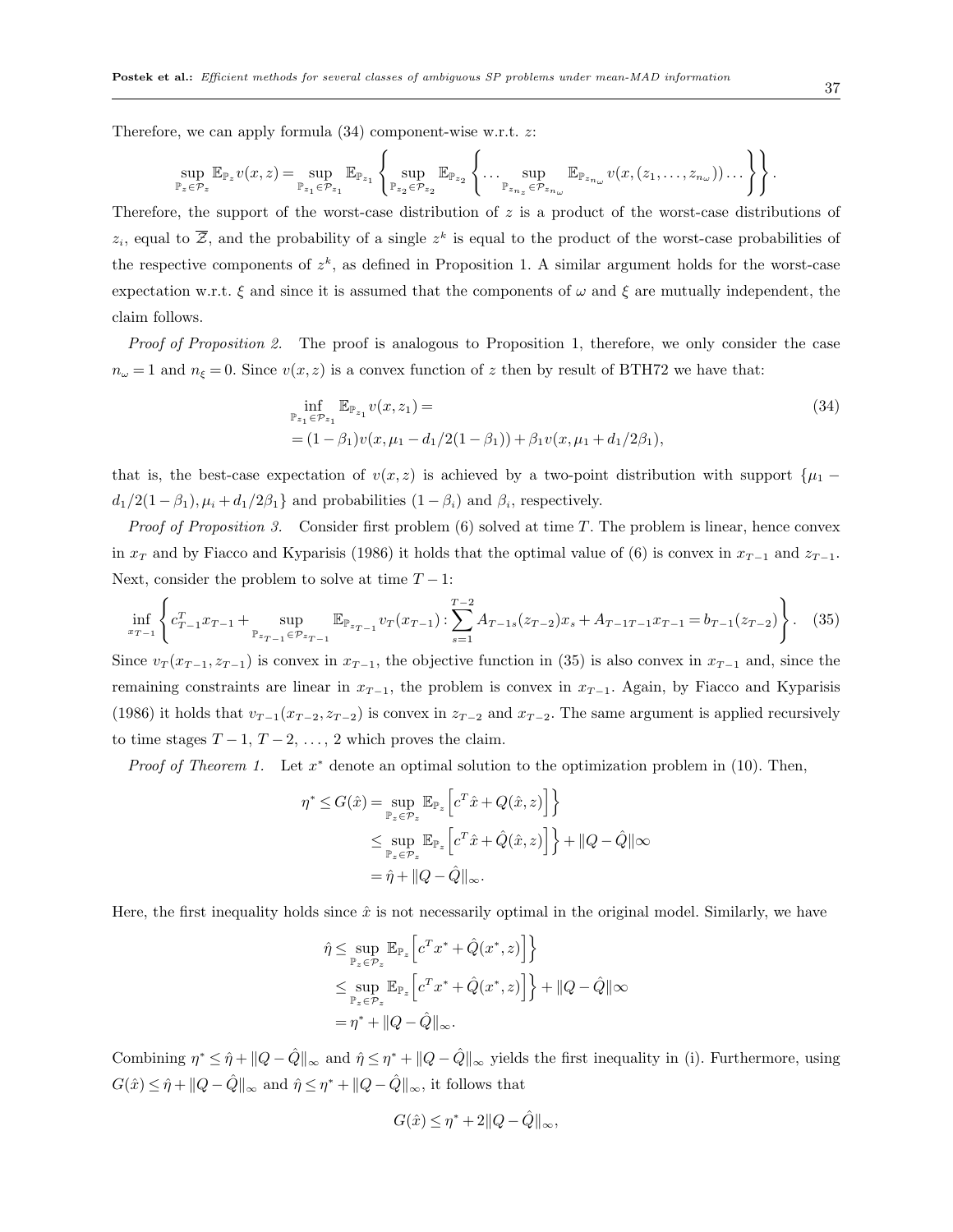and from this the second inequality in (i) follows immediately.

Further, observe that  $\tilde{\eta}$  is a lower bound for  $\eta^*$  since  $\mathbb{P}_{\bar{z}}$  is not necessarily the worst-case distribution in model (10), and thus  $0 \le \eta^* - \tilde{\eta}$ . Next, let  $\hat{Q}$  be a convex approximation of  $Q$ . Then, the remaining inequalities in (ii) follow directly from

$$
\eta^* \leq G(\tilde{x}) = \sup_{\mathbb{P}_z \in \mathcal{P}_z} \mathbb{E}_{\mathbb{P}_z} \left[ c^T \tilde{x} + Q(\tilde{x}, z) \right]
$$
  
\n
$$
\leq \sup_{\mathbb{P}_z \in \mathcal{P}_z} \mathbb{E}_{\mathbb{P}_z} \left[ c^T \tilde{x} + \hat{Q}(\tilde{x}, z) \right] + ||Q - \hat{Q}||_{\infty}
$$
  
\n
$$
= \mathbb{E}_{\mathbb{P}_{\tilde{z}}} \left[ c^T \tilde{x} + \hat{Q}(\tilde{x}, \bar{z}) \right] + ||Q - \hat{Q}||_{\infty}
$$
  
\n
$$
\leq \mathbb{E}_{\mathbb{P}_{\tilde{z}}} \left[ c^T \tilde{x} + Q(\tilde{x}, \bar{z}) \right] + 2||Q - \hat{Q}||_{\infty}
$$
  
\n
$$
= \tilde{\eta} + 2||Q - \hat{Q}||_{\infty}.
$$
  
\n(36)

where the first inequality holds since  $\tilde{x}$  is not necessarily optimal in model (10), and where we apply the result of BTH72 in (36).

#### B. Solution methods for the OR experiment of Section 5.1

In this appendix we discuss several solution methods for solving the OR scheduling problem.

#### B.1. SAA method

The main difficulty in solving the problem in (29) is to deal with the 3<sup>N</sup> scenarios of the surgery durations  $\bar{z}$ . A well known approach in the SP literature to circumvent this difficulty is to use sampling to approximate  $\bar{z}$ by a random vector having fewer scenarios. Thus, we sample  $N_s$  scenarios from the worst-case distribution  $\mathbb{P}_{\bar{z}}$  to obtain the sample  $z^s$ ,  $s = 1, \ldots, N_s$ . Then, letting  $\theta_{i,s}$  denote the minutes of overtime in the *i*-th OR under scenario s, we can derive a large-scale deterministic equivalent MILP formulation:

$$
(DEF) \quad \min_{x,y,\theta} \quad \sum_{i=1}^{N} c_{f}x_{i} + \frac{1}{N_{s}} \sum_{s=1}^{N_{s}} \sum_{i=1}^{N} c_{v} \theta_{i,s}
$$
\n
$$
\text{s.t.} \quad \theta_{i,s} \ge \sum_{j=1}^{n} z_{j}^{s} y_{ij} - Tx_{i}, \qquad i = 1, \dots, N, s = 1, \dots, N_{s},
$$
\n
$$
(x,y) \in X, \ \theta_{i,s} \ge 0, \qquad i = 1, \dots, N, s = 1, \dots, N_{s}.
$$

This deterministic equivalent formulation contains  $N + N^2$  binary variables, corresponding to x and y, and  $N \times N_s$  continuous variables, corresponding to  $\theta$ . In the numerical experiments in Section 5.1.2 we solve this MILP for  $N_s = 1000$  and  $N = 10$  or  $N = 15$  using Gurobi. For these parameters the number of binary variables in the deterministic equivalent formulation is small so that the MILP can be solved within reasonable time limits. Of course, using decomposition algorithms, such as for example an L-shaped algorithm, we may solve this model faster. However, we prefer to use the current method to show that good solutions may be obtained (for problems of reasonable size) using this straightforward, easy-to-implement algorithm.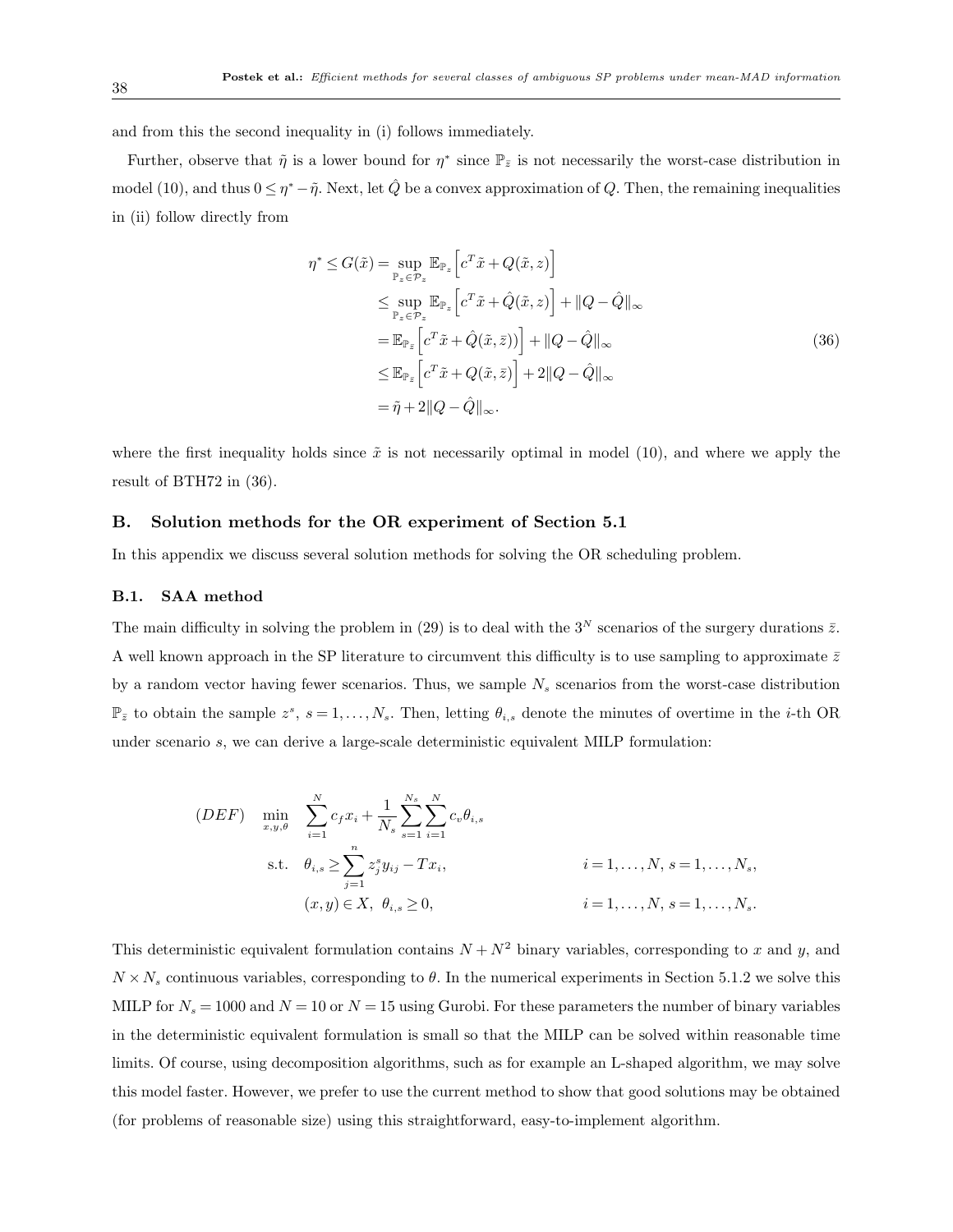#### B.2. Linear decision rules

Another way to deal with the  $3^N$  scenarios is to use *linear decision rules* for the overtime costs  $\theta_i$ . Instead of using the exact expression for  $\theta_i$ , given in (27), we approximate  $\theta_i$  by an affine function  $\hat{\theta}_i$  of  $\bar{z}$ :

$$
\hat{\theta}_i(z) = u_i + \sum_{j=1}^N v_{ij} \bar{z}_j.
$$
\n(37)

Here,  $u_i$  and  $v_{ij}$  denote the coefficients of the linear decision rule  $\hat{\theta}_i$ . These coefficients are determined here-and-now, i.e. at the same time as the surgery-to-OR assignment  $(x, y)$ . Hence, the first-stage decision variables in the resulting (approximating) optimization problem are  $(x, y) \in X$  and the coefficients u and V, where  $u = (u_1, \ldots, u_N)^\top$  and V is a matrix containing the elements  $v_{ij}$  for  $i, j = 1, \ldots, N$ . The approximating optimization problem using  $\hat{\theta}_i$  instead of  $\theta_i$  is given by

$$
(LDR) \quad \min_{x,y,u,V} \quad \sum_{i=1}^{N} c_f x_i + c_v \mathbb{E}_{\mathbb{P}_{\bar{z}}} \Big[ \sum_{i=1}^{N} \hat{\theta}_i(\bar{z}) \Big]
$$
\n
$$
\text{s.t.} \quad \hat{\theta}_i(\bar{z}) \ge \sum_{j=1}^{N} \bar{z}_j y_{ij} - Tx_i, \qquad \bar{z} \in \mathcal{Z}, i = 1, \dots, N, \qquad (38)
$$
\n
$$
\hat{\theta}_i(\bar{z}) \ge 0, \qquad \bar{z} \in \mathcal{Z}, i = 1, \dots, N, \qquad (39)
$$

$$
(x,y)\in X.
$$

Here, constraints (38) and (39) make sure that for every  $i = 1, ..., N$  the approximation  $\hat{\theta}_i(\bar{z})$  for the overtime costs is non-negative and at least as large as the actual overtime costs  $\theta_i(\bar{z})$  for all 3<sup>N</sup> possible realizations of  $\bar{z}$ . Moreover, using the linear decision rule in (37), the expected overtime costs in the objective of  $(LDR)$ become

$$
c_v \mathbb{E}_{\mathbb{P}_{\bar{z}}} \Big[ \sum_{i=1}^N \hat{\theta}_i(\bar{z}) \Big] = c_v \mathbb{E}_{\mathbb{P}_{\bar{z}}} \Big[ \sum_{i=1}^N \left( u_i + \sum_{j=1}^N v_{ij} \bar{z}_j \right) \Big]
$$
  

$$
= c_v \sum_{i=1}^N \left( u_i + \sum_{j=1}^N v_{ij} \mu_j \right)
$$
  

$$
= c_v \sum_{i=1}^N u_i + c_v \sum_{i=1}^N \sum_{j=1}^N v_{ij} \mu_j.
$$

The optimization problem  $(LDR)$  can thus be rewritten as

$$
(LDR) \quad \min_{x,y,u,V} \quad c_f \sum_{i=1}^{N} x_i + c_v \sum_{i=1}^{N} u_i + c_v \sum_{i=1}^{N} \sum_{j=1}^{N} v_{ij} \mu_j
$$
\n
$$
\text{s.t.} \quad u_i + \sum_{j=1}^{N} v_{ij} \bar{z}_j \ge \sum_{j=1}^{N} \bar{z}_j y_{ij} - T x_i, \qquad \bar{z} \in \mathcal{Z}, \, i = 1, \dots, N, \tag{40}
$$

$$
u_i + \sum_{j=1}^{N} v_{ij} \bar{z}_j \ge 0,
$$
  
\n
$$
\bar{z} \in \mathcal{Z}, i = 1, \dots, N,
$$
  
\n
$$
(41)
$$
  
\n
$$
(x, y) \in X.
$$

Observe that this is a MILP with only a small number of decision variables, but with exponentially many constraints, since (40) and (41) are defined for every  $\bar{z} \in \mathcal{Z}$ , and  $\bar{z}$  is a discrete random vector with 3<sup>N</sup> realizations. However, since the convex hull of Z is a box uncertainty set, we can use standard techniques from Robust Optimization (Ben-Tal et al. 2009) to obtain the robust counterpart of this problem.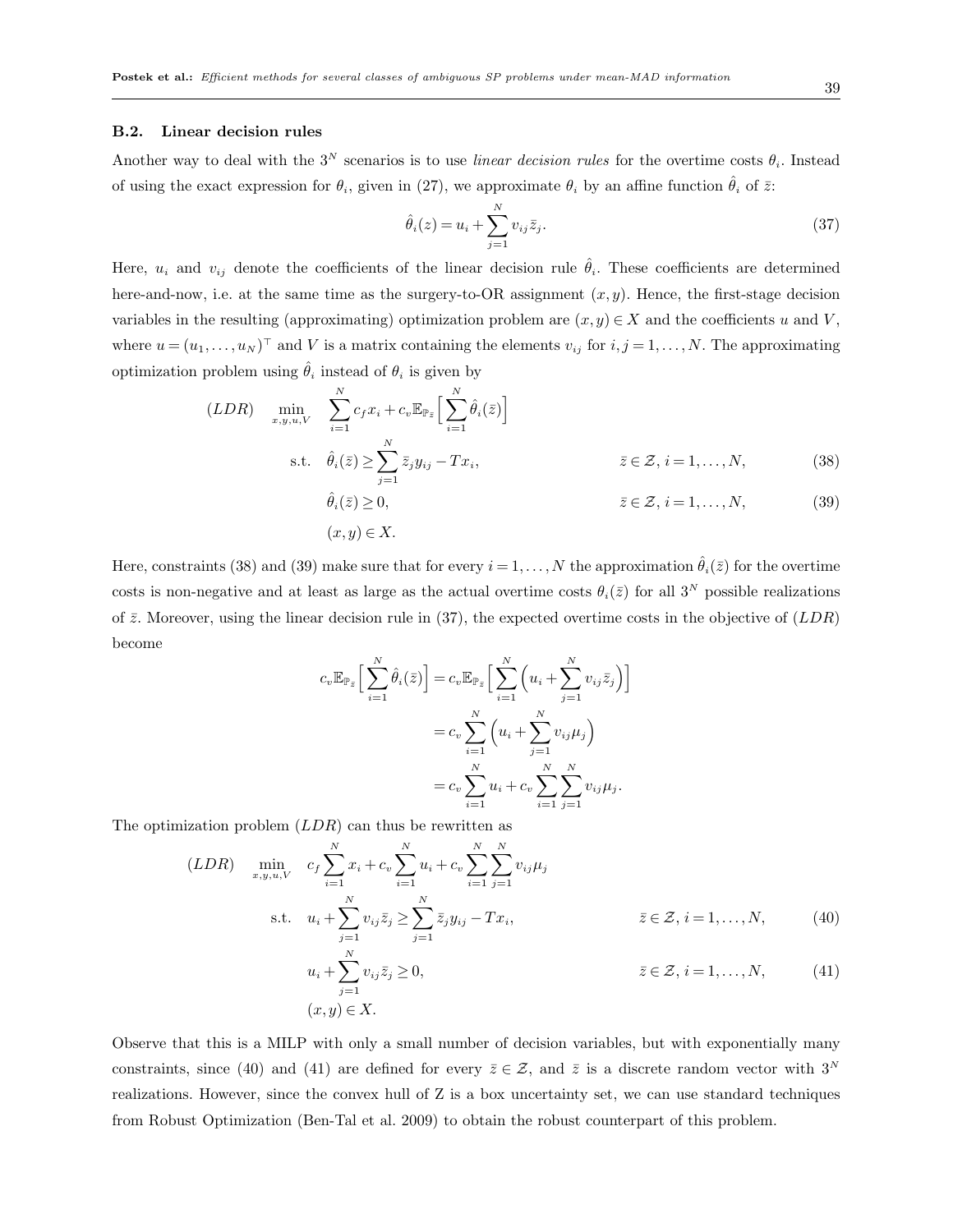#### B.3. Adjusted version of the L-shaped algorithm

The L-shaped algorithm solves the optimization problem in (29) exactly. In this section we discuss our tailored implementation of the L-shaped algorithm, see e.g. van Slyke and Wets (1969). In this algorithm we approximate the expected overtime costs

$$
Q(x,y) = c_v \mathbb{E}_{\mathbb{P}_{\bar{z}}} \Big[ \sum_{i=1}^{N} \Big( \sum_{j=1}^{N} \bar{z}_j y_{ij} - Tx_i \Big)^+ \Big], \quad (x,y) \in X,
$$

by an artificial decision variable  $\eta \geq 0$ . Using optimality cuts of the form

$$
\eta \geq \pi^k x + \lambda^k y + \beta^k, \quad k = 1, \dots, K,
$$

where  $\pi^k$  and  $\lambda^k$  are row vectors and  $\beta^k$  is a constant, the variable  $\eta$  will represent a lower bound of  $Q(x, y)$ .

At every iteration  $k$ , we solve the master problem

$$
\begin{aligned}\n\text{(MP}_k) \quad & \min_{x,y,\eta} \quad c_f \sum_{i=1}^N x_i + \eta \\
\text{s.t.} \quad & \eta \ge \pi^l x + \lambda^l y + \beta^l, \\
& (x,y) \in X, \quad \eta \ge 0,\n\end{aligned}
$$
\n
$$
l = 1, \dots, k-1,
$$

which includes all optimality cuts of previous iterations, to obtain the current solution  $(x^k, y^k, \eta^k)$ . For this current solution, we evaluate  $Q(x^k, y^k)$ . Note that  $\eta^k$  is a lower bound of  $Q(x^k, y^k)$  and that if  $Q(x^k, y^k) = \eta^k$ , then  $(x^k, y^k)$  is the optimal solution to (29). In general, we stop the algorithm if  $Q(x^k, y^k) - \eta^k < \epsilon$  for some small number  $\epsilon$ . If this optimality criterion does not hold, then we derive an optimality cut  $\eta \geq \pi^k x + \lambda^k y + \beta^k$ and solve the master problem  $\text{MP}_{k+1}$ .

The challenge in this algorithm is to evaluate  $Q(x^k, y^k)$  and to derive an optimality cut  $\eta \geq \pi^k x + \lambda^k y + \beta^k$ , dealing with the 3<sup>N</sup> scenarios of the random vector  $\bar{z}$ . We only discuss why  $Q(x^k, y^k)$  may be evaluated fast, despite this exponential number of scenarios. For similar reasons we may derive optimality cuts in an efficient way.

**Evaluation of**  $Q(x^k, y^k)$  In this section we discuss the evaluation of  $Q(x^k, y^k)$ . For convenience we drop the index k and use  $(x, y)$  to refer to the current solution. We speed up the evaluation of  $Q(x, y)$  in two different ways. First, by using the simple recourse structure of the problem, and second by using an efficient data structure for the scenarios.

Since the operating room scheduling problem can be modeled as a simple recourse model with uncertainty in the technology matrix, we can use the results of Klein Haneveld and van der Vlerk (2006) to evaluate  $Q(x, y)$  faster. Similar as in Section 2 this is possible since we are not dealing with the joint distribution of  $\bar{z}$  but with several marginal distributions of total surgery durations in operating rooms. To show this more formally, we first introduce additional notation.

Let  $J_i = \{j : y_{ij} = 1\}$  denote the set of surgeries carried out in the *i*-th OR with  $N_i := |J_i|$  denoting the number of surgeries. Moreover, let  $\zeta^i$  denote the subvector of  $\bar{z}$  containing these  $N_i$  surgeries. That is,  $\zeta^i$ contains the j-th component of  $\overline{z}$  if and only if  $j \in J_i$ . Then, by separability of the expected overtime costs,

$$
Q(x, y) = \mathbb{E}_{\mathbb{P}_{\omega^*}} \left[ \sum_{i=1}^N Q_i(x, y) \right]
$$
  
= 
$$
\sum_{i=1}^N \mathbb{E}_{\mathbb{P}_{\zeta^i}} \left[ \left( \sum_{j=1}^N \zeta_j^i y_{ij} - Tx_i \right)^+ \right].
$$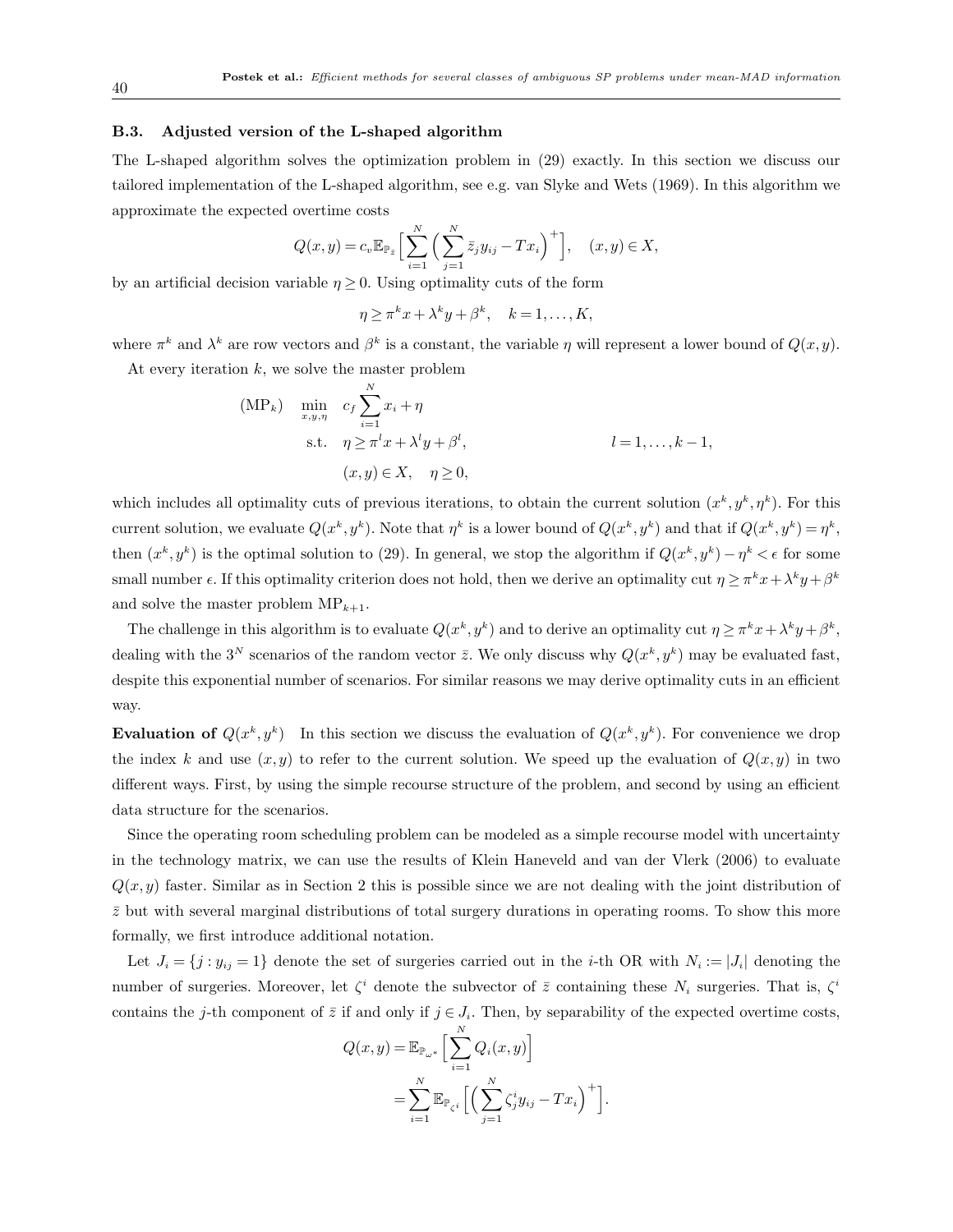Since the marginal distribution of  $\zeta^i$  has  $3^{N_i}$  realizations, it follows immediately that it suffices to compute overtime costs for  $\sum_{i=1}^{N} 3^{N_i}$  'scenarios'. For example, if  $N_i = 1$  for all  $i = 1, ..., N$ , i.e. if in every OR only a single surgery is carried out, then this number reduces to 3N, whereas if  $N_i = N$ , then it equals 3<sup>N</sup>.

The second way to speed up computations is based on the following two special cases, which we consider for the *i*-th OR only. If overtime costs are zero for every scenario, then  $Q_i(x, y) = 0$ , and if overtime costs are positive for all scenarios, then

$$
Q_i(x,y) = \mathbb{E}_{\mathbb{P}_{\zeta^i}}\Big[\Big(\sum_{j=1}^N \zeta_j^i y_{ij} - Tx_i\Big)^+\Big] = \sum_{j \in J_i} \Big(\mu_j y_{ij} - Tx_i\Big).
$$

The first case hold if  $\sum_{j\in J_i} b_j \leq T$  and the second case if  $\sum_{j\in J_i} a_j > T$ .

The main idea for a general approach, exploiting these special cases, is to iteratively condition on surgery durations  $\zeta_i^i$  until one of the two special cases applies, i.e. until overtime costs corresponding to all scenarios under consideration are either all zero or all positive. In this way we do not necessarily have to compute all overtime costs for each scenario.

An alternative interpretation of the same idea is to assume that the random vector  $\zeta^i$  is ordered chronologically, meaning that the first component of  $\zeta^i$  corresponds to the surgery that is carried out first and the last component of  $\zeta^i$  corresponds to the surgery that is carried out last. Thus, surgery durations are revealed gradually over time, and we may represent this process by a scenario tree, see e.g. Figure 1. This scenario tree represents all possible realizations of surgery durations at every stage  $l = 0, \ldots, N_i$ , where stage l corresponds to the situation where the first l surgery durations have been observed (i.e. the first l surgeries have been carried out). For example, at the root node in stage 0, no surgery durations are observed yet, whereas in the leave nodes at stage  $N_i$  all surgery durations are completely specified.

We iteratively construct the scenario tree, keeping track of the probability  $p(n)$  of reaching each node n, and the total surgery duration  $D(n)$  of all surgeries carried out before reaching node n. For every such node n at stage l, we compute whether

$$
(i) \quad D(n) + \sum_{j=l+1}^{N_i} b_j \le T,
$$

and

(ii) 
$$
D(n) + \sum_{j=l+1}^{N_i} a_j > T.
$$

If (i) holds, then the average overtime costs  $q(n)$  over all scenarios corresponding to subleaves of node n equal zero. If (ii) holds, then

$$
q(n) = D(n) + \sum_{j=l+1}^{N_i} \mu_j,
$$

and if (i) and (ii) both do not hold, then we expand the scenario tree, creating three subnodes of  $n$  at stage  $l+1$ , by conditioning on the three possible realizations of the  $(l+1)$ -th surgery duration. We repeat this process until all nodes are evaluated. In practice much fewer evaluations than  $3^{N_i}$  will be required, as shown in Table 4 in the main part of the paper.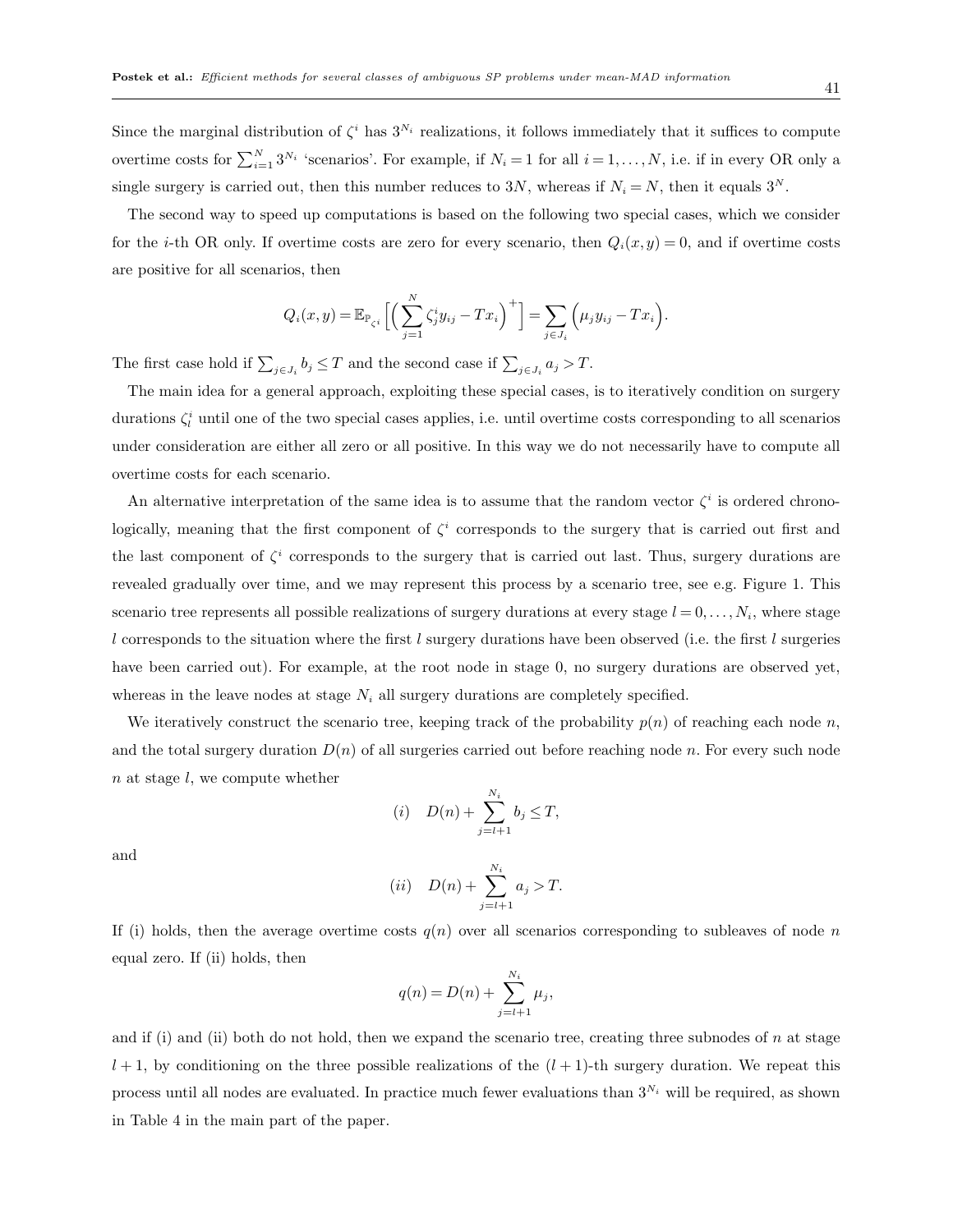#### C. Error bounds for the integer experiment of Section 5.2

#### C.1. General description

In this appendix we discuss how we obtain the error bounds in Tables 5 and 6 of Section 5.2. This error bound is derived by combining the Multiple Replications Procedure (MRP) of Bayraksan and Morton (2009) and the total variation error bounds discussed in Section 3. To our knowledge, this is the first attempt to combine these two approaches. Moreover, it may be interesting to apply this error bound to other applications involving integer decision variables and uncertain random parameters.

#### A straightforward error bound

Before we derive this error bound, we first discuss why direct application of the error bound of Section 3 is not sufficient to obtain a tight bound.

Let  $(\hat{x}, \hat{y})$  denote the optimal surgery-to-OR assignment in (30) and let  $\eta^*$  denote the optimal objective value of the original problem. Then, by Theorem 1 in Section 3 and defining

$$
G(\hat{x}, \hat{y}) := \sum_{i=1}^{N} c_f \hat{x}_i + \sup_{\mathbb{P}_{\epsilon} \in \mathcal{P}_{\epsilon}} \mathbb{E}_{\mathbb{P}_{\epsilon}} Q(\hat{x}, \hat{y}, \epsilon), \tag{42}
$$

we have

$$
G(\hat{x}, \hat{y}) - \eta^* \leq 2\|Q - \hat{Q}\|_{\infty} := 2 \sup_{x,y,\epsilon} |Q(x,y,\epsilon) - \hat{Q}(x,y,\epsilon)|.
$$

We can obtain an upper bound on  $|Q(x, y, \epsilon) - \hat{Q}(x, y, \epsilon)|$  by straightforward application of the total variation error bounds derived in Romeijnders et al. (2016b). However, this bound depends significantly on the surgeryto-OR assignment  $(x, y)$ . For example, if every surgery is carried out in a separate OR then the bound reduces to

$$
|Q(x, y, \epsilon) - \hat{Q}(x, y, \epsilon)| \le \frac{1}{2} \sum_{j=1}^{N} 60c_v h(60|\Delta|f_j),
$$
\n(43)

where  $f_j$  is the marginal density of the random surgery duration  $z_j$  in minutes, and  $h(t) = t/8$  if  $t \leq 4$  and  $h(t) = 1 - 2/t$ , otherwise. The value of 60 is present in the error bound since overtime wages are paid in full hours (of 60 minutes). In contrast, if all surgeries are carried out in a single OR, then the error bound reduces to

$$
|Q(x, y, \epsilon) - \hat{Q}(x, y, \epsilon)| \le 30c_v h(60|\Delta|\bar{g}),\tag{44}
$$

where  $\bar{q}$  is the marginal density of the sum of all surgery durations.

For the numerical experiments in Section 5.2, the bound in (43) is much larger than the bound in (44). Both, however, are by definition larger than the upper bound on  $G(\hat{x}, \hat{y}) - \eta^*$ . This implies that the error bound  $2||Q - \hat{Q}||_{\infty}$  may too large for practical purposes. However, at the same time we do not expect such an extreme surgery-to-OR assignment  $(x, y)$  as in (43) to be optimal. This is relevant, since for computing a valid error bound we only require the difference between Q and Q in the approximating solution  $(\hat{x}, \hat{y})$  and the optimal solution  $(x^*, y^*)$ . The problem, however, is that we do not know the optimal solution  $(x^*, y^*)$ . Thus, although we do know the approximating solution  $(\hat{x}, \hat{y})$ , to obtain a valid upper bound we need to take into account the worst-case surgery-to-OR assignment.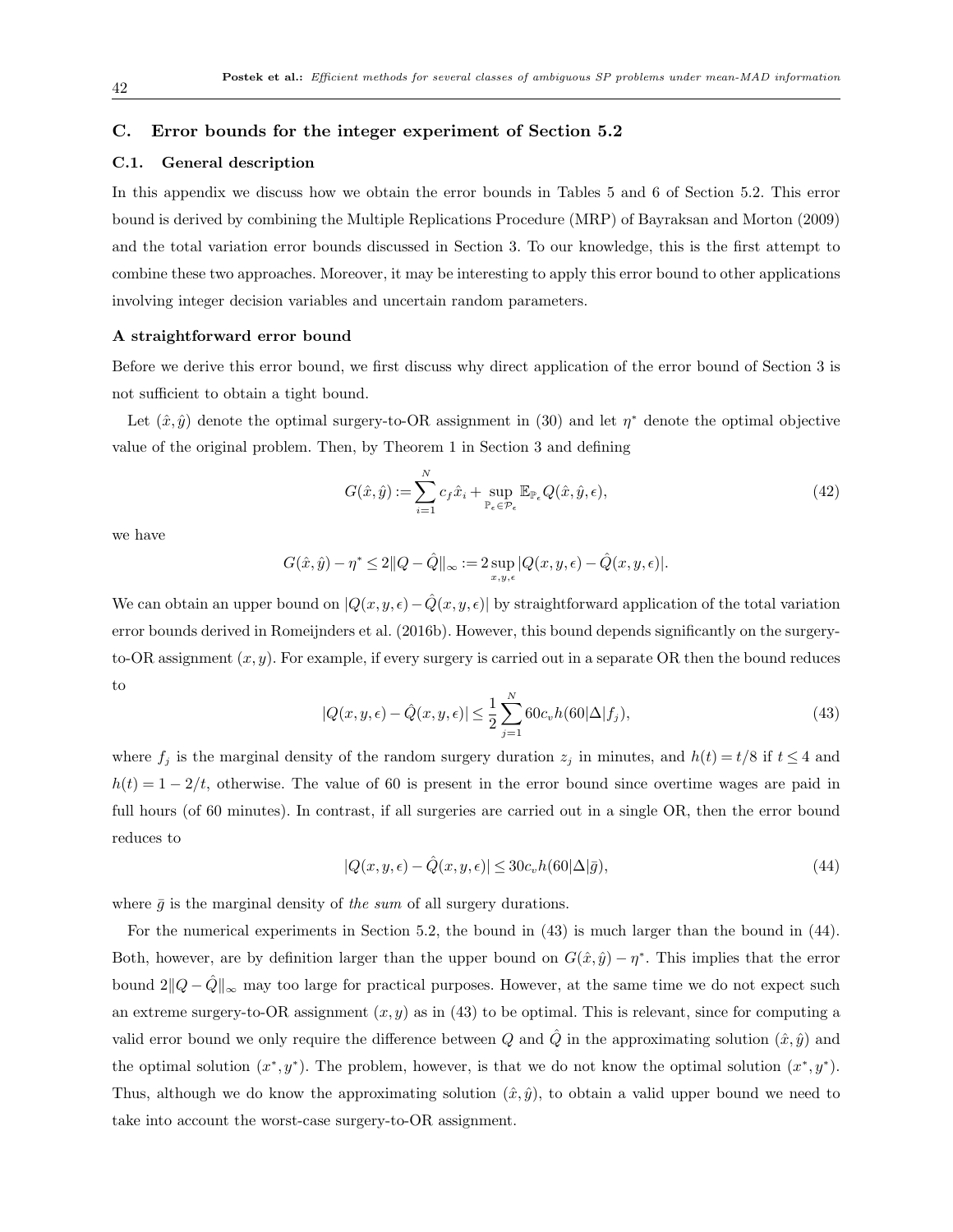#### C.2. Multiple Replications Procedure

To avoid this problem we will apply the Multiple Replications Procedure (MRP) described in e.g. Bayraksan and Morton (2009). This method cannot be readily applied since it requires us to determine the worst-case probability distribution in the integer model, but combined with the total variation error bound it will yield a much tighter (probabilistic) bound. Below we describe the main outline of the approach.

To assess the quality of the approximating solution we will use (an adjusted version) of the Multiple Replications Procedure (MRP) described in e.g. Bayraksan and Morton (2009). The goal is to evaluate  $G(\hat{x}, \hat{y}) - \eta^*$ , where G is defined in (42). Since Q is not convex in  $\epsilon$  we cannot use the results of this paper to determine the worst-case distribution of  $\epsilon$ . That is why we approximate Q by  $\hat{Q}$  and obtain

$$
G(\hat{x}, \hat{y}) = \sum_{i=1}^{N} c_{f} \hat{x}_{i} + \sup_{\mathbb{P}_{\epsilon} \in \mathcal{P}_{\epsilon}} \left\{ \mathbb{E}_{\mathbb{P}_{\epsilon}} \left[ \hat{Q}(\hat{x}, \hat{y}, \epsilon) + \left( Q(\hat{x}, \hat{y}, \epsilon) - \hat{Q}(\hat{x}, \hat{y}, \epsilon) \right) \right] \right\}
$$
  

$$
\leq \sum_{i=1}^{N} c_{f} \hat{x}_{i} + \sup_{\mathbb{P}_{\epsilon} \in \mathcal{P}_{\epsilon}} \mathbb{E}_{\mathbb{P}_{\epsilon}} \hat{Q}(\hat{x}, \hat{y}, \epsilon) + \sup_{\mathbb{P}_{\epsilon} \in \mathcal{P}_{\epsilon}} \mathbb{E}_{\mathbb{P}_{\epsilon}} \left[ Q(\hat{x}, \hat{y}, \epsilon) - \hat{Q}(\hat{x}, \hat{y}, \epsilon) \right]
$$
  

$$
= \hat{G}(\hat{x}, \hat{y}) + \sup_{\mathbb{P}_{\epsilon} \in \mathcal{P}_{\epsilon}} \mathbb{E}_{\mathbb{P}_{\epsilon}} \left[ Q(\hat{x}, \hat{y}, \epsilon) - \hat{Q}(\hat{x}, \hat{y}, \epsilon) \right],
$$

where  $\hat{G}$  equals G with Q replaced by  $\hat{Q}$ . Since  $\hat{Q}$  is convex in  $\epsilon$  it follows that  $\mathbb{P}_{\bar{\epsilon}}$  is the worst-case distribution of  $\epsilon$  in  $\hat{G}$ . This implies that  $\hat{G}(\hat{x}, \hat{y})$  does not contain any optimization problem and that it can easily be estimated using (Monte Carlo) sampling.

To eliminate the supremization of  $\mathbb{P}_{\epsilon}$  over  $\mathcal{P}_{(\mu,d)}$  in  $\eta^*$  we assume that  $\mathbb{P}_{\epsilon}$  is the worst-case distribution, so that we obtain a lower bound  $\tilde{\eta}$  for  $\eta^*$ , see Theorem 1 in Section 3. To obtain  $\tilde{\eta}$  we still have to minimize over all feasible surgery-to-OR assignments  $(x, y) \in X$ . However, the MRP is able to deal with such problems.

Combining both results we obtain an upper bound on the optimality gap:

$$
G(\hat{x}, \hat{y}) - \eta^* \leq \hat{G}(\hat{x}, \hat{y}) - \tilde{\eta} + \sup_{\mathbb{P}_{\epsilon} \in \mathcal{P}_{\epsilon}} \mathbb{E}_{\mathbb{P}_{\epsilon}} \Big[ Q(\hat{x}, \hat{y}, \epsilon) - \hat{Q}(\hat{x}, \hat{y}, \epsilon) \Big].
$$

We will use the MRP to bound  $\tilde{G}(\hat{x}, \hat{y}) - \tilde{\eta}$  and we use a total variation error bound for the last term. This bound may be much tighter than the previous total variation bound, since we only have to compute the difference between Q and Q for a fixed surgery-to-OR assignment  $(\hat{x}, \hat{y})$ .

#### C.3. Total variation bounds

In this section we consider the total variation error bounds mentioned in the previous sections. Suppose that a feasible surgery-to-OR assignment  $(x, y)$  is given and assume for the moment that  $\epsilon$  is fixed. We consider

$$
Q(x, y, \epsilon) - \hat{Q}(x, y, \epsilon) = c_v \sum_{i=1}^{N} \psi_i(x, y, \epsilon),
$$

where

$$
\psi_i(x, y, \epsilon) = \mathbb{E}_{\mathbb{P}_z} \bigg[ 60 \left[ \left( \sum_{j=1}^N z_j y_{ij} - (T + \epsilon_i) x_i \right) / 60 \right]^+ - \left( \sum_{j=1}^N z_j y_{ij} - (T + \epsilon_i - 30) x_i \right)^+ \bigg].
$$

Obviously, if  $x_i = 0$ , then  $y_{ij} = 0$  for all  $j = 1, ..., N$ , so that  $\psi_i(x, y, \epsilon) = 0$ . If not, then let  $J_i$  denote the set of surgeries that are carried out in OR i, i.e.  $j \in J_i$  if and only if  $y_{ij} = 1$ . Then, define  $\xi_i$  as the total surgery duration in the  $i$ -th OR in minutes:

$$
\xi_i = \sum_{j=1}^N z_j y_{ij} = \sum_{j \in J_i} \omega_j.
$$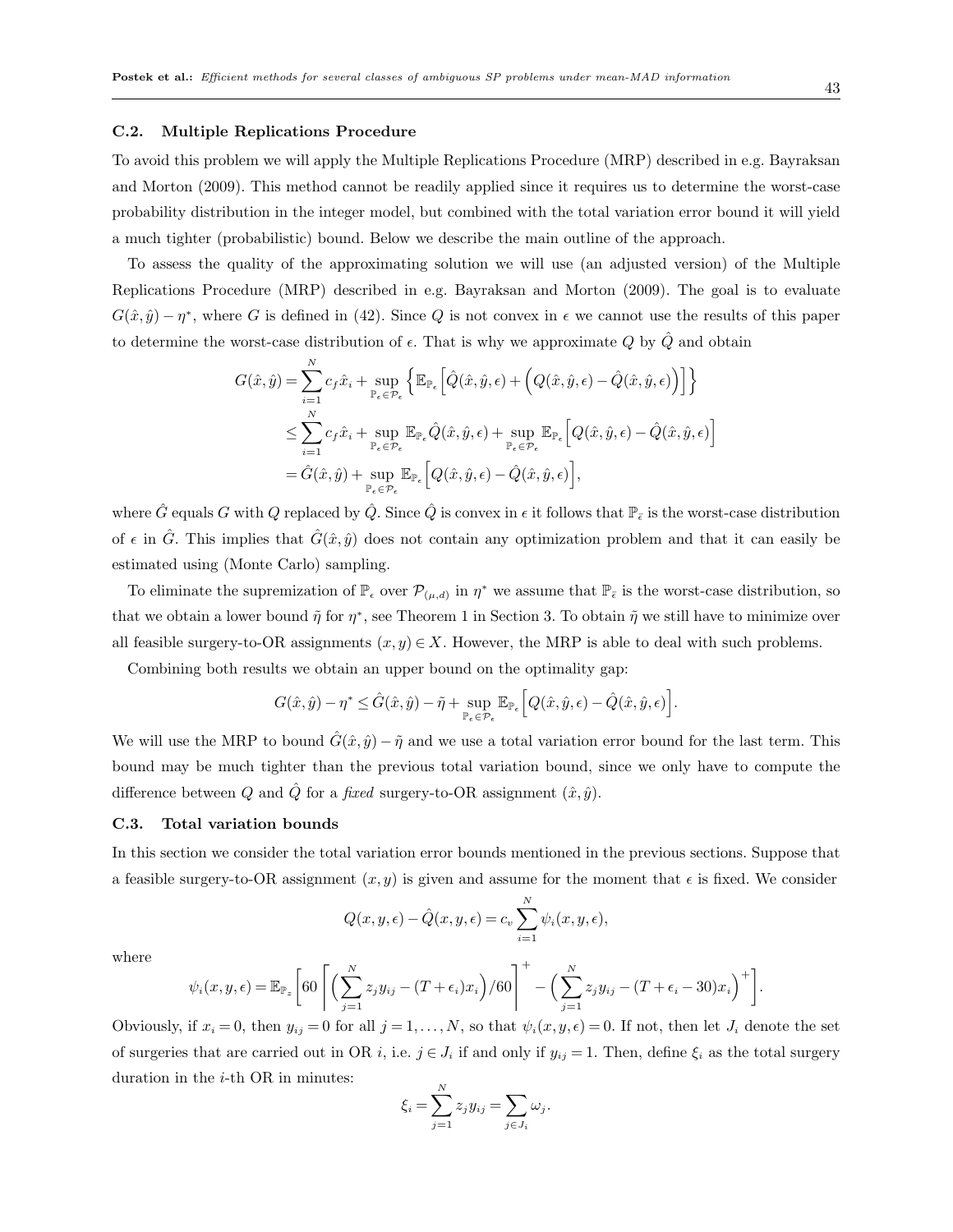Using this definition, and defining  $s_i = (T + \epsilon_i)x_i = T + \epsilon_i$ , the expression for  $\psi_i$  reduces to

$$
\psi_i(x, y, \epsilon) = \mathbb{E}_{\mathbb{P}_{\xi_i}} \left[ 60 \left[ \frac{\xi_i - s_i}{60} \right]^+ - \left( \xi_i - s_i + 30 \right)^+ \right].
$$

Applying the total variation error bound yields

$$
\psi_i(x, y, \epsilon) \le 30h(60|\Delta|g_i),\tag{45}
$$

where  $\Delta |g_i|$  is the total variation of the probability density function  $g_i$  of the total surgery duration  $\xi_i$  in the i-th OR. Thus,

$$
Q(x, y, \epsilon) - \hat{Q}(x, y, \epsilon) \le \frac{1}{2} c_v \sum_{i=1}^{N} 60h(|\Delta|g_i)x_i.
$$
\n(46)

Here, we add  $x_i$  in the expression to ensure that  $\psi_i(x, y, \epsilon) = 0$  if  $x_i = 0$ . Observe that if each surgery is carried out in a separate OR, that in this case  $g_i = f_i$  for every  $i = 1, ..., N$  and we obtain the bound given in (43). On the other hand, if all surgeries are carried out in a single OR, then we obtain the bound in (44). Since the bound in (46) holds independent of the value of  $\epsilon$ , we conclude that

$$
\sup_{\mathbb{P}_{\epsilon} \in \mathcal{P}_{\epsilon}} \mathbb{E}_{\mathbb{P}_{\epsilon}} \Big[ Q(\hat{x}, \hat{y}, \epsilon) - \hat{Q}(\hat{x}, \hat{y}, \epsilon) \Big] \leq \sup_{\mathbb{P}_{\epsilon} \in \mathcal{P}_{\epsilon}} \mathbb{E}_{\mathbb{P}_{\epsilon}} \Big[ \frac{1}{2} c_v \sum_{i=1}^{N} 60h(|\Delta|g_i)\hat{x}_i \Big] \n= \frac{1}{2} c_v \sum_{i=1}^{N} 60h(|\Delta|g_i)\hat{x}_i.
$$
\n(47)

This error bound may be much smaller than the one described in (43). For one, since  $\hat{x}_i$  may be zero for many ORs. In addition,  $g_i$  is the pdf of the sum of several independent random variables, and increasing the number of surgeries in the *i*-th OR will decrease the total variation of  $g_i$ .

Tighter total variation error bounds The error bounds in Tables 5 and 6 are still even tighter than the one in (47). Surprisingly, we derive these bounds by applying the result of Ben-Tal and Hochman (1972) once more.

First, consider again

$$
\psi_i(x, y, \epsilon) = \mathbb{E}_{\xi_i} \left[ 60 \left[ \frac{\xi_i - s_i}{60} \right]^+ - \left( \xi_i - s_i + 30 \right)^+ \right],
$$

where  $s_i = T + \epsilon_i$  and observe that its underlying value function equals zero if  $\xi_i \leq s_i - 30$ . For this reason, omitting the technical details, we show that for fixed  $s_i = T + \epsilon_i \in \mathbb{R}$ ,

$$
\psi_i(x, y, \epsilon) \le 30h \big( 60|\Delta|g_i\Big([s_i - 30, +\infty)\Big) \big) \n= 30h \big( 60|\Delta|g_i\Big([T + \epsilon_i - 30, +\infty)\Big) \big),
$$

where  $g_i([T + \epsilon_i - 30, +\infty))$  denotes the total variation of  $g_i$  on the interval  $[T + \epsilon_i - 30, +\infty)$ . This bound is tighter than the one in (45) and is attained if  $\epsilon_i \to -\infty$ . Since the bound is non-increasing in  $\epsilon_i$ , we may conclude that for every  $\epsilon_i \in [a_i, b_i],$ 

$$
\psi(x, y, \epsilon) \le 30h \Big( 60|\Delta|g_i\Big( [T + a_i - 30, +\infty) \Big) \Big),
$$

and thus

$$
\sup_{\mathbb{P}_{\epsilon} \in \mathcal{P}_{\epsilon}} \mathbb{E}_{\mathbb{P}_{\epsilon}} \Big[ Q(\hat{x}, \hat{y}, \epsilon) - \hat{Q}(\hat{x}, \hat{y}, \epsilon) \Big] \le \frac{1}{2} \sum_{i=1}^{N} 60 c_v h \Big( 60 |\Delta| g_i \Big( [T + a_i - 30, +\infty) \Big) \Big) \hat{x}_i.
$$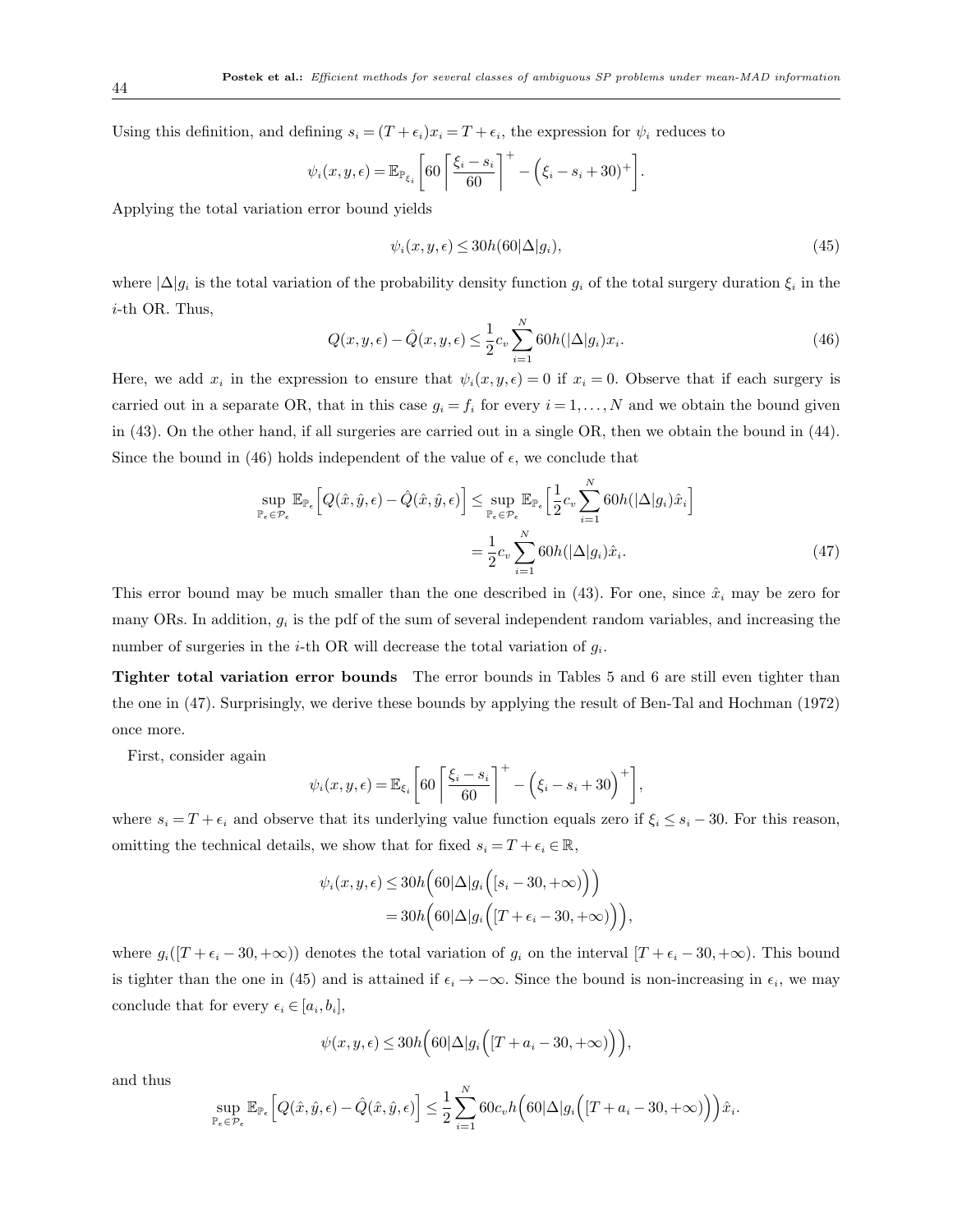## Figure 3 Piecewise linear decision rules. Having the defined the decisions for  $a_t$ ,  $\mu_t$ , and  $b_t$ , the decision for points outside  $\{a_t, \mu_t, b_t\}$  are convex combinations of the decisions for  $a_t$ ,  $\mu_t$  or  $\mu_t$ ,  $b_t$ .



However, we may obtain a tighter bound if the bound on  $\psi(x, y, \epsilon)$  is convex in  $\epsilon_i$  for  $\epsilon_i \in [a_i, b_i]$  since it allows us to apply the result of Ben-Tal and Hochman (1972) in a surprising way. For example, if for all opened ORs *i*, the bounds are convex for  $\epsilon_i \in [a_i, b_i]$ , then

$$
\sup_{\mathbb{P}_{\epsilon} \in \mathcal{P}_{\epsilon}} \mathbb{E}_{\mathbb{P}_{\epsilon}} \Big[ Q(\hat{x}, \hat{y}, \epsilon) - \hat{Q}(\hat{x}, \hat{y}, \epsilon) \Big] \le \frac{1}{2} \mathbb{E}_{\mathbb{P}_{\bar{\epsilon}}} \Big[ \sum_{i=1}^{N} 60 c_v h \Big( 60 |\Delta| g_i \Big( [T + \bar{\epsilon}_i - 30, + \infty) \Big) \Big) \hat{x}_i \Big]. \tag{48}
$$

Of course, the bound  $h(60|\Delta)g_i([T + \epsilon_i - 30, +\infty))$  is in general not convex, but it may be in special cases. Notice, for example, that h is linear on [0, 4] so that the bound is convex if  $\Delta |g_i([t+\epsilon_i-30,+\infty))$  is convex in  $\epsilon_i \in [a_i, b_i]$  and this total variation is small enough. In our numerical experiments,  $g_i$  is the pdf of the sum of several independent lognormal random variables, so that by the Central Limit Theorem, it is approximately normally distributed. Since a normal density function has a convex decreasing right tail it may satisfy the requirements. In our numerical experiments we check numerically for every opened OR  $i$  whether convexity holds; if not then we replace  $\epsilon_i^*$  by  $a_i$  in the error bound of (48).

#### D. Appendix - inventory experiment

#### D.1. Decisions for uncertainty realizations outside the finite worst-case support

In this Appendix, we provide a detailed procedure to obtain a sequence of feasible decisions for arbitrary outcome of uncertainty  $\hat{z}$ , based on the solution to worst-case expectation version of problem (7) with  $3<sup>T</sup>$ points in the support. The idea is to use the solutions  $\overline{x}_1, \overline{x}_2, ...$  to (7) and the convexity of the feasible set of (7) to construct a feasible sequence of decisions for all stages. In this setting, the later-stage decisions become piecewise-affine functions of the observed uncertainties.

The way we accomplish this is the following. Each realization of  $\hat{z}$  is a convex combination of some of the elements  $z_t$  of the discrete worst-case distribution support. For a given component  $\hat{z}_t \in \mathbb{R}$  we define that (i) if  $\hat{z}_t \in [a_t, \mu_t]$  then  $\hat{z}_t$  is formulated as a convex combination of  $a_t$  and  $\mu_t$ , (ii) if  $\hat{z}_t \in [\mu_t, b_t]$  then  $\hat{z}_t$  is formulated as a convex combination of  $\mu_t$  and  $b_t$ . Then, for each realization  $\hat{z}_t$  we obtain a unique set of coefficients of the convex combination. A way to implement feasible decisions corresponding to an arbitrary realization  $\hat{z}_t$  is to use the same convex combination coefficients with respect to decision vectors corresponding to the uncertainty realizations in the support of the worst-case distribution of z, which is illustrated in Figure 3.

The following example illustrates this idea mathematically.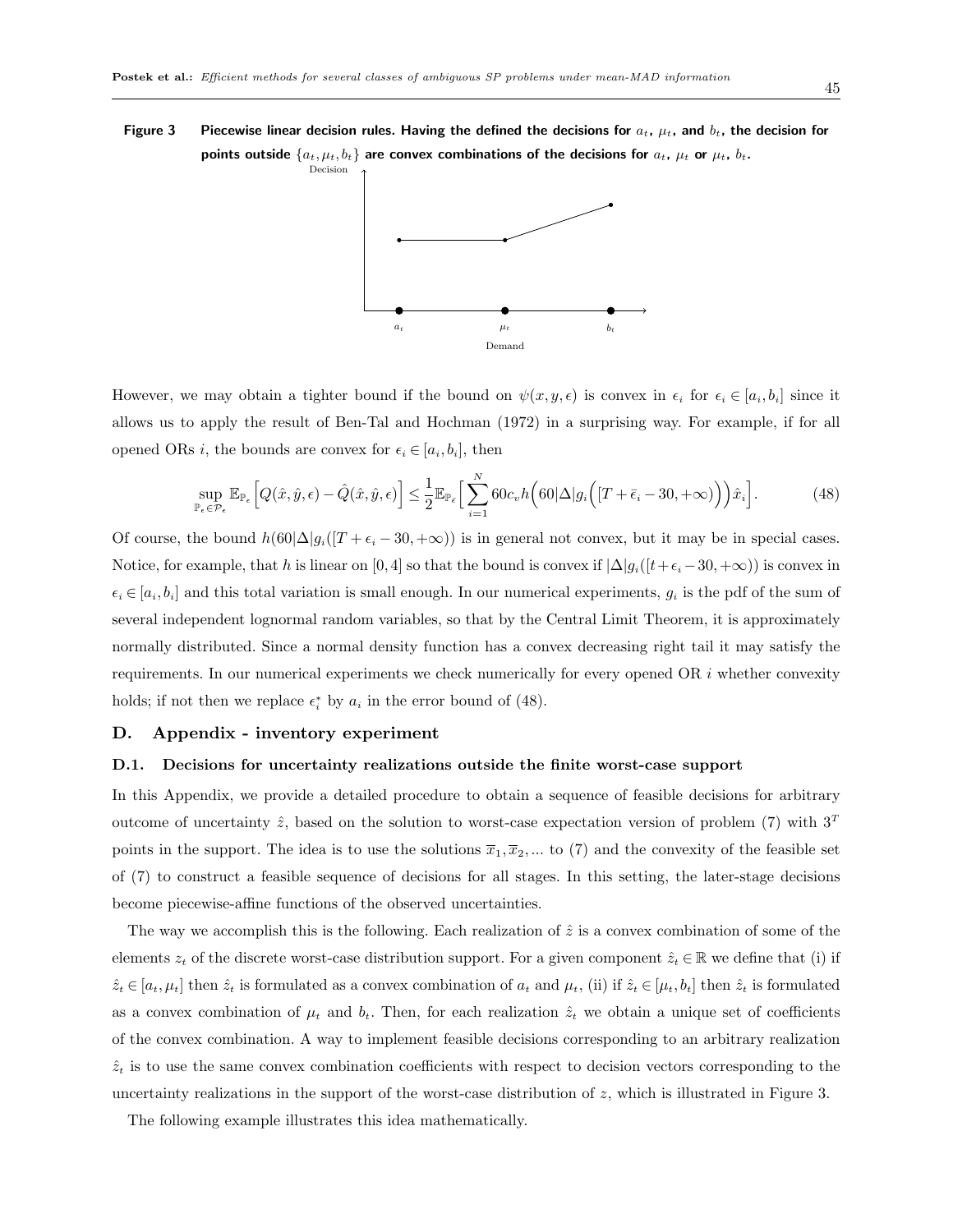EXAMPLE 2. Imagine a problem instance where  $T = 2$  and  $z \in \mathbb{R}$  belongs to a  $(\mu, d)$  ambiguity set with  $a = 0, \mu = 1$ , and  $b = 2$  and the realized uncertainty is  $\hat{z} = 0.5$ . Then we can see that  $\hat{z} \in [a_1, \mu_1]$ . So, we have that  $\hat{z}$  is a convex combination of  $a_1$ , and  $\mu_1$ . Indeed, take

$$
\hat{z} = \lambda a_1 + (1 - \lambda)\mu_1.
$$

Since each of the points a,  $\mu$  has its own stage 2 decision, let us denote them as  $x_2(a)$  and  $x_2(\mu)$ :

$$
x_2(\hat{z}) = \lambda x_2(a) + (1 - \lambda)x_2(\mu).
$$

Note that such a policy is feasible for  $\hat{z}$  because:

$$
A_{2,1}(a)x_1 + A_{2,2}x_2(a) = b_2(a), \quad A_{2,1}(\mu)x_1 + A_{2,2}x_2(\mu) = b_2(\mu) \quad \Rightarrow
$$

$$
\Rightarrow \quad A_{2,1}(\lambda a_1 + (1 - \lambda)\mu_1)x_1 + A_{2,2}x_2(\lambda a_1 + (1 - \lambda)\mu_1) = b_2(\lambda a_1 + (1 - \lambda)\mu_1)
$$

by linearity of  $A_{2,1}(\cdot)$  and  $b_2(\cdot)$ .

More formally, the decisions are implemented as:

$$
x(\hat{z}) = \sum_{\kappa \in \{1,2\}^{n_z}} \lambda(\kappa) x(z(\kappa)),
$$

where  $x(z(\kappa))$  is the sequence of decisions related to the demand trajectory  $z(\kappa)$  in the worst-case support, defined as:

$$
z(\kappa) = \begin{bmatrix} z_1(\kappa_1) \\ \vdots \\ z_{T-1}(\kappa_{T-1}) \end{bmatrix}, \quad \kappa = \begin{bmatrix} \kappa_1 \\ \vdots \\ \kappa_{T-1} \end{bmatrix} \quad z(\kappa_t) = \begin{bmatrix} z_{t1}(\kappa_{t1}) \\ \vdots \\ z_{t n_{z,t}}(\kappa_{t, n_{z,t}}) \end{bmatrix}, \quad \kappa_t = \begin{bmatrix} \kappa_{t1} \\ \vdots \\ \kappa_{t n_{z,t}} \end{bmatrix}
$$

and

$$
z_{tj}(1) = \begin{cases} a_{tj} & \text{if } \hat{z}_{tj} \leq \mu_{tj} \\ \mu_{tj} & \text{otherwise,} \end{cases}
$$

$$
z_{tj}(2) = \begin{cases} \mu_{tj} & \text{if } \hat{z}_{tj} \leq \mu_{tj} \\ b_{tj} & \text{otherwise.} \end{cases}
$$

and  $\lambda(\kappa)$  are unique coefficients such that:

$$
\hat{z} = \sum_{\kappa \in \{1,2\}^{n_z}} \lambda(\kappa) z(\kappa),
$$

where

$$
\lambda(\kappa) = \prod_{t=1}^{T-1} \lambda_t(\kappa_t), \quad \lambda_t(\kappa_t) = \prod_{j=1}^{n_{z,t}} \lambda_{tj}(\kappa_{tj}), \quad \lambda_{tj}(1) = \begin{cases} \frac{\hat{z}_{tj} - a_{tj}}{\mu_{tj} - a_{tj}} & \text{if } \hat{z}_{tj} \leq \mu_{tj} \\ \frac{\hat{z}_{tj} - \mu_{tj}}{b_{tj} - \mu_{tj}} & \text{otherwise,} \end{cases}
$$

and  $\lambda_{tj}(2) = 1 - \lambda_{tj}(1)$ . In this way the resulting decision always satisfies the problem's constraints for a given realization of the uncertain parameter.